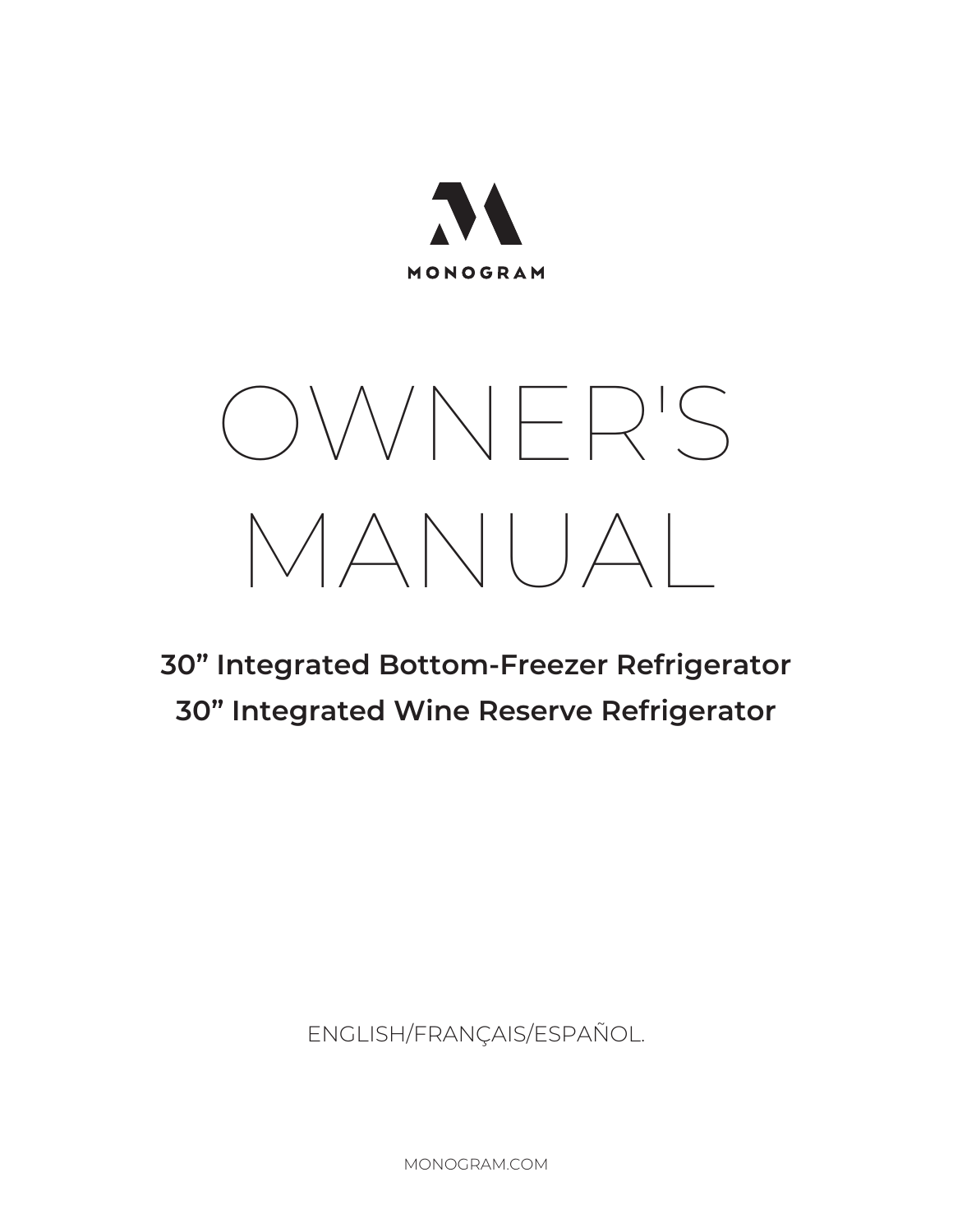# **TABLE OF CONTENTS**

| <b>ALL MODELS</b>          |  |
|----------------------------|--|
|                            |  |
|                            |  |
|                            |  |
|                            |  |
|                            |  |
|                            |  |
| <b>BOTTOM FREEZER ONLY</b> |  |
|                            |  |
|                            |  |
|                            |  |
|                            |  |
|                            |  |
| <b>WINE RESERVE ONLY</b>   |  |
|                            |  |
|                            |  |
|                            |  |
|                            |  |
|                            |  |
|                            |  |
|                            |  |
|                            |  |
|                            |  |
|                            |  |
|                            |  |
|                            |  |
|                            |  |

# **MODEL INFORMATION**

### **MODEL NUMBERS**

ZIC303NP\*II, ZIK303NP\*II, ZIW303NP\*II

### **WRITE DOWN THE MODEL AND SERIAL NUMBERS**

You'll see them on a label inside the upper compartment toward the bottom.

Please write these numbers here:

Model Number

Serial Number

Use these numbers in any correspondence or service calls concerning your appliance.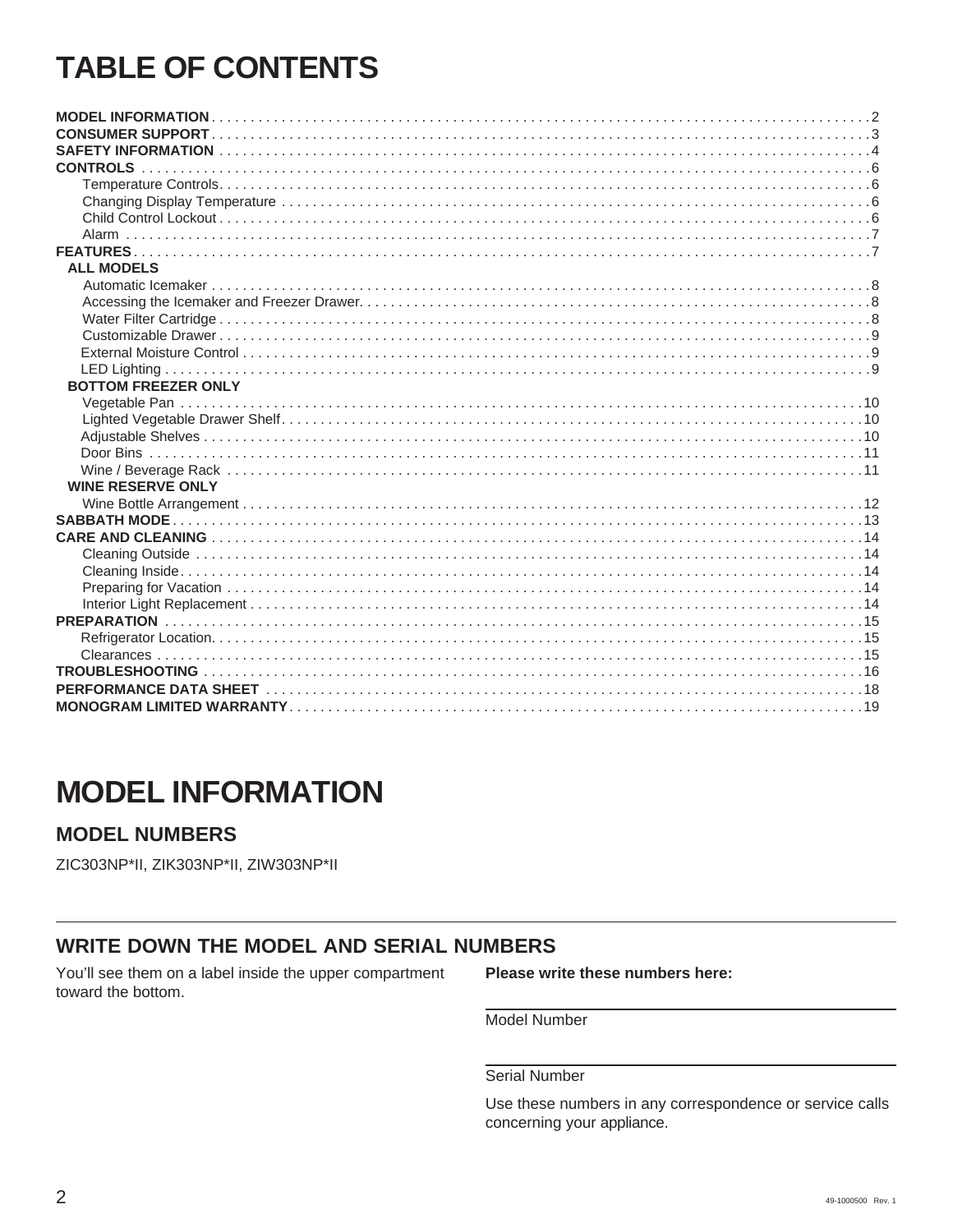# **CONSUMER SUPPORT**

### **MONOGRAM WEBSITE**

Have a question or need assistance with your appliance? Try the Monogram website 24 hours a day, any day of the year! You can also shop for more great Monogram products and take advantage of all our on-line support services designed for your convenience. In the US: **monogram.com** or in Canada: **monogram.ca**

# **REGISTER YOUR APPLIANCE**

Register your new appliance on-line at your convenience! Timely product registration will allow for enhanced communication and prompt service under the terms of your warranty, should the need arise. You may also mail in the pre-printed registration card included in the packing material. In the US: **monogram.com/register** or in Canada: **Prodsupport.mabe.ca/crm/Products/ ProductRegistration.aspx**

# **SCHEDULE SERVICE**

Expert Monogram repair service is only one step away from your door. To request service in the US, visit our website at **monogram.com/contact** or in Canada, visit our website at **monogram.ca/contact**

# **REMOTE CONNECTIVITY**

For assistance with wireless network connectivity (for models with remote enable), visit our website at **monogram.com/connect**

# **PARTS AND ACCESSORIES**

Individuals qualified to service their own appliances can have parts or accessories sent directly to their homes (VISA, MasterCard and Discover cards are accepted). Order on-line today 24 hours every day.

In the US: **monogram.com/use-and-care/parts**

**Instructions contained in this manual cover procedures to be performed by any user. Other servicing generally should be referred to qualified service personnel. Caution must be exercised, since improper servicing may cause unsafe operation.**

Customers in Canada should consult the nearest Mabe service center, visit our website at **monogram.ca**

# **CONTACT US**

If you are not satisfied with the service you receive from Monogram, contact us on our website with all the details including your phone number, or write to:

In the US: General Manager, Customer Relations | Monogram Appliances, Appliance Park | Louisville, KY 40225 **monogram.com/contact**

In Canada: **monogram.ca/contact**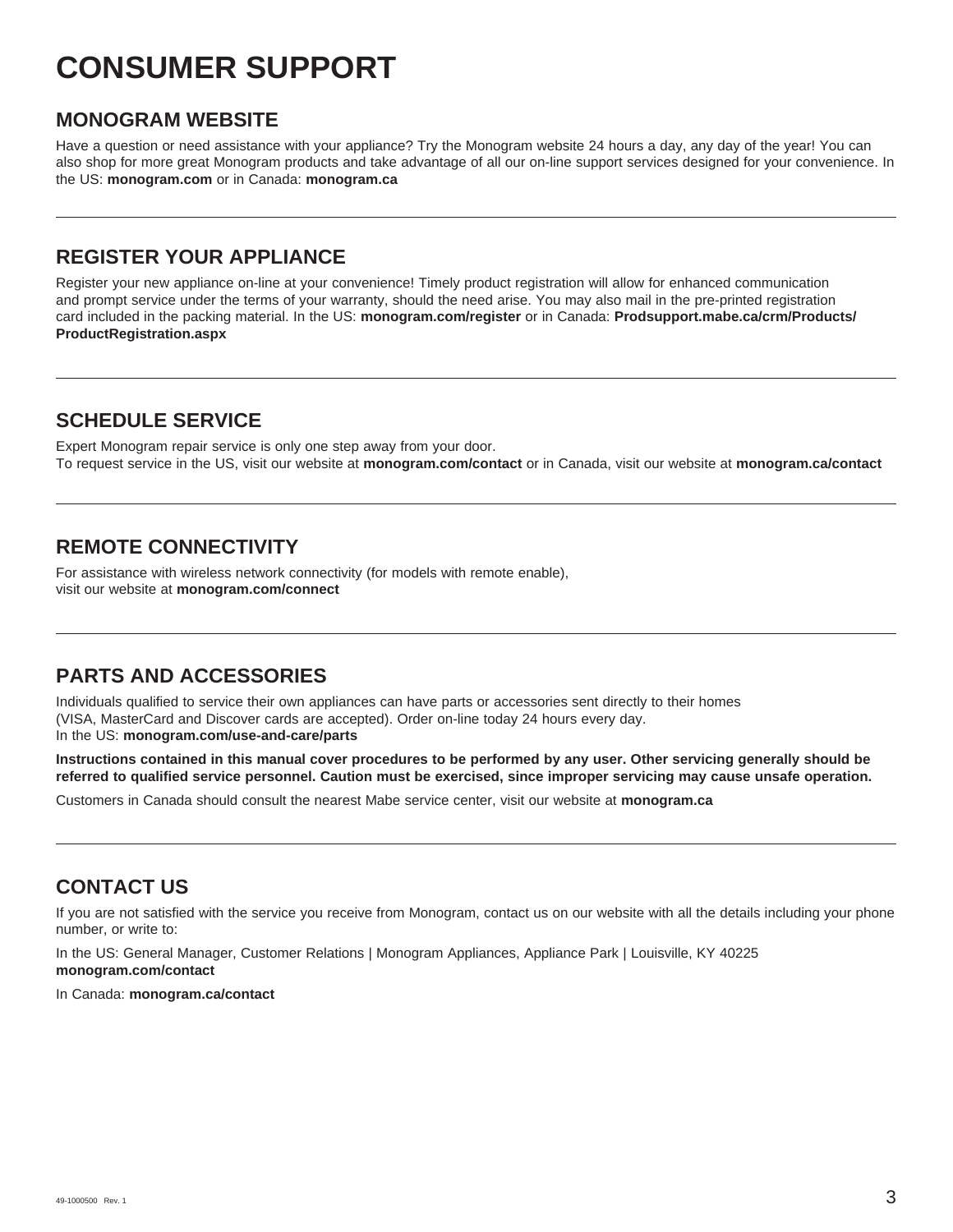# **IMPORTANT SAFETY INFORMATION READ ALL INSTRUCTIONS BEFORE USING THE APPLIANCE**

**WARNING To reduce the risk of fire, explosion, electric shock, or injury when using your refrigerator, follow these basic safety precautions:**

- $\blacksquare$  This refrigerator must be properly installed and located in accordance with the Installation Instructions before it is used.
- **Unplug the refrigerator before making repairs,** or cleaning. **NOTE:** Power to the refrigerator cannot be disconnected by any setting on the control panel.

**NOTE:** Repairs must be performed by a qualified Service Professional.

- Do not try to replace a burned-out LED light. An authorized technician will need to replace the LED lights.
- Replace all parts and panels before operating.
- Do not use an extension cord.
- Do not store or use gasoline or other flammable vapors and liquids in the vicinity of this or any other appliance.
- $\blacksquare$  Do not store explosive substances such as aerosol cans with a flammable propellant in this appliance.
- To prevent suffocation and entrapment hazards to children, remove the fresh food and freezer doors from any refrigerator before disposing of it or discontinuing its use.
- To avoid serious injury or death, children should not stand on, or play in or with the appliance.
- $\blacksquare$  Children and persons with reduced physical, sensory or mental capabilities or lack of experience and knowledge can use this appliance only if they are supervised or have been given instructions on safe use and understand the hazards involved.
- $\blacksquare$  This appliance is intended to be used in household and similar applications such as: staff kitchen areas in shops, offices and other working environments; farm houses; by clients in hotels, motels, bed & breakfast and other residential environments; catering and similar non-retail applications.

### **CAUTION To reduce the risk of injury when using your refrigerator, follow these basic safety precautions.**

- Do not clean glass shelves or covers with warm water when they are cold. Glass shelves and covers may break if exposed to sudden temperature changes or impact, such as bumping or dropping. Tempered glass is designed to shatter into many small pieces if it breaks.
- Keep fingers out of the "pinch point" areas; clearances between the doors and between the doors and cabinet are necessarily small. Be careful closing doors when children are in the area.
- Do not touch the cold surfaces in the freezer compartment when hands are damp or wet, skin may stick to these extremely cold surfaces.
- Do not refreeze frozen foods which have thawed completely.
- $\blacksquare$  In refrigerators with automatic icemakers, avoid contact with the moving parts of the ejector mechanism, or with the heating element that releases the cubes. Do not place fingers or hands on the automatic ice making mechanism while the refrigerator is plugged in.

# **INSTALLATION**

# **AWARNING WEXPLOSION HAZARD**

Keep flammable materials and vapors, such as gasoline, away from refrigerator. Failure to do so can result in fire, explosion, or death.

# **READ AND SAVE THESE INSTRUCTIONS**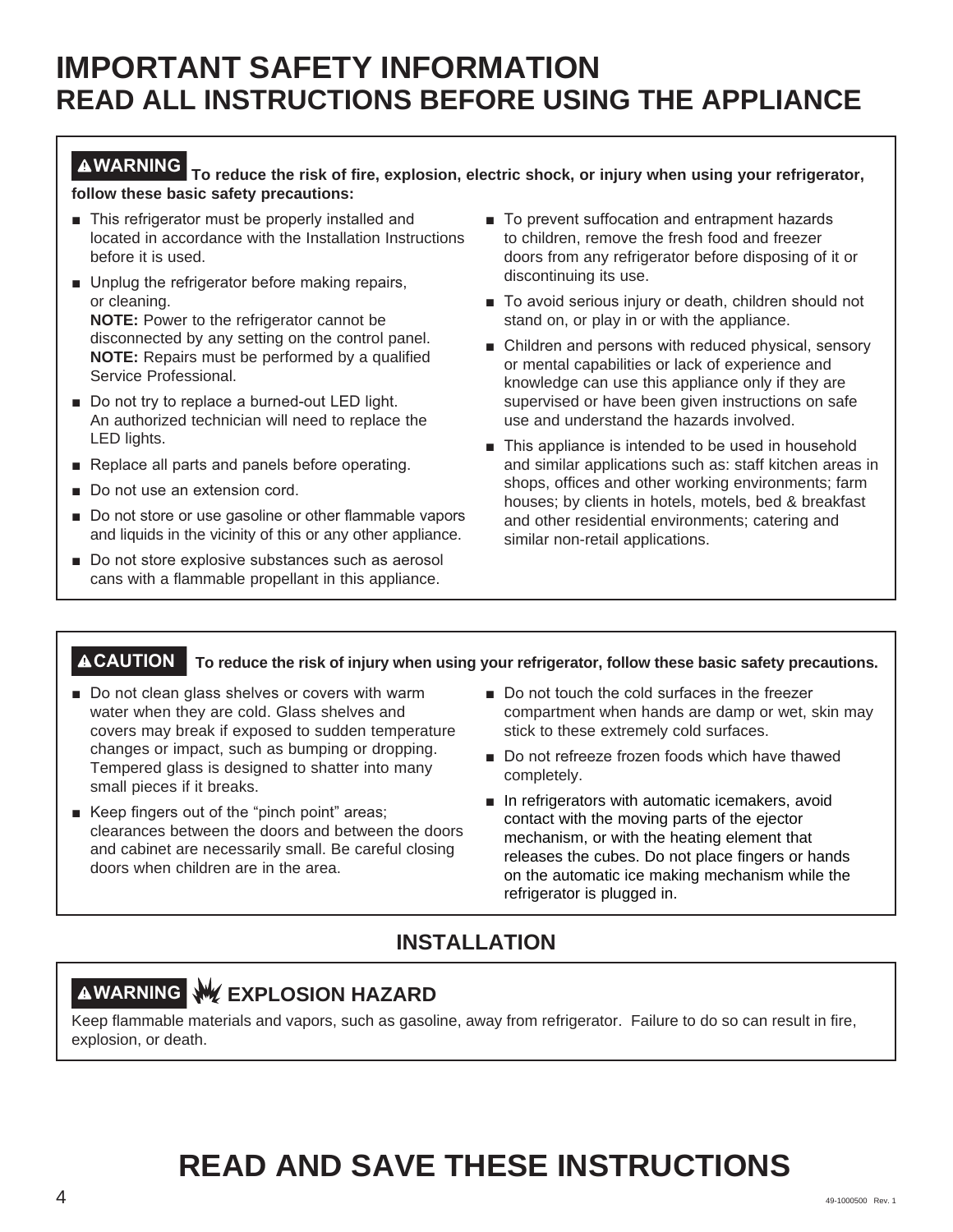# **IMPORTANT SAFETY INFORMATION READ ALL INSTRUCTIONS BEFORE USING THE APPLIANCE**

# **CONNECTING ELECTRICITY**

| <b>AWARNING</b><br><b>ELECTRICAL SHOCK HAZARD</b>                                                                                                                 |                                                                                                                                                                                                          |
|-------------------------------------------------------------------------------------------------------------------------------------------------------------------|----------------------------------------------------------------------------------------------------------------------------------------------------------------------------------------------------------|
| Plug into a grounded 3-prong outlet                                                                                                                               | Do not use an extension cord.                                                                                                                                                                            |
| Do not remove the ground prong                                                                                                                                    | Failure to follow these instructions can result in death,                                                                                                                                                |
| Do not use an adapter                                                                                                                                             | fire, or electrical shock.                                                                                                                                                                               |
| Do not, under any circumstances, cut or remove the third<br>(ground) prong from the power cord. For personal safety, this<br>appliance must be properly grounded. | A 115 Volt AC, 60 Hz, 15- or 20-amp fused, grounded electrical<br>supply is required. This provides the best performance and also<br>prevents overloading house wiring circuits which could cause a fire |
| The power cord of this appliance is equipped with a 3-prong                                                                                                       | hazard from overheated wires.                                                                                                                                                                            |
| (grounding) plug which mates with a standard 3-prong<br>(grounding) wall outlet to minimize the possibility of electric                                           | Never unplug your refrigerator by pulling on the power cord. Always<br>grip plug firmly and pull straight out from the outlet.                                                                           |
| shock hazard from this appliance.                                                                                                                                 | Immediately discontinue use of a damaged supply cord. If the                                                                                                                                             |
| Have the wall outlet and circuit checked by a qualified<br>electrician to make sure the outlet is properly grounded.                                              | supply cord is damaged, it must be replaced by a qualified<br>service professional with an authorized service part from the                                                                              |
| Where a standard 2-prong wall outlet is encountered, it is your                                                                                                   | manufacturer.                                                                                                                                                                                            |
| personal responsibility and obligation to have it replaced with a                                                                                                 | When moving the refrigerator away from the wall, be careful not                                                                                                                                          |
| properly grounded 3-prong wall outlet. Do not use an adapter.                                                                                                     | to roll over or damage the power cord.                                                                                                                                                                   |
| The refrigerator should always be plugged into its own<br>individual electrical outlet which has a voltage rating that                                            |                                                                                                                                                                                                          |
| matches the rating plate.                                                                                                                                         |                                                                                                                                                                                                          |

# **PROPER DISPOSAL OF YOUR OLD REFRIGERATOR**

# **WARNING SUFFOCATION AND ENTRAPMENT HAZARD**

Failure to follow these disposal instructions can result in death or serious injury

**IMPORTANT:** Child entrapment and suffocation are not problems of the past. Junked or abandoned refrigerators are still dangerous even if they will sit for "just a few days." If you are getting rid of your old refrigerator, please follow the instructions below to help prevent accidents.

### **Before You Throw Away Your Old Appliance**

- Take off the refrigerator and freezer doors.
- $\blacksquare$  Leave the shelves in place so that children may not easily climb inside.

### **Refrigerant and Foam Disposal**:

Dispose of appliance in accordance with Federal and Local Regulations. Flammable refrigerant and insulation material used requires special disposal procedures. Contact your local authorities for the environmentally safe disposal of your appliance.

# **WARNING FIRE OR EXPLOSION HAZARD Flammable Refrigerant**

**This appliance contains isobutane refrigerant, also known as R600a, a natural gas with high environmental compatibility. However, it is also combustible. Adhere to the warnings below to reduce the risk of injury or property damage.**

- **1.** When handling, installing and operating the appliance, care should be taken to avoid damage to the refrigerant tubing.
- **2.** Service shall only be performed by authorized service personnel. Use only manufacturer-authorized service parts.
- **3.** Dispose of refrigerator in accordance with the Federal and Local Regulations. The flammable refrigerant and insulation material used in this product require special

disposal procedures. Contact your local authorities for the environmentally safe disposal of your refrigerator.

- **4.** Keep ventilation openings in the appliance enclosures or in the built-in structure clear of obstruction.
- **5.** To remove frost, scrape with a plastic or wood spatula or scraper. Do not use an ice pick or a metal or sharpedged instrument as it may puncture the freezer liner and then the flammable refrigerant tubing behind it.
- **6.** Do not use electrical appliances inside the food storage compartment of the appliance.
- **7.** Do not use any electrical device to defrost your freezer.

# **READ AND SAVE THESE INSTRUCTIONS**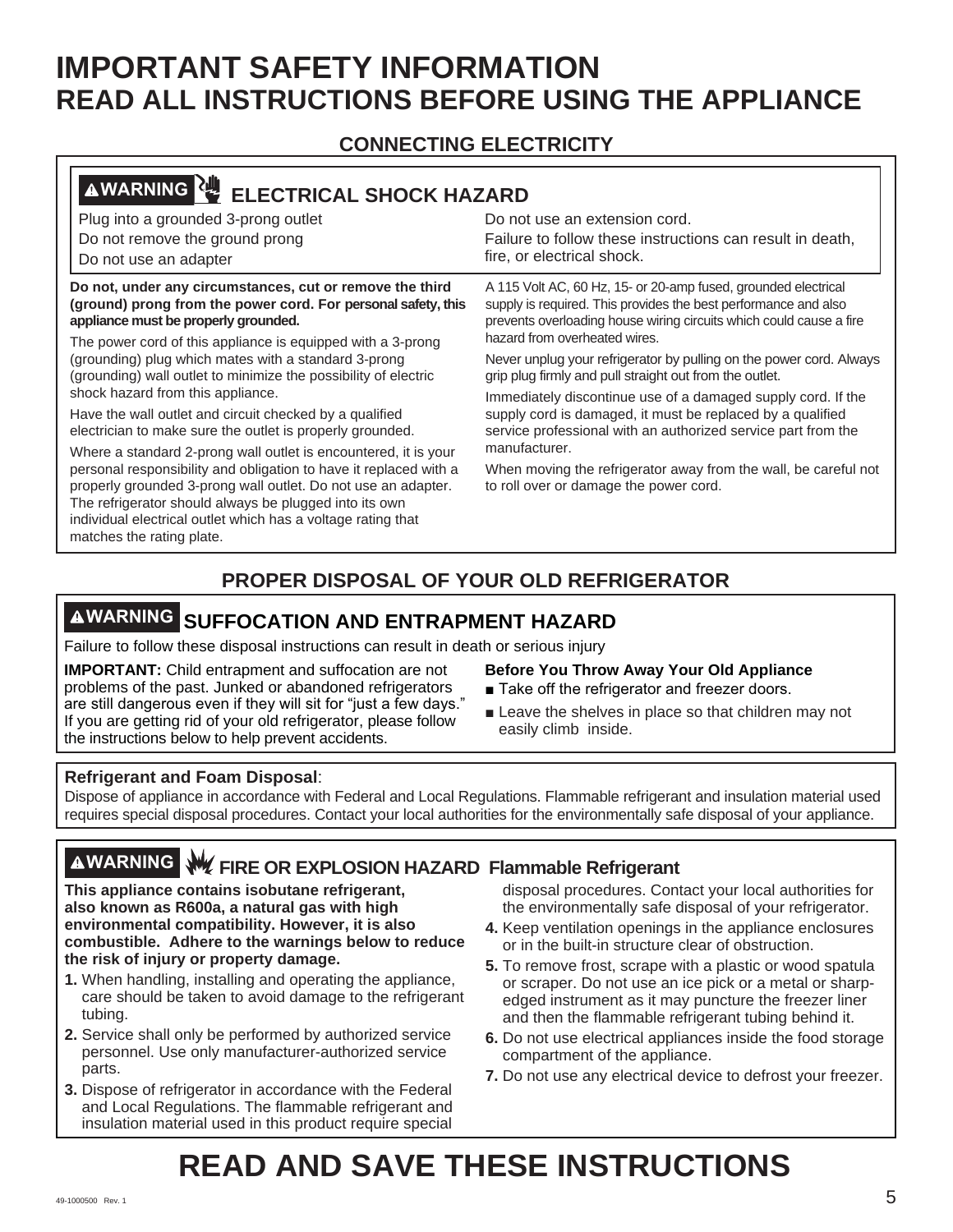# **CONTROLS**

 $\leftarrow$   $\leftarrow$   $\frac{\text{ALARM}}{\text{ALIER}}$   $\frac{\text{HUTER}}{\text{ILTER}}$  LOCK  $37^\circ$  -

 $- +$   $\overline{) \frac{\text{ALARM}}{\text{HUTER}}}$  LOCK  $L$ GHTS  $4B^r$ 

**Wine Reserve Upper Compartment – Top Section – Glass Door Unit**

| ↜<br>ZONE |
|-----------|
|-----------|

# **TEMPERATURE CONTROLS**

**The temperature display shows the actual temperature of the upper compartment, freezer drawer or customizable drawer** when each one is selected by toggling the Zone indicator. The actual temperature will vary from the set temperature based on factors such

as frequency of door openings, amount of food, defrost cycling and room temperature.

**NOTE:** Frequent door openings or doors left open for periods of time may increase the internal temperature of the compartments temporarily.

**To turn off the cooling system**, toggle the **ZONE** indicator to the upper compartment mode. Press the plus **(+)** pad until the display shows **OFF**.

**To turn the cooling system on**, toggle the **ZONE** indicator to the desired compartment mode and press the plus **(+)** or minus **(–)** pad until the desired temperature is displayed.

**To check the current temperature setting for a compartment**, press the plus **(+)** or minus **(–)** pad once. After 5 seconds, the display will return to the actual temperature.

# **CHANGING DISPLAY TEMPERATURES FROM °F TO °C**

To change the temperature display between Fahrenheit and Celsius, press both the plus **(+)** and minus **(–)** pads for 5 seconds.





**Bottom Freezer Upper Compartment – Solid Door Unit Bottom Freezer Upper Compartment – Glass Door Unit**

$$
\boxed{\frac{1}{\sqrt{25}}\sqrt{\frac{55}{25}}-1} \quad \frac{1}{\sqrt{25}} \quad \frac{1}{\sqrt{25}} \quad \frac{1}{\sqrt{25}} \quad \frac{1}{\sqrt{25}} \quad \frac{1}{\sqrt{25}} \quad \frac{1}{\sqrt{25}} \quad \frac{1}{\sqrt{25}} \quad \frac{1}{\sqrt{25}} \quad \frac{1}{\sqrt{25}} \quad \frac{1}{\sqrt{25}} \quad \frac{1}{\sqrt{25}} \quad \frac{1}{\sqrt{25}} \quad \frac{1}{\sqrt{25}} \quad \frac{1}{\sqrt{25}} \quad \frac{1}{\sqrt{25}} \quad \frac{1}{\sqrt{25}} \quad \frac{1}{\sqrt{25}} \quad \frac{1}{\sqrt{25}} \quad \frac{1}{\sqrt{25}} \quad \frac{1}{\sqrt{25}} \quad \frac{1}{\sqrt{25}} \quad \frac{1}{\sqrt{25}} \quad \frac{1}{\sqrt{25}} \quad \frac{1}{\sqrt{25}} \quad \frac{1}{\sqrt{25}} \quad \frac{1}{\sqrt{25}} \quad \frac{1}{\sqrt{25}} \quad \frac{1}{\sqrt{25}} \quad \frac{1}{\sqrt{25}} \quad \frac{1}{\sqrt{25}} \quad \frac{1}{\sqrt{25}} \quad \frac{1}{\sqrt{25}} \quad \frac{1}{\sqrt{25}} \quad \frac{1}{\sqrt{25}} \quad \frac{1}{\sqrt{25}} \quad \frac{1}{\sqrt{25}} \quad \frac{1}{\sqrt{25}} \quad \frac{1}{\sqrt{25}} \quad \frac{1}{\sqrt{25}} \quad \frac{1}{\sqrt{25}} \quad \frac{1}{\sqrt{25}} \quad \frac{1}{\sqrt{25}} \quad \frac{1}{\sqrt{25}} \quad \frac{1}{\sqrt{25}} \quad \frac{1}{\sqrt{25}} \quad \frac{1}{\sqrt{25}} \quad \frac{1}{\sqrt{25}} \quad \frac{1}{\sqrt{25}} \quad \frac{1}{\sqrt{25}} \quad \frac{1}{\sqrt{25}} \quad \frac{1}{\sqrt{25}} \quad \frac{1}{\sqrt{25}} \quad \frac{1}{\sqrt{25}} \quad \frac{1}{\sqrt{25}} \quad \frac{1}{\sqrt{25}} \quad \frac{1}{\sqrt{25}} \quad \frac{
$$

**Wine Reserve Upper Compartment – Bottom Section – Glass Door Unit**

| ZONE | $\overline{\phantom{0}}$ | CHILL | FREEZE | WINE |     |  |
|------|--------------------------|-------|--------|------|-----|--|
|      | --                       | -     |        |      | . . |  |

**Upper Drawer – Freezer Lower Drawer – Customizable**

### **To change the temperature settings**, press

the plus  $(+)$  or minus  $(-)$  pad for each increment to the desired temperature set point. Allow 24 hours for the unit to reach the temperature you have set.

**NOTE:** Setting the controls to **OFF** stops cooling, but does not shut off electrical power to the unit. All readings in °C will be rounded.

| <b>Temperature Ranges</b>       |                                   |                                   |                                                |                                   |  |
|---------------------------------|-----------------------------------|-----------------------------------|------------------------------------------------|-----------------------------------|--|
|                                 |                                   | <b>Bottom-Freezer</b>             | <b>Wine Reserve Top</b><br>and Bottom Sections |                                   |  |
|                                 | Low                               | High                              | Low                                            | <b>High</b>                       |  |
| <b>Upper</b>                    | $34^{\circ}F$                     | $46^{\circ}$ F                    | $40^{\circ}$ F                                 | $65^{\circ}$ F                    |  |
| <b>Compartment</b>              | $(1^{\circ}C)$                    | $(8^{\circ}C)$                    | $(4^{\circ}C)$                                 | $(18^{\circ}C)$                   |  |
| <b>Freezer</b><br><b>Drawer</b> | $-6^{\circ}F$<br>$(-21^{\circ}C)$ | $6^{\circ}$ F<br>$(-14^{\circ}C)$ | $-6^{\circ}F$<br>$(-21^{\circ}C)$              | $6^{\circ}$ F<br>$(-14^{\circ}C)$ |  |

| <b>Customizable Drawer Temperature Ranges</b> |                                   |                                |  |
|-----------------------------------------------|-----------------------------------|--------------------------------|--|
|                                               | Low                               | <b>High</b>                    |  |
| <b>Freezer</b>                                | $-6^{\circ}$ F ( $-21^{\circ}$ C) | 6°F (-14°C)                    |  |
| Chill                                         | 34°F (1°C)                        | 46 $\degree$ F (8 $\degree$ C) |  |
| Wine                                          | 40°F (4°C)                        | 55°F (13°C)                    |  |

# **CHILD CONTROL LOCKOUT**

This child control lockout feature prevents unwanted changes to your temperature settings.

After the desired temperature is set, the temperature can be locked. To lock, press and hold the **LOCK** button for 3 seconds. To unlock, press and hold the **LOCK** button for 3 seconds. To reset water filter or alarm, the control must be unlocked.

# **ALARM**

**To turn the Alarm feature on**, press and hold the **ALARM** button for 3 seconds. **ALARM** will be underlined when active. To turn off, press and hold the **ALARM** button for 3 seconds. The underline will disappear.

When the **ALARM** is active, the alarm will flash and beep if you keep the door open for more than 2 minutes.

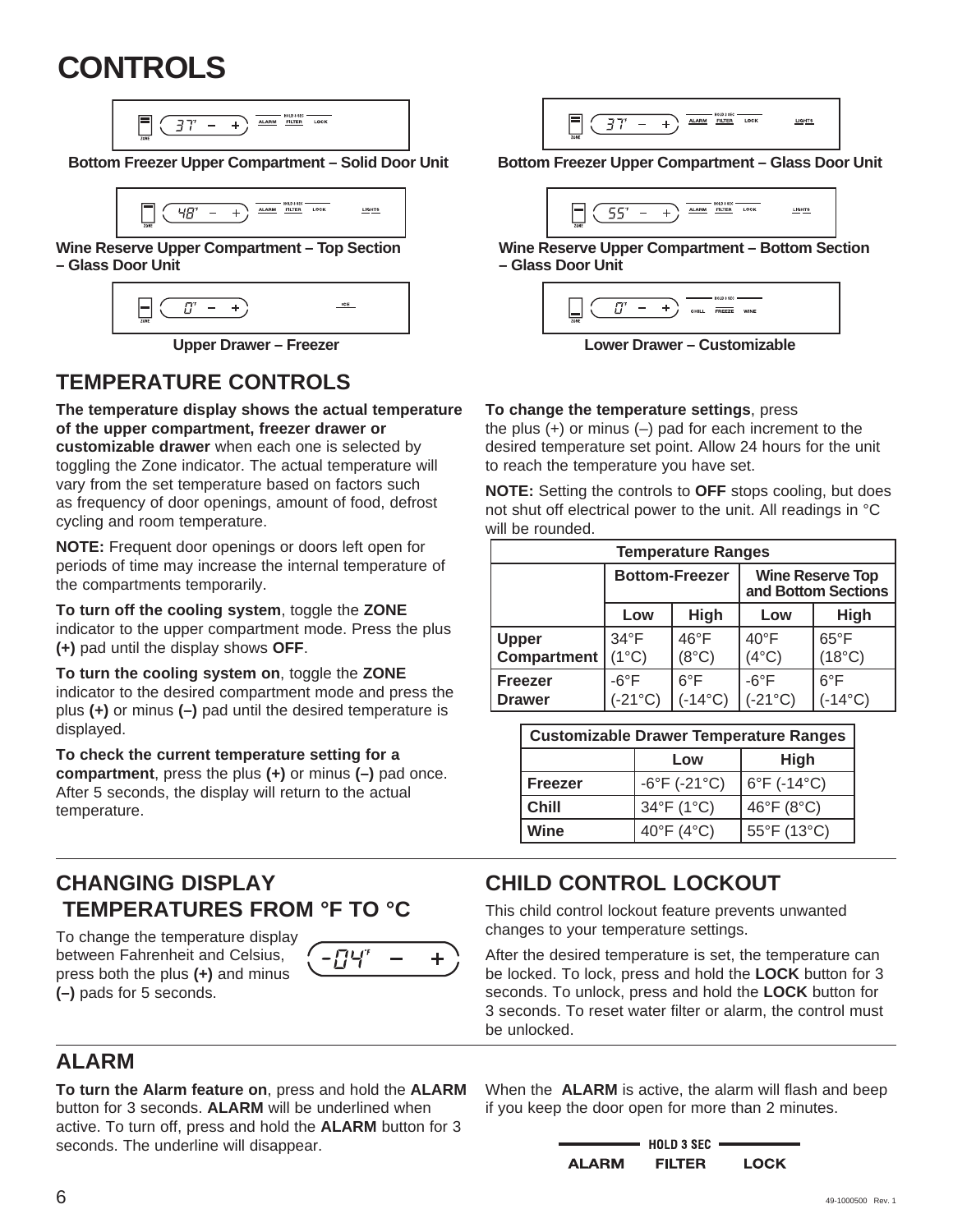# **FEATURES**

# **Bottom Freezer**



# **Wine Reserve**

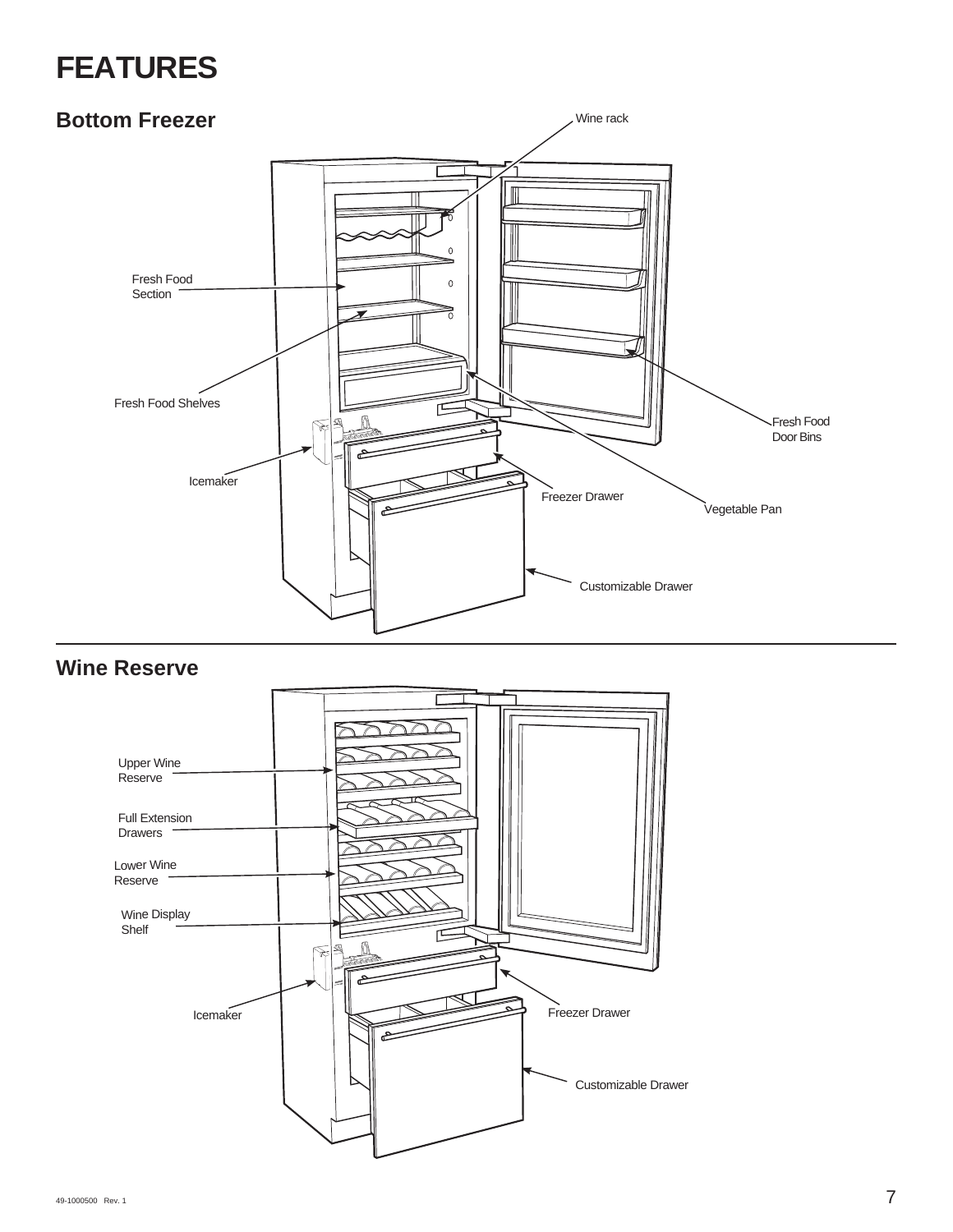# **FEATURES - ALL MODELS**

# **AUTOMATIC ICEMAKER**

**A newly installed refrigerator may take 12–24 hours to begin making ice.** The refrigerator is shipped with the icemaker set to **ON**.

The icemaker will produce seven cubes per cycle approximately 15 cycles in a 24-hour period, depending on freezer compartment temperature, room temperature, number of door openings and other use conditions.

If the refrigerator is operated before the water connection is made to the icemaker, set the icemaker to **OFF**. To set the icemaker to **OFF**, press the **ZONE** indicator on the control pad twice to select the freezer drawer. Press the **ICE** icon to the right. The line under **ICE** will disappear and the word **OFF** will show under **ICE**.

Throw away the first full bucket of ice.

Be sure nothing interferes with the sweep of the feeler arm.

When the bin fills to the level of the feeler arm, the icemaker will stop producing ice.

It is normal for several cubes to be joined together.

If ice is not used frequently, old ice cubes will become cloudy, taste stale and shrink.

After the icemaker has been turned on again, there will be a delay of about 45 minutes before the icemaker resumes operations.

**NOTE:** In homes with lower-than-average water pressure, you may hear the icemaker water valve cycle on several times when making one batch of ice.



**NOTE:** Icemaker works best between 40 and 120 PSI home water pressure.

**NOTE:** On the front of the Icemaker there is a mechanical ON/OFF switch that slides left to right. This switch should remain in the **ON** (left position). The icemaker should be turned on and off using the electronic control.

**ACAUTION** Avoid contact with the moving parts of the ejector mechanism, or with the heating element (located on the bottom of the ice maker) that releases the cubes. Do not place fingers or hands on the automatic ice making mechanism while the refrigerator is plugged in.

# **ACCESSING THE ICEMAKER AND FREEZER DRAWER**

The icemaker is located on the ceiling of the freezer drawer and to the left rear. There is an LED strip in the freezer drawer ceiling. The freezer drawer contains 1 ice bin and 1 ice scoop.

# **WATER FILTER CARTRIDGE**

The water filter cartridge is located below the customizable drawer on the lower-right side of the appliance.



# **To Replace the Filter:**

There is a replacement indicator light for the water filter cartridge on the control panel. The filter cartridge should be replaced when the word **REPLACE** appears beneath **FILTER** on the control panel.

| <b>LARM</b> | $\longrightarrow$ HOLD 3 SEC $\longrightarrow$<br><b>FILTER</b> | LOCK |  |
|-------------|-----------------------------------------------------------------|------|--|
|             | <b>REPLACE</b>                                                  |      |  |

**IMPORTANT**: Filter is mandatory for ice production.

### **Installing the Filter Cartridge**:

- 1. Open the customizable drawer to gain access to the water filter cartridge.
- 2. Remove the old cartridge by twisting counterclockwise. Pull forward on the filter to remove.
- 3. Insert the new filter into the compartment and twist clockwise until the cartridge stops.

### **To Reset the Filter Status Light**:

Press and hold the **FILTER** button for 3 seconds.

**IMPORTANT:** Control must be unlocked to reset filter.

### **Replacement filters**:

To order additional filter cartridges, visit our Website at **monogram.com**.

### **Filter Model Number: XWFE**

**IMPORTANT NOTE:** Remove the water filter to immediately stop any water leak from the icemaker.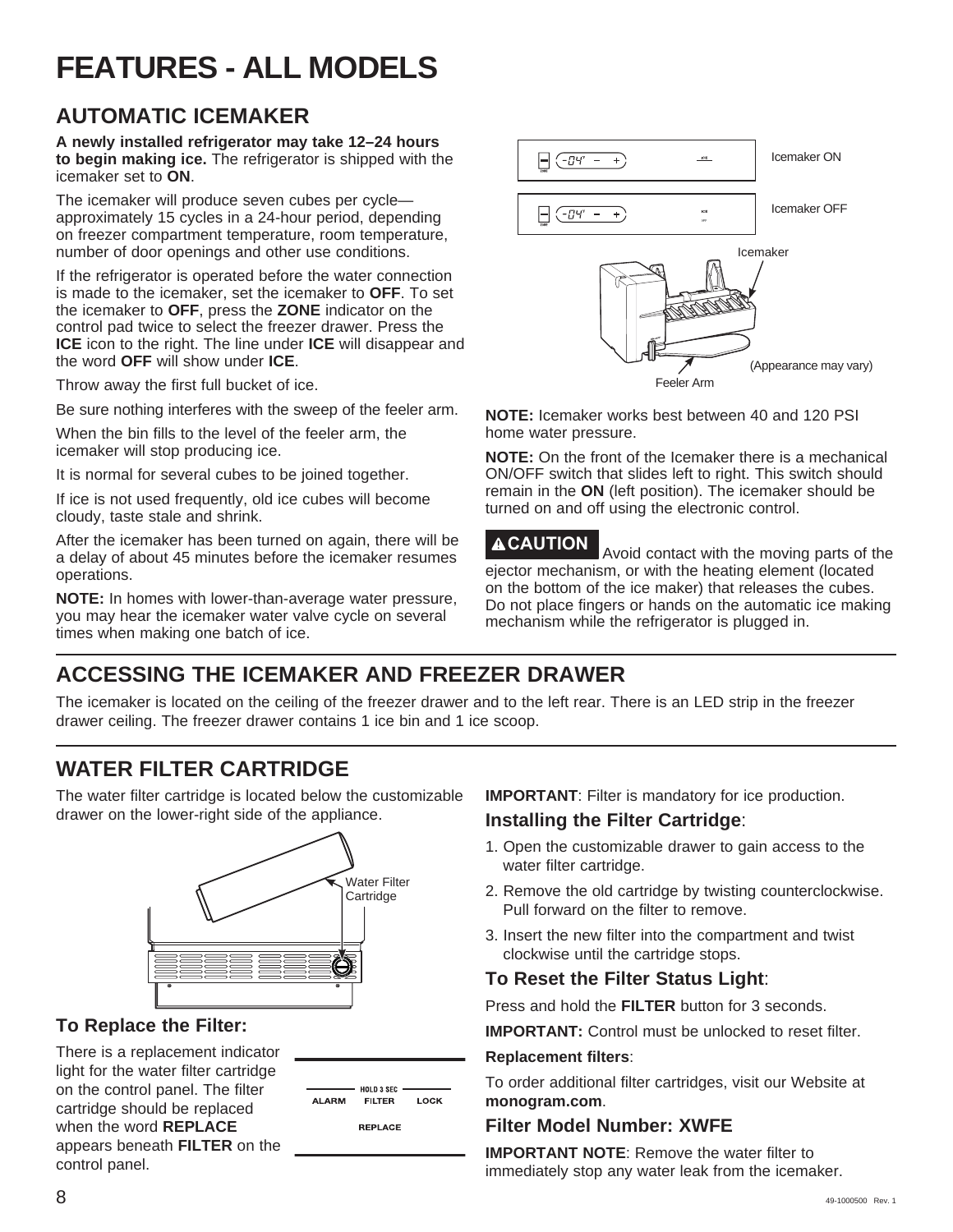# **FEATURES - ALL MODELS (Cont.)**

# **CUSTOMIZABLE DRAWER**

The customizable drawer can be used as a freezer, as a fresh-food refrigerator or as a wine/beverage drawer.

### **To customize your drawer**:

Press the **ZONE** indicator on the control pad to select the customizable drawer.

### **Recommended Temperatures for Customizable Drawer:**

| <b>Button</b> | <b>Function</b> | <b>Temperature</b>             |
|---------------|-----------------|--------------------------------|
| Chill         | Fresh Food      | $37^{\circ}F/3^{\circ}C$       |
| Freezer       | Freezer         | $0^{\circ}$ F/ $-18^{\circ}$ C |
| Wine          | Wine Storage    | $55^{\circ}$ F/13 $^{\circ}$ C |

This drawer has LED strip lighting above it. There is also one adjustable divider that can be placed in different positions and a bin that can slide left or right in the drawer.

# **To change the divider position:**

- 1. Pull in the tabs at the top of the divider to release it from the tab holes at the front and back of the drawer.
- 2. Lift the divider off of the raised tabs at the bottom of the drawer.
- 3. Move the divider to its new location and slide it onto the raised tabs.
- 4. Pull in the tabs at the top of the divider and position the divider so the tabs will fit into the tab holes. Release the tabs so they lock into place.



# **EXTERNAL MOISTURE CONTROL**

This product is equipped with an external moisture control feature. The refrigerator is shipped with the external moisture control feature off.



In some humid environments, moisture can form on the front surface of the refrigerator cabinet. If moisture does appear on the front surface of the refrigerator cabinet, turn on the external moisture control feature by pressing and holding the **ALARM** and **LOCK** buttons on the control panel for 5 seconds. When activated, a small picture of a water droplet with a line through it will appear below the **(+)** and **(–)** signs on the control panel.

To turn off the external moisture control feature, press and hold the **ALARM** and **LOCK** buttons on the control panel for 5 seconds. The water droplet icon will disappear.

# **LED DISPLAY LIGHTING**

This unit has LED lighting on both sides of the interior as well as above the freezer drawer and above the customizable drawer.

### **Glass Door Models Only**

The glass door models have a display light option for the interior side lights: full power and 1/2 power.

In display mode at either full or 1/2 power, the lights will stay on after the door is closed and automatically go off after 1 hour.

To access the lighting options, press the **ZONE** indicator on the control pad. In upper compartment mode, the **LIGHTS** button is to the right on the control pad. When lights are at full power, there are 2 bars under **LIGHTS**; at 1/2 power, there is 1 one bar; when the lights are off, there are no bars. $\mathbb{F}$  ( 37' – ALARM FILTER цента  $+$ Lights at Full Power  $+$   $\overline{ALARM}$   $BUTER$  LOCK <u>ша</u>нта Lights at 1/2 Power  $+$   $\overline{max}$   $max_{HUTER}$  LOOK  $\blacksquare$   $\boxed{37 -}$ Lights Lights Off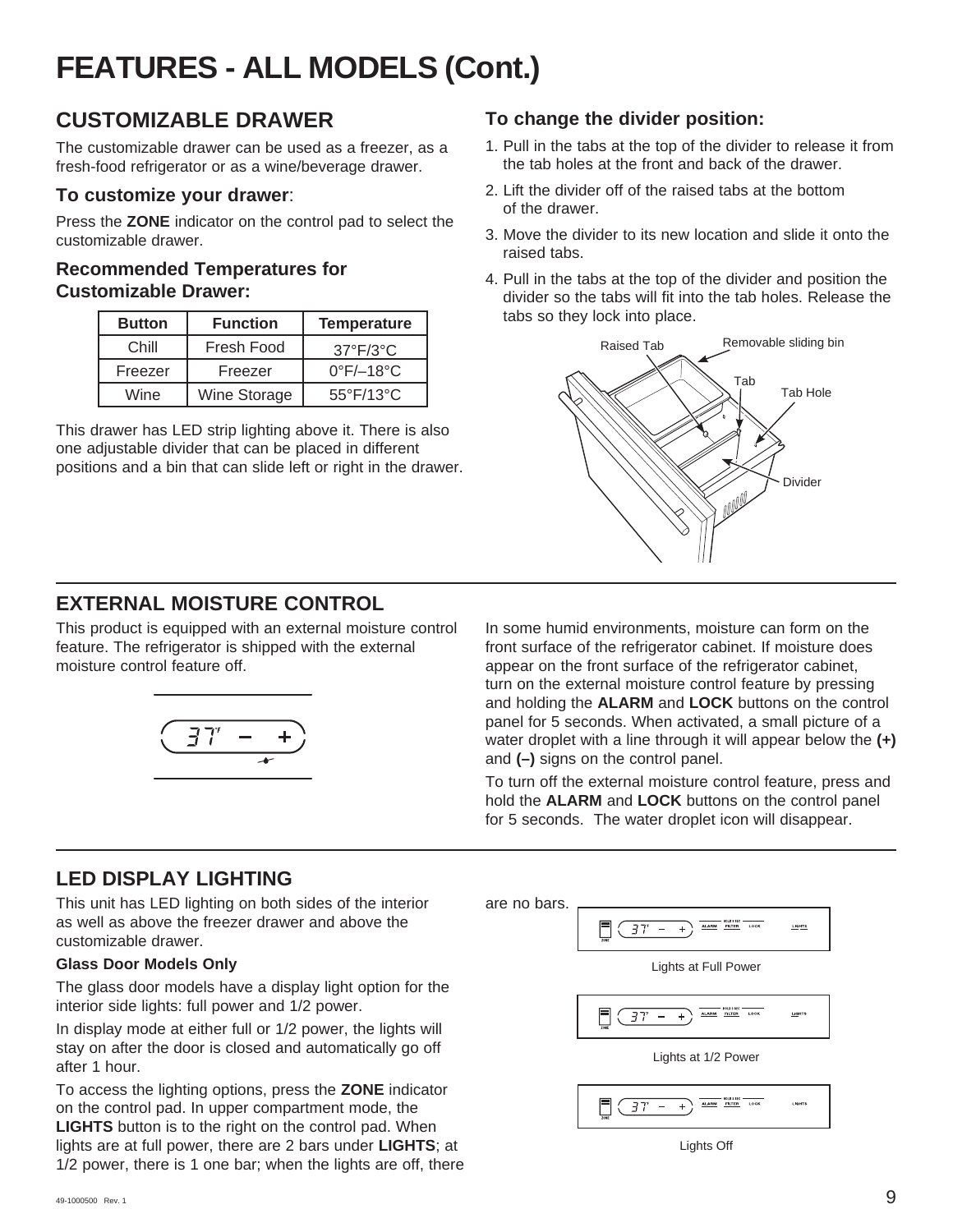# **FEATURES - BOTTOM FREEZER ONLY**

# **VEGETABLE PAN**

The Vegetable Pan in the fresh-food section of the refrigerator has LED strip lighting above the drawer.

There are adjustable dividers with several different position options. The divider is held in place by a tab located under the handle, a slot located on the back wall and a stabilizing rib on the bottom of the drawer for each position.

### **To change the divider position**:

- 1. Pull up on the back of the divider to release it from the slot in the back and off of the tab in the front.
- 2. Slide the divider into a new location, making sure it seats into the rib on the bottom of the drawer.
- 3. Pull up on the back of the divider to locate the front under the tab at the new location.
- 4. Push down on the back of the divider to seat it into the slot at the new location.

# **LIGHTED VEGETABLE DRAWER SHELF**

The lighted vegetable drawer shelf provides lighting for the lower compartments. The lights are recessed into the shelf to illuminate the drawers below.

To remove the shelf:

- 1. Lift the shelf and carefully pull forward to expose the wires.
- 2. Unplug the shelf and carefully remove it from the refrigerator.

To replace the shelf:

- 1. Carefully set the shelf onto the side rails, leaving the plug exposed.
- 2. Plug the shelf into the refrigerator.
- 3. Carefully slide the shelf into place.

# **ADJUSTABLE SHELVES**

Tempered glass shelves in the fresh food section enable you to make efficient shelf arrangements to fit your family's food storage needs.

**To adjust shelves**: Tilt the shelf up at the front and slide it up or down along the back wall to the placement you want.

### **Handle glass shelves carefully. Rough handling of tempered glass can cause it to shatter.**

### **To remove shelves**:

**NOTE:** To remove a shelf, all shelves under it must first be removed.

- 1. Remove any food from the shelf.
- 2. Remove covers at the bottom of each track.
- 3. Tilt the first shelf up at the front.
- 4. Slide the shelf down along the back wall until you reach the bottom where the notch is located. Slide the shelf through the notch.







5. Repeat for removing the other shelves.

### **To replace shelves**:

Replace shelves by perform steps 1 through 4 in reverse.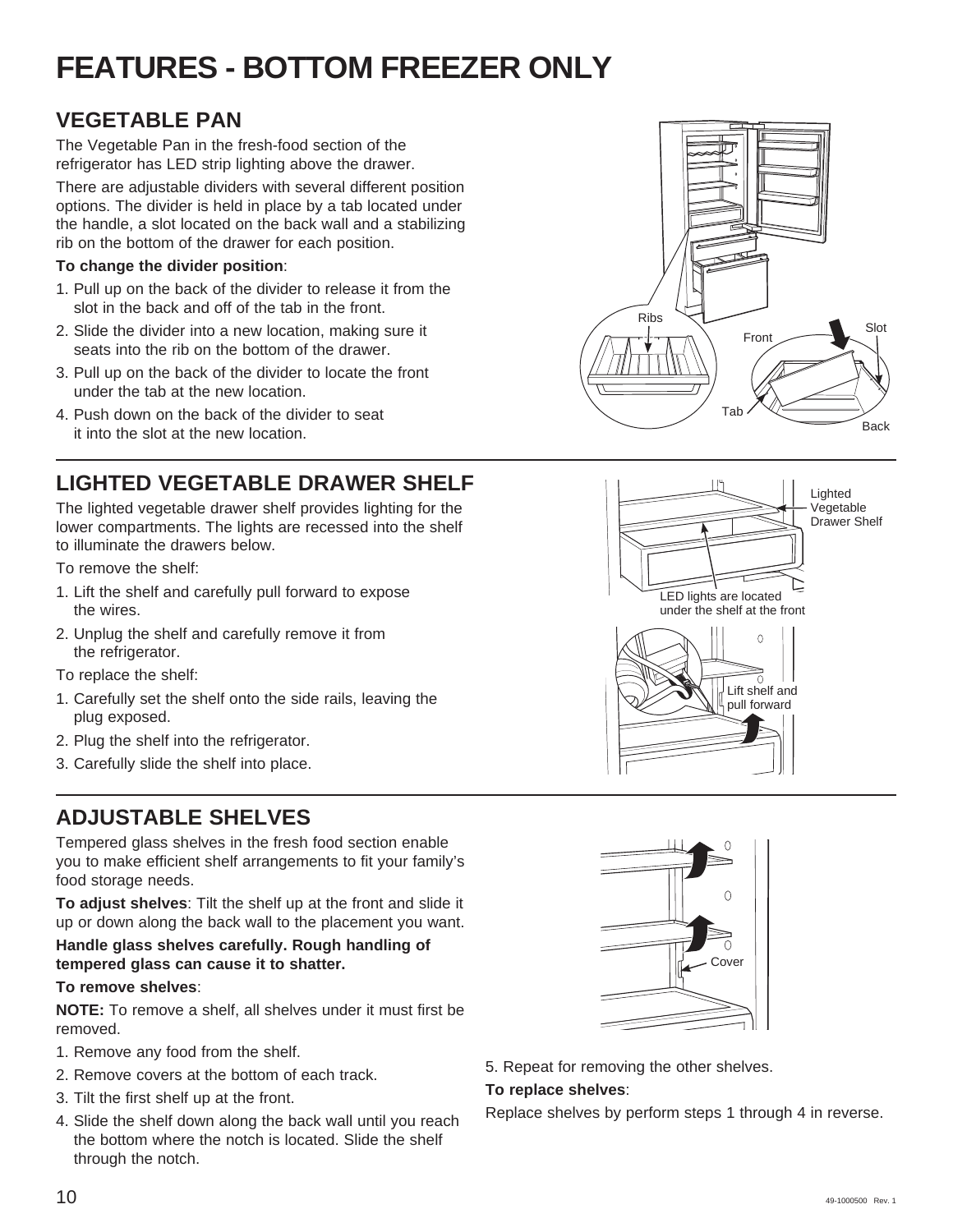# **FEATURES - BOTTOM FREEZER ONLY**

# **DOOR BINS**

The door bins are removable. Lift bin out of the bin bracket to remove.

The bin brackets are adjustable and can move up and down to meet your storage needs.

Do this by tilting the bin up at the front and sliding it up or down along the door to the placement you desire.



# **WINE / BEVERAGE RACK**

The wine/beverage rack fits onto one of the glass shelves in the fresh-food compartment. The rubber coating on the portions of the rack that sit on top of the shelf keeps the rack from slipping or scratching the shelf. The wine/ beverage rack will hold 2-liter bottles, wine bottles and champagne bottles.

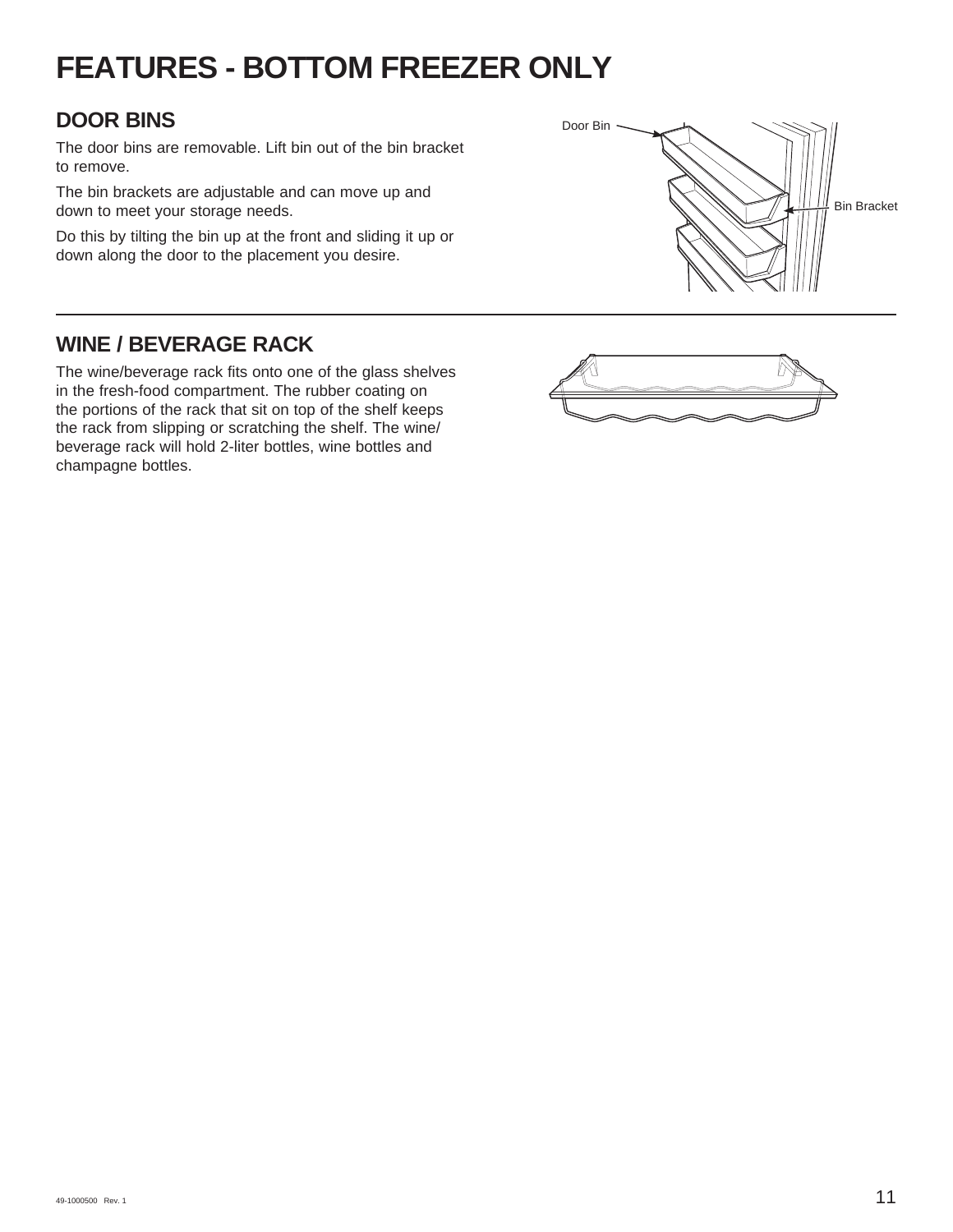# **FEATURES - WINE RESERVE ONLY**

# **WINE BOTTLE ARRANGEMENT**

## **Full-Extension Drawers**

The top 6 drawers are full-extension drawers, with each drawer holding up to 10 bottles. The bottles will be stored with necks alternating from front to back



## **Wine Display Shelf**

The wine display shelf can either be in a horizontal position or an angled position. The horizontal position can hold 18 bottles. The angled position holds 5 bottles. The shelf can be angles by lifting the shelf onto pegs on the back wall.



Horizontal Position



Angled Position



Angled Position

# **Wine bottle loading tips and suggestions**

- **•** Keep wines that you plan to use for everyday drinking and entertaining on the front hall of the full-extension drawers where labels are completely visible. Place wines for aging or longer-term storage in the rear.
- **•** Do not allow children to climb, stand or hang on the wine reserve full-extension drawers. They could seriously injure themselves and possibly cause damage to the wine reserve.
- **•** Group your wine inventory according to type: i.e. white wines in the cooler zones and red wines in the warmer zones.
- **•** Store red and white wines in separate Zones so you can keep them at different temperatures.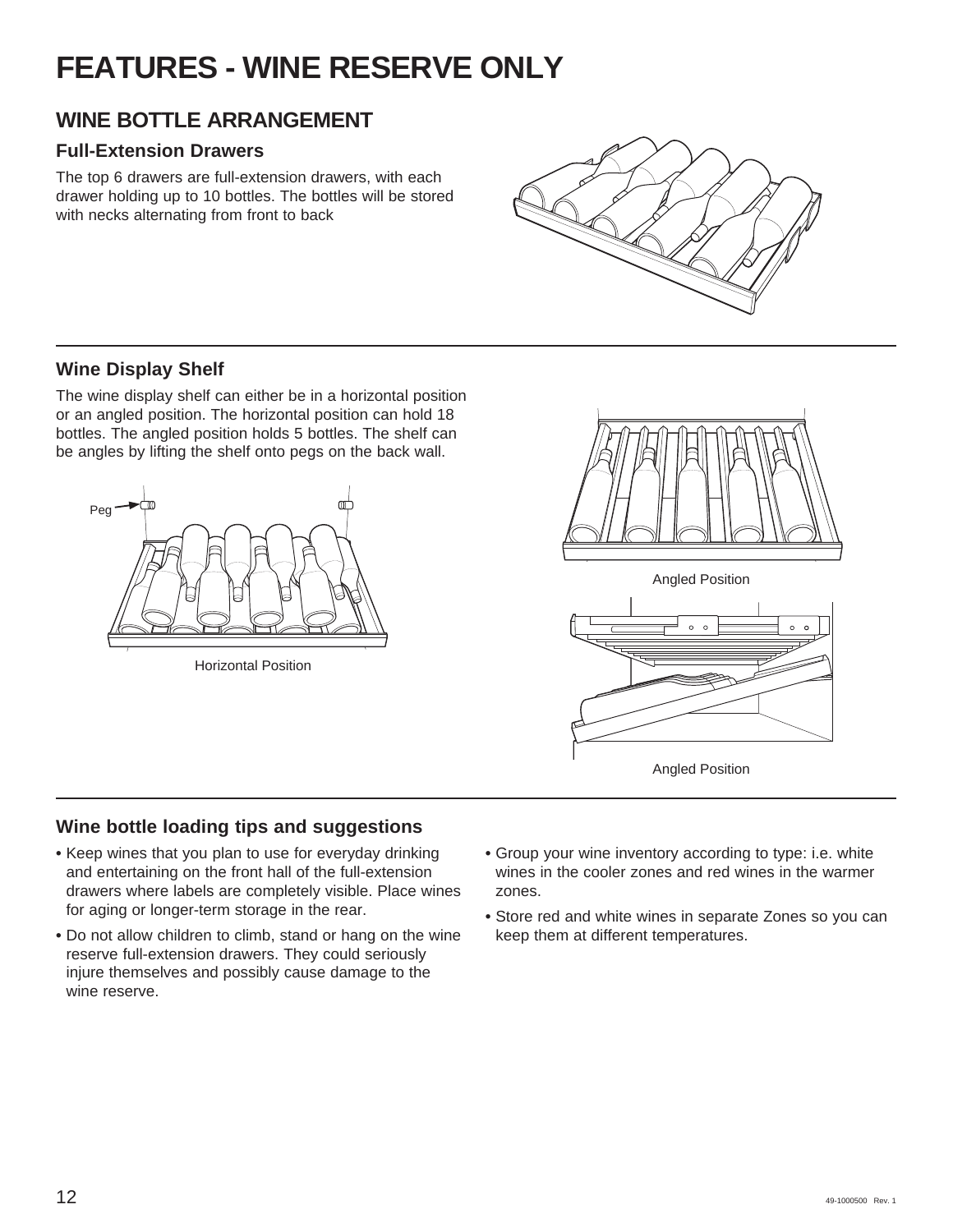# **SABBATH MODE - ALL MODELS**

# **SABBATH MODE**

The Sabbath Mode was designed for use on the Jewish Sabbath and Holidays. The Sabbath Mode feature makes it possible for observant Jews to refrigerate and freeze food during the duration of the holiday.

The Sabbath Mode feature can be set to override typical reactions caused by your interaction with the refrigerator. While in the Sabbath Mode, your refrigerator will still operate. However, the refrigerator will not respond to your actions.

While in the Sabbath Mode, you may notice the fan running when the door is opened, however, this is not a result of your actions. The fan will operate at predetermined times. The defrost heater will continue to defrost the refrigerator and freezer and will be activated on a timer. The defrost heater will not defrost as a result of door openings or any consumer actions.

**ON/OFF** — To activate the Sabbath Mode, hold down the **ALARM** button and **(+)** pad on the control panel for 5 seconds. **SAB** will be displayed on the control. **SAB** will remain in the display and the **(+)** pad and alarm button will remain lit until the Sabbath mode is deactivated. Controls and lights do not work until the **ALARM** button and **(+)** pad are held again for 5 seconds.

**DISPLAYS, ALARMS and LIGHTS** — The main temperature control displays will be deactivated, therefore they will not be lit, sound a tone or operate when touched. Door alarms and lights will be disabled.

**ICEMAKER** — The icemaker will continue to operate. The icemaker can be disabled by turning the icemaker **OFF** prior to the Sabbath (see Automatic Icemaker).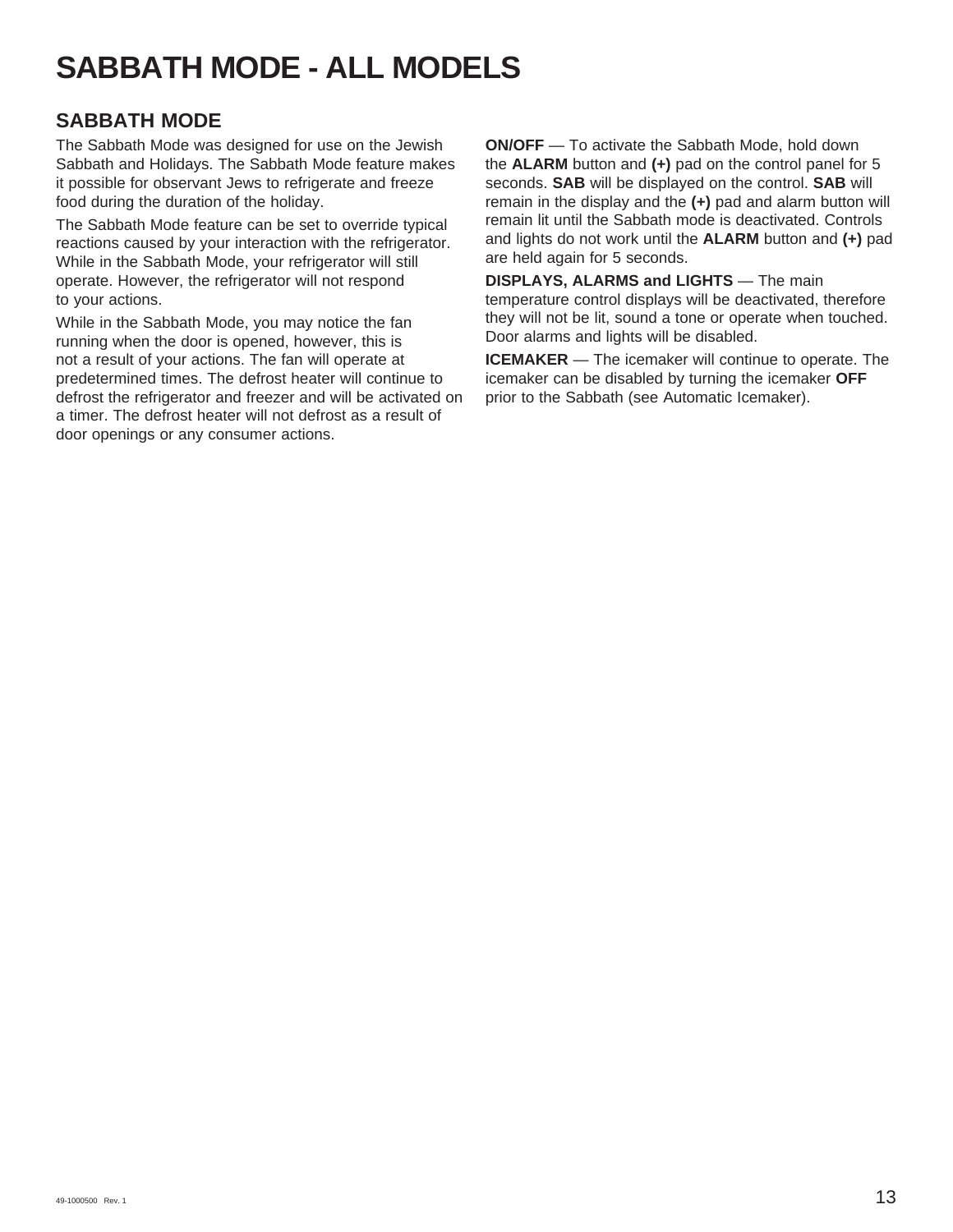# **CARE AND CLEANING**

# **CLEANING OUTSIDE**

**Door handles and trim**—Clean with a cloth dampened with soapy water. Dry with a soft cloth.

**Keep the outside clean.** Wipe with a clean cloth lightly dampened with mild liquid dish detergent. Dry with a clean, soft cloth.

Do not wipe the unit with a soiled dish cloth or wet towel. These may leave a residue that can damage the finish. Do not use scouring pads, powdered cleaners, bleach or cleaners containing bleach because these products can scratch and damage the finish.

**Stainless steel** — The stainless steel doors and door handles (on some models) can be cleaned with a commercially available stainless steel cleaner. Cleaners with oxalic acid such as Bar Keepers Friend Soft Cleanser™ will remove surface rust, tarnish, and small blemishes. Use only a liquid cleaner free of grit and rub in the direction of the brush lines with a damp soft sponge. Do not use appliance wax or polish on the stainless steel.

**Custom Wood Panels** - please contact your custom panel supplier for direction on cleaning and care.

# **CLEANING INSIDE**

**Turn off power at the circuit breaker or fuse box before cleaning.** If this is not practical, wring excess moisture out of sponge or cloth when cleaning around switches, lights or controls.

Use warm water and baking soda solution - about a tablespoon (15 ml) of baking soda to a quart (1 liter) of water. This both cleans and neutralizes odors. Thoroughly rinse and wipe dry.

If this is not practical, remove excess moisture from sponge or cloth when cleaning around switches, lights, and controls.

**Other parts of the refrigerator —** including door gaskets, vegetable drawer, ice storage bins and all plastic parts can be cleaned the same way. After cleaning the door gaskets, apply a thin layer of petroleum jelly to the door gaskets at the hinge side. This helps keep the gaskets from sticking and bending out of shape.

**ACAUTION** Do not clean glass shelves or covers with warm water when they are cold. Glass shelves and covers may break if exposed to sudden temperature changes or impact such as bumping or dropping. Tempered glass is designed to shatter into many small pieces if it breaks. Do not wash any plastic parts in the dishwasher.

# **PREPARING FOR VACATION**

For long vacations or absences, remove food from the unit. Adjust the temperature up **(+)** until the unit turns off. Clean the interior with a baking soda solution of one tablespoon (15 ml) of baking soda to one quart (1 liter) of water. Leave the door open.

**For shorter vacations**, remove perishable foods and leave the control at the regular setting. However, if the room temperature is expected to drop below 60°F (16°C), follow the same instructions as for extended vacations. Turn off the icemaker at the control panel.

# **INTERIOR LIGHT REPLACEMENT**

**Do not try to replace a burned-out LED light.** An authorized technician will need to replace the LED lights.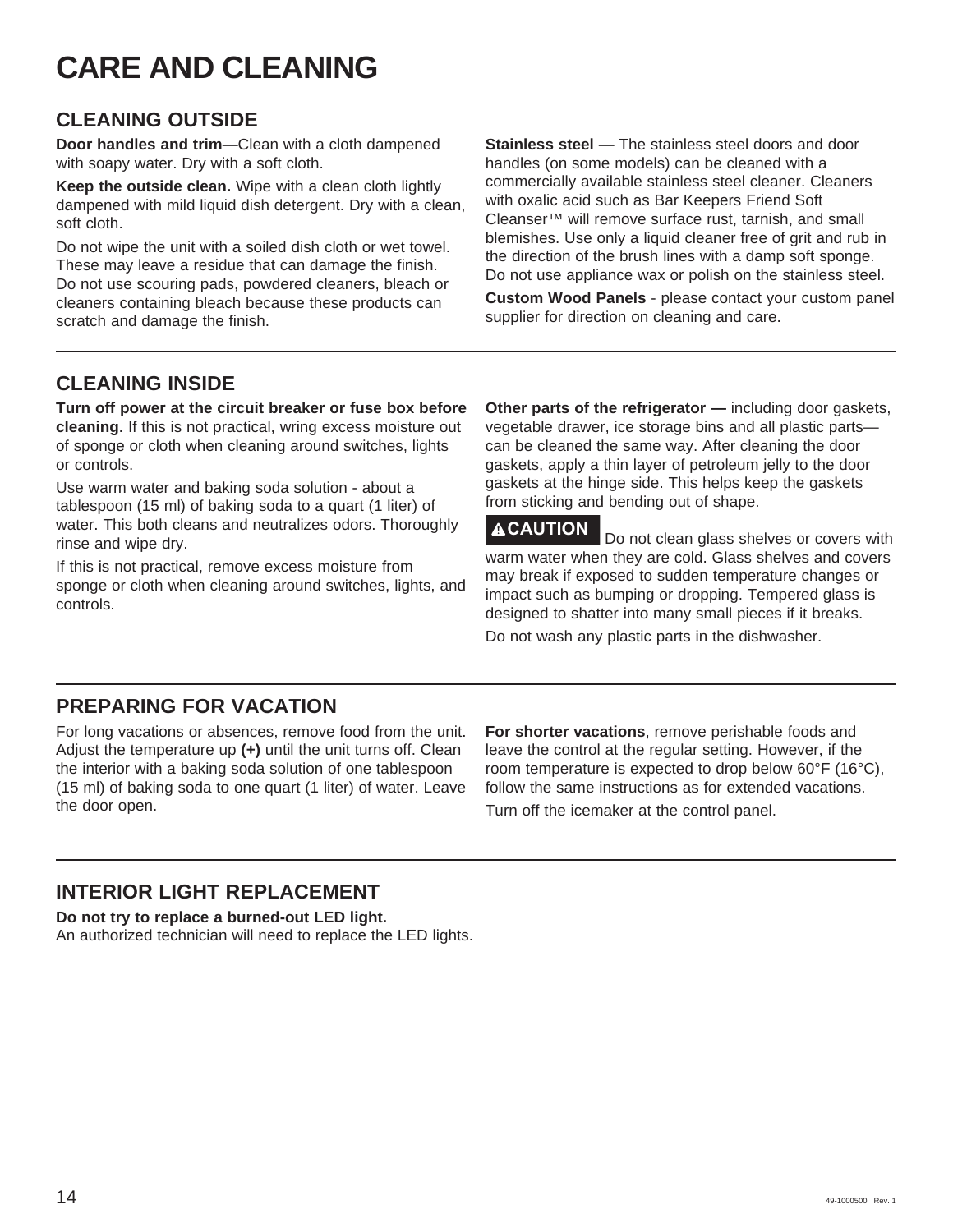# **PREPARATION**

# **REFRIGERATOR LOCATION**

Do not install the refrigerator where temperatures will be below 60°F (16°C) because it will not run long enough to maintain proper temperatures.

Do not install the refrigerator where the temperature will go above 100°F (37°C) because it will not perform properly.

Do not install the refrigerator in a location exposed to water (rain, etc.) or direct sunlight.

Install the refrigerator on a floor strong enough to support it fully loaded.

# **CLEARANCES**

Allow 15" minimum clearance between the door and wall for a full 115° door swing. Allow 5" min. clearance to a wall for a 90° door swing for Monogram Stainless Steel (European) models.

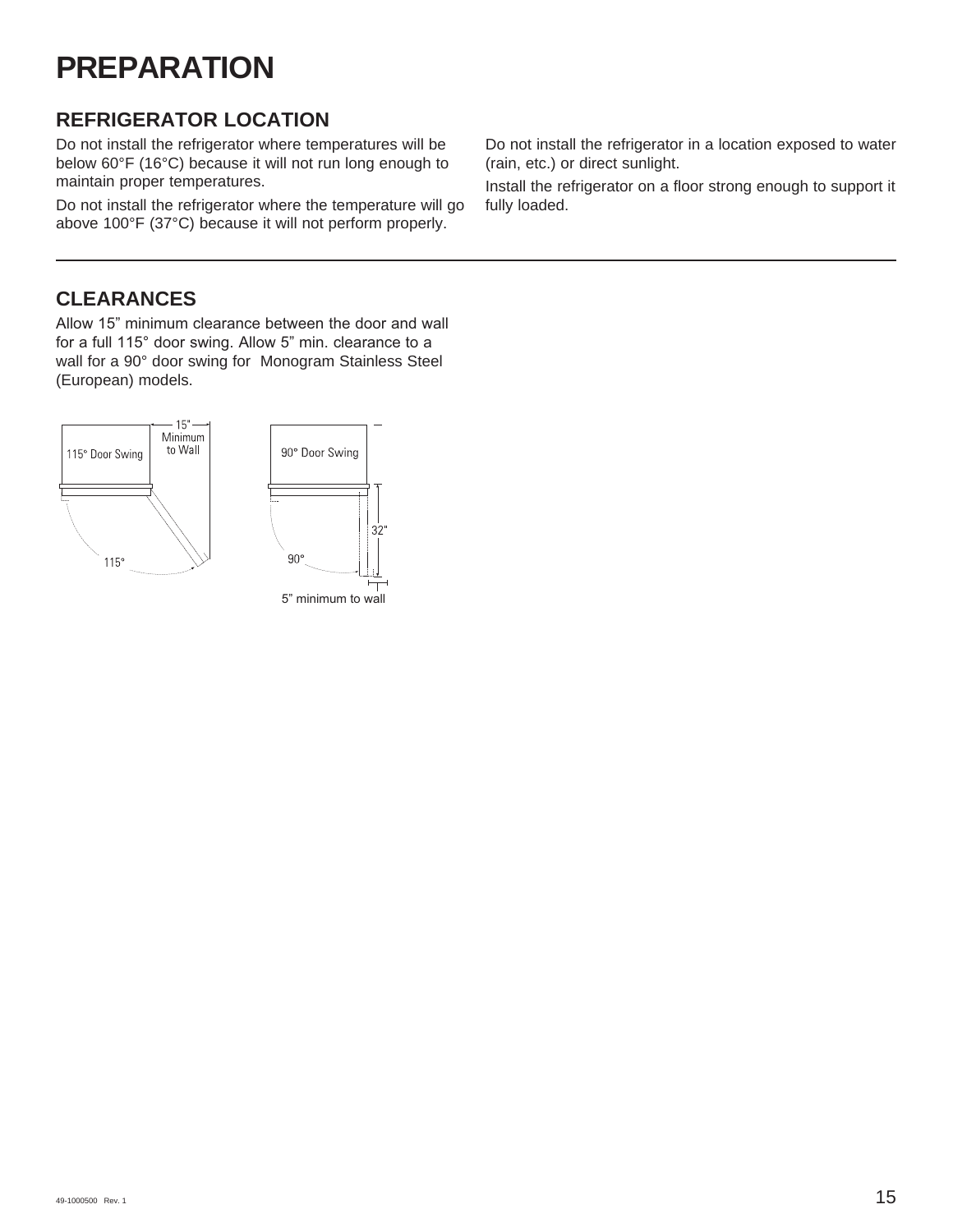# **TROUBLESHOOTING**

Save time and money! Review the charts on the following pages first and you may not need to call for service.

| <b>Problem</b>                                                                | <b>Possible Cause</b>                                                                                                                                                                           |
|-------------------------------------------------------------------------------|-------------------------------------------------------------------------------------------------------------------------------------------------------------------------------------------------|
| Refrigerator system does not operate                                          | May be in defrost cycle when refrigerating system does not operate for about 45<br>minutes.                                                                                                     |
|                                                                               | Temperature control in the OFF position.                                                                                                                                                        |
|                                                                               | If interior light is not on, refrigerator may not be plugged in at wall outlet.                                                                                                                 |
|                                                                               | The house fuse is blown/house circuit breaker is tripped. Replace fuse or reset the<br>breaker.                                                                                                 |
|                                                                               | Turn off the Sabbath Mode.                                                                                                                                                                      |
|                                                                               | If your control panel says SHO, then your showroom mode was enabled. To turn this off,<br>hold the ALARM button and (-) pad simultaneously for 5 seconds.                                       |
| Refrigerating system operates for<br>long periods or cycles on frequently     | Normal when refrigerator is first plugged in. Wait 24 hours for the refrigerator to<br>completely cool down.                                                                                    |
| (Modern refrigerators and freezers<br>with more storage space and a larger    | Often occurs when large amounts of food are placed in refrigerator. This is normal.                                                                                                             |
| freezer require more operating time.<br>They start and stop often to maintain | Door left open or package holding door open.                                                                                                                                                    |
| even temperatures.)                                                           | Hot weather or frequent door openings. This is normal.                                                                                                                                          |
|                                                                               | Temperature control set at the coldest setting. See Temperature Control.                                                                                                                        |
| Vibration or rattling (Slight vibration<br>is normal.)                        | Refrigerator may not be properly installed.<br>- Anti-tip bracket may be loose.<br>- Unit may not be level.                                                                                     |
| Thumping sound when closing door                                              | This is a normal operating sound.                                                                                                                                                               |
|                                                                               | Closing the door slowly will minimize the sound.                                                                                                                                                |
| <b>Operating sounds</b>                                                       | The variable speed compressor.                                                                                                                                                                  |
|                                                                               | Normal fan air flow-multiple fans blow cold air through the fresh-food and freezer<br>compartments-other fans cool the compressor.                                                              |
|                                                                               | The fans change speeds in order to provide optimal cooling and energy savings.                                                                                                                  |
|                                                                               | These NORMAL sounds will also be heard from time to time:<br>- You may hear a whooshing or gurgling sound when the door closes. This is due to<br>pressure equalizing within the refrigerator.  |
|                                                                               | - A water dripping sound may occur during the defrost cycle as ice melts from the<br>evaporator and flows into the drain pan.                                                                   |
|                                                                               | - The flow of refrigerant through the freezer cooling coils may make a gurgling sound<br>like boiling water.                                                                                    |
|                                                                               | - Water dropping on the defrost heater can cause a sizzling, popping or buzzing sound<br>during the defrost cycle.                                                                              |
|                                                                               | - You may hear cracking or popping sounds when the refrigerator is first plugged in or<br>during/after the defrost cycle. This happens as the refrigerator cools to the correct<br>temperature. |
|                                                                               | - The compressor may cause a clicking or chirping sound when attempting to restart<br>(this could take up to 5 minutes).                                                                        |
|                                                                               | - The electronic control board may cause a clicking sound when relays activate to<br>control refrigerator components.                                                                           |
|                                                                               | - Ice cubes dropping into the bin and water running in pipes as icemaker refills.                                                                                                               |
|                                                                               | - The icemaker water valve will buzz when the icemaker fills with water.                                                                                                                        |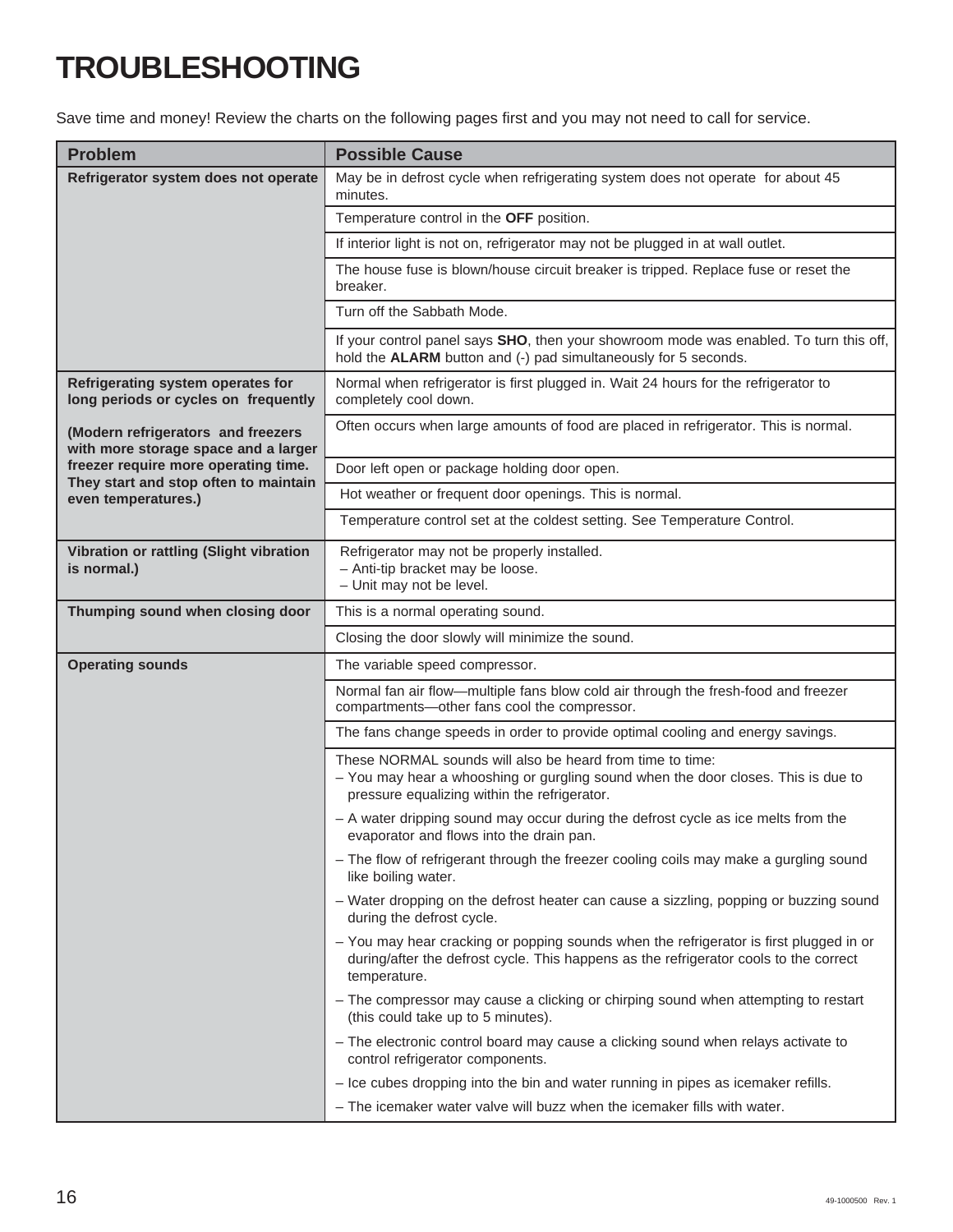# **TROUBLESHOOTING**

| <b>Problem</b>                       | <b>Possible Cause</b>                                                                          |
|--------------------------------------|------------------------------------------------------------------------------------------------|
| Door not closing properly            | Package or bottle may be holding door open.                                                    |
|                                      | Check the door gasket; it may be out of position.                                              |
|                                      | Refrigerator is not level. See Installation Instructions.                                      |
|                                      | Hinge springs deactived. See Installation Instructions.                                        |
| Refrigerator too warm                | Temperature control not set cold enough. See Temperature Control.                              |
|                                      | Hot weather or frequent door openings.                                                         |
|                                      | Door left open for long time.                                                                  |
|                                      | Package may be holding door open.                                                              |
| Actual temperature not equal to set  | Refrigerator just plugged in. Allow 24 hours for system to stabilize.                          |
| temperature                          | Door open for too long. Allow 24 hours for system to stabilize.                                |
|                                      | Warm food added to refrigerator. Allow 24 hours for system to stabilize.                       |
|                                      | Defrost cycle is in process. Allow 24 hours for system to stabilize.                           |
| Frost or ice crystals on frozen food | Drawer left open or package holding door open.                                                 |
| (frost within package is normal)     | Too frequent or too long door openings.                                                        |
|                                      | Drawer may have been left open.                                                                |
|                                      | Ice cubes or some other object may be stuck behind the drawer.                                 |
| Slow ice cube freezing               | Drawer may have been left open.                                                                |
|                                      | Turn temperature control to a colder setting.                                                  |
|                                      | Package may be holding drawer open.                                                            |
| Ice cubes have odor / taste          | Old cubes need to be discarded.                                                                |
|                                      | Ice storage bin needs to be emptied and washed.                                                |
|                                      | Unsealed packages in freezer may be transmitting odor/taste to ice cubes.                      |
|                                      | Interior of freezer needs cleaning. See Care and Cleaning.                                     |
|                                      | Poor-tasting incoming water. Change the water filter.                                          |
| Automatic icemaker does not work     | Icemaker is turned off.                                                                        |
|                                      | Water supply turned off or not connected.                                                      |
|                                      | Freezer too warm.                                                                              |
|                                      | Piled up cubes in storage bin may cause icemaker to shut off too soon. Level cubes by<br>hand. |
|                                      | Ice bin is not in position.                                                                    |
|                                      | Clogged water filter.                                                                          |
|                                      | Reverse osmosis system installed.                                                              |
| Moisture forms on outside of         | Not unusual during periods of high humidity. Wipe surface dry.                                 |
| refrigerator                         | Turn on the External Moisture Control feature.                                                 |
| <b>Moisture collects inside</b>      | Too frequent or too long door openings.                                                        |
|                                      | In humid weather, air carries moisture into refrigerator when doors are opened.                |
|                                      | Lower drawer switched from (freezer) to chill or wine.                                         |
| Refrigerator has odor                | Foods with strong odors should be tightly covered.                                             |
|                                      | Check for spoiled food.                                                                        |
| Interior lights do not work          | No power at outlet.<br>LEDs need replacing. See Consumer Service Section.                      |
| Door difficult to reopen immediately | Tight door seal is due to pressure equalizing within the refrigerator. After closing the       |
| after closing                        | door, wait 5-30 seconds to reopen.                                                             |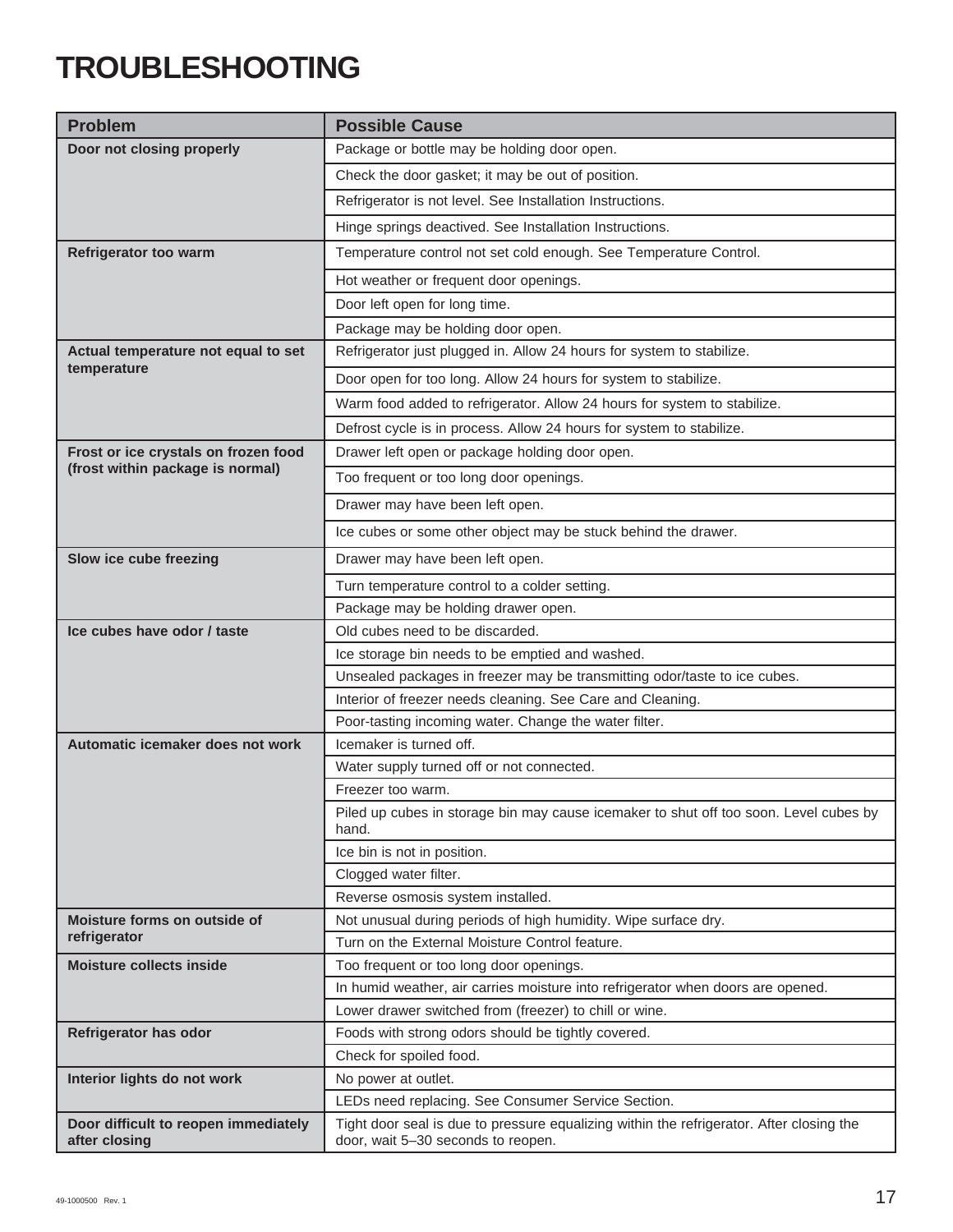# **PERFORMANCE DATA SHEET Model: XWFE**

- System certified by IAPMO R&T against NSF/ANSI Standards 42, 53, 401, P473 for the reduction of claims specified on the performance data sheet and at iapmort.org.
- Actual performance may vary with local water conditions.

|                                                     | Influent challenge         | Maximum permissible         | Avg %        |
|-----------------------------------------------------|----------------------------|-----------------------------|--------------|
| Substance Tested for Reduction                      | concentration              | product water               | Reduction    |
| Chlorine Taste and Odor                             | (mg/L)<br>2.0 mg/L +/- 10% | concentration (mg/L)<br>N/A | 96.9         |
| Chloramine Taste and Odor                           | 3.0 mg/L +/- 10%           | 0.5                         | 96.9         |
| Particulate, Class I                                | At least 10,000/mL         | N/A                         | 91.4         |
| Cysts                                               | 50,000/L                   | N/A                         | >99.99       |
| Lead                                                | 0.15                       | 0.01                        | 98.85        |
| Mercury                                             | 0.006                      | 0.002                       | 96.3         |
| Asbestos                                            | 107 to 108 fibers/ L       | N/A                         | >99          |
| Toxaphene                                           | $0.015 +/- 10%$            | 0.003                       | 86.95        |
| VOC (Chloroform surrogate chemical)                 | 0.300                      | 0.015                       | 99.7         |
| Alachlor                                            | 0.050                      | 0.001                       | >98          |
| Atrazine                                            | 0.100                      | 0.003                       | > 97         |
| Benzene                                             | 0.081                      | 0.001                       | > 99         |
| Carbofuran<br>carbon tetrachloride                  | 0.190<br>0.078             | 0.001<br>0.0018             | >99<br>98    |
| chlorobenzene                                       | 0.077                      | 0.001                       | >99          |
| chloropicrin                                        | 0.015                      | 0.0002                      | 99           |
| $2,4-D$                                             | 0.110                      | 0.0017                      | 98           |
| dibromochloropropane (DBCP)                         | 0.052                      | 0.00002                     | >99          |
| o-Dichlorobenzene                                   | 0.08                       | 0.001                       | >99          |
| p-Dichlorobenzene                                   | 0.040                      | 0.001                       | >98          |
| 1,2-dichloroethane                                  | 0.088                      | 0.0048                      | 95           |
| 1,1-dichloroethylene                                | 0.083                      | 0.001                       | >99          |
| cis-1,2-dichloroethylene                            | 0.170                      | 0.0005                      | >99          |
| trans-1,2-dichloroethylene                          | 0.086                      | 0.001                       | >99          |
| 1,2-dichloropropane                                 | 0.080                      | 0.001                       | >99          |
| cis-1,3-dichloropropylene                           | 0.079                      | 0.001                       | > 99         |
| dinoseb                                             | 0.170                      | 0.0002                      | 99           |
| Endrin                                              | 0.053                      | 0.00059                     | 99           |
| Ethylbenzene                                        | 0.088                      | 0.001                       | >99          |
| ethylene dibromide (EDB)<br>bromochloroacetonitrile | 0.044                      | 0.00002                     | >99          |
| dibromoacetonitrile                                 | 0.022<br>0.024             | 0.0005<br>0.0006            | 98<br>98     |
| dichloroacetonitrile                                | 0.0096                     | 0.0002                      | 98           |
| trichloroacetonitrile                               | 0.015                      | 0.0003                      | 98           |
| 1,1-dichloro-2-propanone                            | 0.0072                     | 0.0001                      | 99           |
| 1,1,1-trichloro-2-propanone                         | 0.0082                     | 0.0003                      | 96           |
| heptachlor (H-34, Heptox)                           | 0.025                      | 0.00001                     | >99          |
| heptachlor epoxide                                  | 0.0107                     | 0.0002                      | 98           |
| hexachlorobutadiene                                 | 0.044                      | 0.001                       | >98          |
| hexachlorocyclopentadiene                           | 0.060                      | 0.000002                    | >99          |
| Lindane                                             | 0.055                      | 0.00001                     | >99          |
| methoxychlor                                        | 0.050                      | 0.0001                      | >99          |
| pentachlorophenol                                   | 0.096                      | 0.001                       | >99          |
| simazine                                            | 0.120                      | 0.004                       | > 97         |
| Styrene<br>1,1,2,2-tetrachloroethane                | 0.150<br>0.081             | 0.0005<br>0.001             | >99<br>>99   |
| Tetrachloroethylene                                 | 0.081                      | 0.001                       | >99          |
| Toluene                                             | 0.078                      | 0.001                       | >99          |
| $2,4,5$ -TP (silvex)                                | 0.270                      | 0.0016                      | 99           |
| tribromoacetic acid                                 | 0.042                      | 0.001                       | >98          |
| 1,2,4-Trichlorobenzene                              | 0.160                      | 0.0005                      | >99          |
| 1,1,1-trichloroethane                               | 0.084                      | 0.0046                      | 95           |
| 1,1,2-trichloroethane                               | 0.150                      | 0.0005                      | > 99         |
| trichloroethylene                                   | 0.180                      | 0.0010                      | $>99$        |
| bromoform                                           | 0.300                      | 0.015                       | 95           |
| bromodichloromethane                                | 0.300                      | 0.015                       | 95           |
| chlorodibromomethane                                | 0.300                      | 0.015                       | 95           |
| xylenes                                             | 0.070                      | 0.001                       | >99          |
| Meprobamate                                         | 400 +/- 20%<br>200 +/- 20% | 60                          | 95.5         |
| Atenolol<br>Carbamazepine                           | 1400 +/- 20%               | 30<br>200                   | 95.9<br>98.6 |
| DEET                                                | 1400 +/- 20%               | 200                         | 98.6         |
| Metolachlor                                         | 1400 +/- 20%               | 200                         | 98.7         |
| Trimethoprim                                        | 140 +/- 20%                | 20                          | 96.1         |
| Linuron                                             | 140 +/- 20%                | 20                          | 96.6         |
| <b>TCEP</b>                                         | $5000 +/- 20%$             | 700                         | 98.1         |
| <b>TCPP</b>                                         | 5000 +/- 20%               | 700                         | 98.1         |
| Phenytoin                                           | 200 +/- 20%                | 30                          | 96           |
| Ibuprofen                                           | 400 +/- 20%                | 60                          | 95.9         |
| Naproxen                                            | 140 +/- 20%                | 20                          | 96.5         |
| Estrone                                             | 140 +/- 20%                | 20                          | 97.1         |
| <b>Bisphenol A</b>                                  | 2000 +/- 20%               | 300                         | 99.1         |
| Nonyl phenol                                        | 1400 +/- 20%               | 200                         | 97.3         |
| PFOA/PFOS                                           | 1.5 mg/L +/- 10%           | 0.07                        | 99.25        |

#### **Application Guidelines/Water Supply Parameters**

| Service Flow             | $0.5$ gpm $(1.89$ lpm)     |
|--------------------------|----------------------------|
| <b>Water Supply</b>      | Potable Water              |
| <b>Water Pressure</b>    | 25-120 psi (172-827 kPa)   |
| <b>Water Temperature</b> | 33°F-100°F (0.6°C-38°C)    |
| Capacity                 | 170 gallons (643.5 liters) |

It is essential that the manufacturer's recommended installation, maintenance and filter replacement requirements be carried out for the product to perform as advertised. See Installation Manual for Warranty information.

**NOTE:** While the testing was performed under standard laboratory conditions, actual performance may vary. Replacement Cartridge: XWFE. For estimated costs of replacement elements please visit our website at **gewaterfilters.com**.

**WARNING To reduce the risk associated with ingestion of contaminants:**

• **Do not use with water that is microbiologically unsafe or of unknown quality without adequate disinfection before and after the system.** Systems certified for cyst reduction may be used on disinfected water that may contain filterable cysts.

#### **NOTICE**

#### **To reduce the risk of water leakage or flooding, and to ensure optimal filter performance:**

- **Read and follow** use instructions before installation and use of this system.
- Installation and use **MUST** comply with all state and local plumbing codes.
- **Do not** install if water pressure exceeds 120 psi (827 kPa). If your water pressure exceeds 80 psi (552 kPa), you **must** install a pressure-limiting valve. Contact a plumbing professional if you are uncertain how to check your water pressure.
- **Do not** install where water hammer conditions may occur. If water hammer conditions exist you **must** install a water hammer arrester. Contact a plumbing professional if you are uncertain how to check for this condition.
- **Do not** install on hot water supply lines. The maximum operating water temperature of this filter system is 100º F (38º C).
- **Protect filter from freezing.** Drain filter when temperatures drop below 33ºF (0.6ºC).
- Change the disposable filter cartridge every six months or sooner if you observe a noticeable reduction in water flow rate.
- Failure to replace the disposable filter cartridge at recommended intervals may lead to reduced filter performance and cracks in the filter housing, causing water leakage or flooding.
- This System has been tested according to NSF/ANSI 42, 53, 401 and P473 for the reduction of the substances listed below. The concentration of the indicated substances in water entering the system was reduced to a concentration less than or equal to the permissible limit for water leaving the system, as specified in NSF/ ANSI 42, 53, 401 and P473.



XWFE System is certified by IAPMO R&T against NSF/ANSI Standards 42,53, 401 and P473 for the reduction of claims specified on the performance data sheet and at iapmort.org.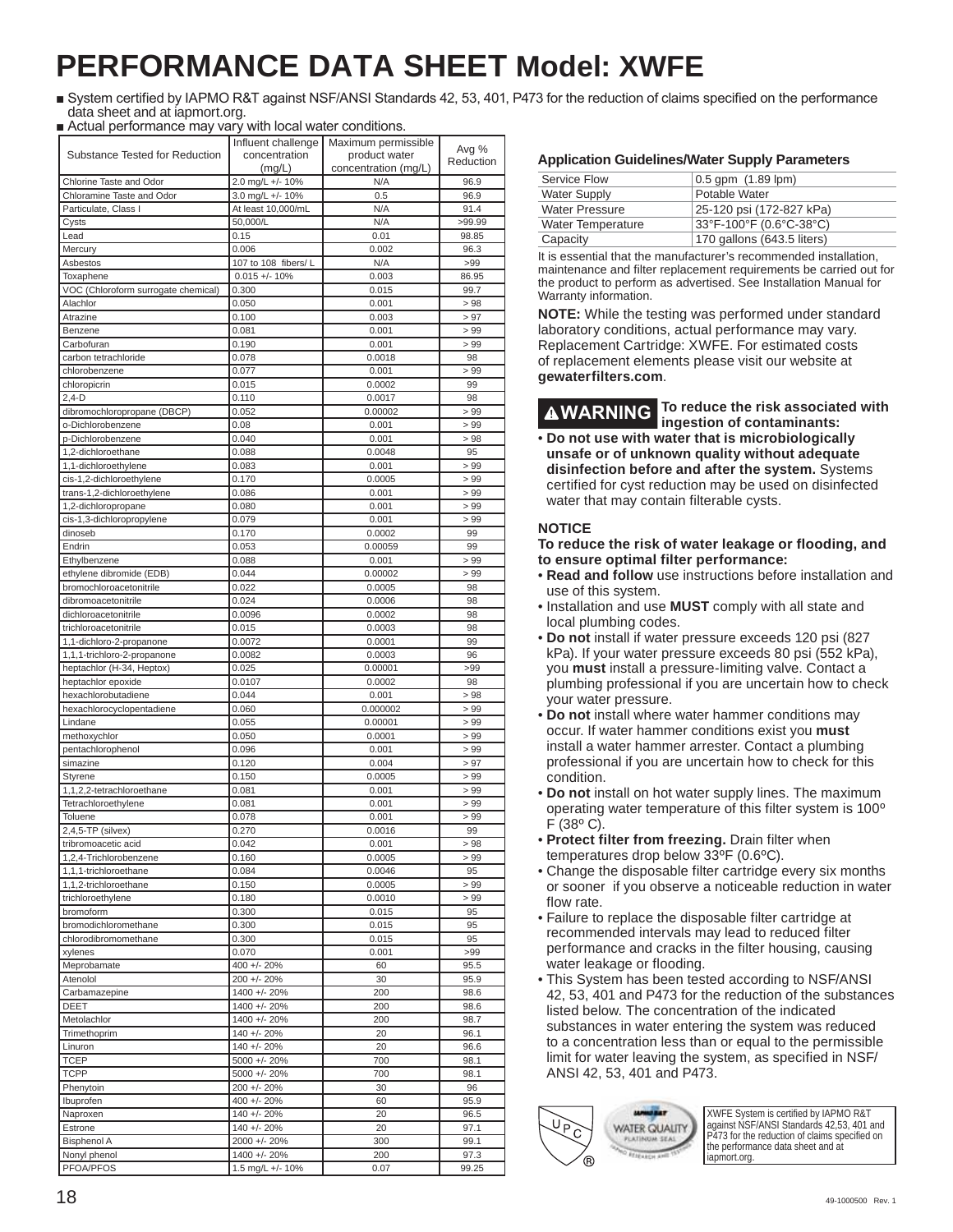# **MONOGRAM LIMITED WARRANTY**

### **Monogram.com**

All warranty service is provided by our Factory Service Centers, or an authorized Customer Care® technician. To schedule service online, visit us at **monogram.com/contact.** In Canada, visit **monogram.ca.**

**Servicing your refrigerator may require the use of the onboard data port for diagnostics. This gives a Monogram Factory Service technician the ability to quickly diagnose any issues with your appliance and helps Monogram improve its products by providing Monogram with information on your appliance. If you do not want your appliance data to be sent to Monogram, please advise your technician NOT to submit the data to Monogram at the time of service.**

| For the period of                                                                                 | <b>Monogram Appliances will replace</b>                                                                                                                                                                                                                                                                                                                                         |
|---------------------------------------------------------------------------------------------------|---------------------------------------------------------------------------------------------------------------------------------------------------------------------------------------------------------------------------------------------------------------------------------------------------------------------------------------------------------------------------------|
| <b>Limited two-year</b><br>warranty                                                               | For two years from date of original purchase, we will provide, free of charge, parts and service<br>labor in your home to repair or replace any part of the refrigerator or freezer that fails because<br>of a manufacturing defect.                                                                                                                                            |
| <b>Limited five-year</b><br>warranty                                                              | For five years from date of original purchase, we will provide, free of charge, parts and service<br>labor in your home to repair or replace any part of the sealed refrigerating system (the compressor,<br>condenser, evaporator and all connecting tubing) that fails because of a manufacturing defect.                                                                     |
| Limited additional<br>sixth-through<br>twelfth-year warranty<br>on the sealed system              | For the sixth through twelfth year from the date of the original purchase, we will provide, free<br>of charge, replacement parts for any part of the sealed refrigerating system (the compressor,<br>condenser, evaporator and all connecting tubing) that fails because of a manufacturing defect.<br>You pay for the service trip to your home and for service labor charges. |
| <b>Limited thirty-day</b><br>warranty on water<br>filter cartridge (water<br>filter, if included) | From the date of the original purchase we will provide, free of charge, replacement parts for<br>any part of the water filter cartridge that fails because of a manufacturing defect. During this<br>limited thirty-day warranty, we will also provide, free of charge, a replacement water filter<br>cartridge.                                                                |

### **What Monogram will not cover:**

- Service trips to your home to teach you how to use the product.
- $\blacksquare$  Replacement of house fuses or resetting of circuit breakers.
- Damage to the product caused by accident, fire, floods or acts of God.
- $\blacksquare$  Failure of the product if it is used for other than its intended purpose or used commercially.
- Damage caused after delivery.
- $\blacksquare$  Improper installation, delivery or maintenance.

 If you have an installation problem, contact your dealer or installer. You are responsible for providing adequate electrical, plumbing and other connecting facilities.

- Replacement of the light bulbs, if included, or water filter cartridge, if included, other than as noted above.
- $\blacksquare$  Replacement of the water filter cartridge, if included, due to water pressure that is outside the specified operating range or due to excessive sediment in the water supply.
- $\blacksquare$  Loss of food due to spoilage.
- lincidental or consequential damage caused by possible defects with this appliance.
- **Product not accessible to provide required service.**
- Damage to finish, such as surface rust, tarnish, or small blemishes not reported within 48 hours of delivery.

### **EXCLUSION OF IMPLIED WARRANTIES**

Your sole and exclusive remedy is product repair as provided in this Limited Warranty. Any implied warranties, including the implied warranties of merchantability or fitness for a particular purpose, are limited to two years or the shortest period allowed by law.

This limited warranty is extended to the original purchaser and any succeeding owner for products purchased for home use within the USA. If the product is located in an area where service by a Monogram Appliances Authorized Servicer is not available, you may be responsible for a trip charge or you may be required to bring the product to an Authorized Monogram Appliances Service location for service. In Alaska, the limited warranty excludes the cost of shipping or service calls to your home.

Some states do not allow the exclusion or limitation of incidental or consequential damages. This limited warranty gives you specific legal rights, and you may also have other rights which vary from state to state. To know what your legal rights are, consult your local or state consumer affairs office or your state's Attorney General.

### **Warrantor: GE Appliances,** *a* **Haier** *company,* **Louisville KY,40225**

**Warrantor in Canada: MC Commercial**, Burlington, ON, L7R 5B6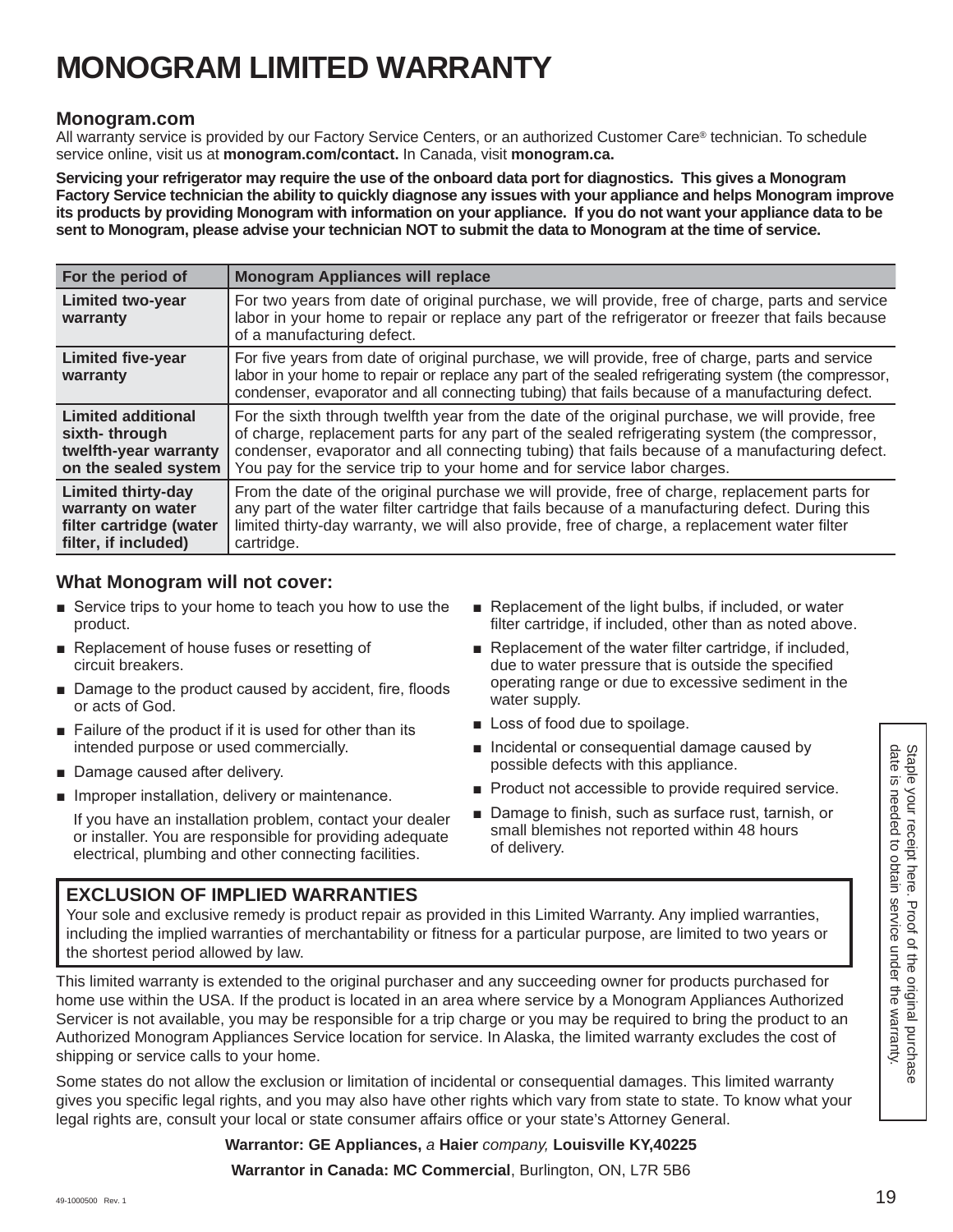49-1000500 Rev. 4 09-20 GEA Printed in Slovenia

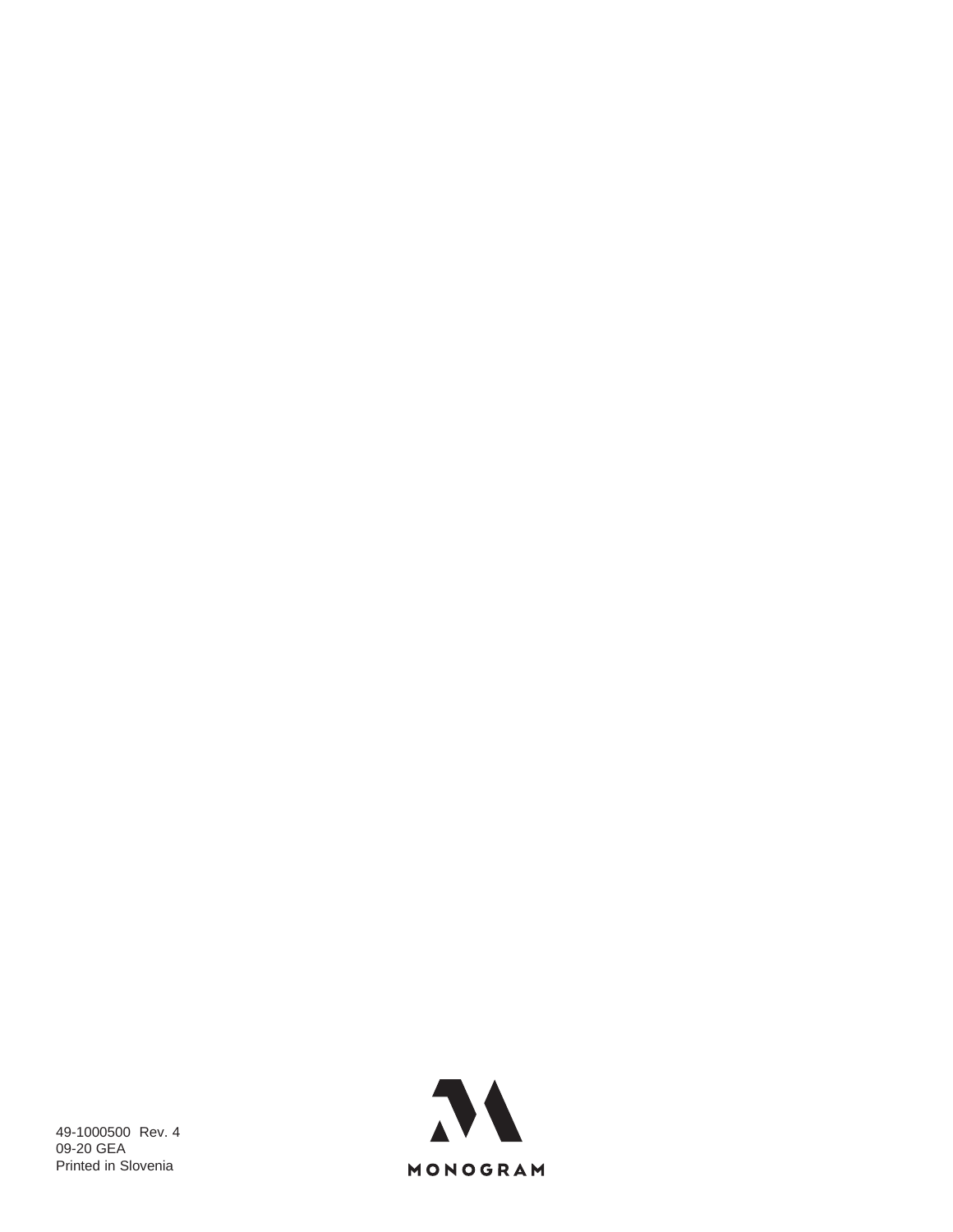

# MANUEL D'UTILISATION

**Réfrigérateur de 30 po à congélateur intégré dans le bas Réfrigérateur de 30 po avec compartiment à vin intégré**

FRANÇAIS

MONOGRAM.COM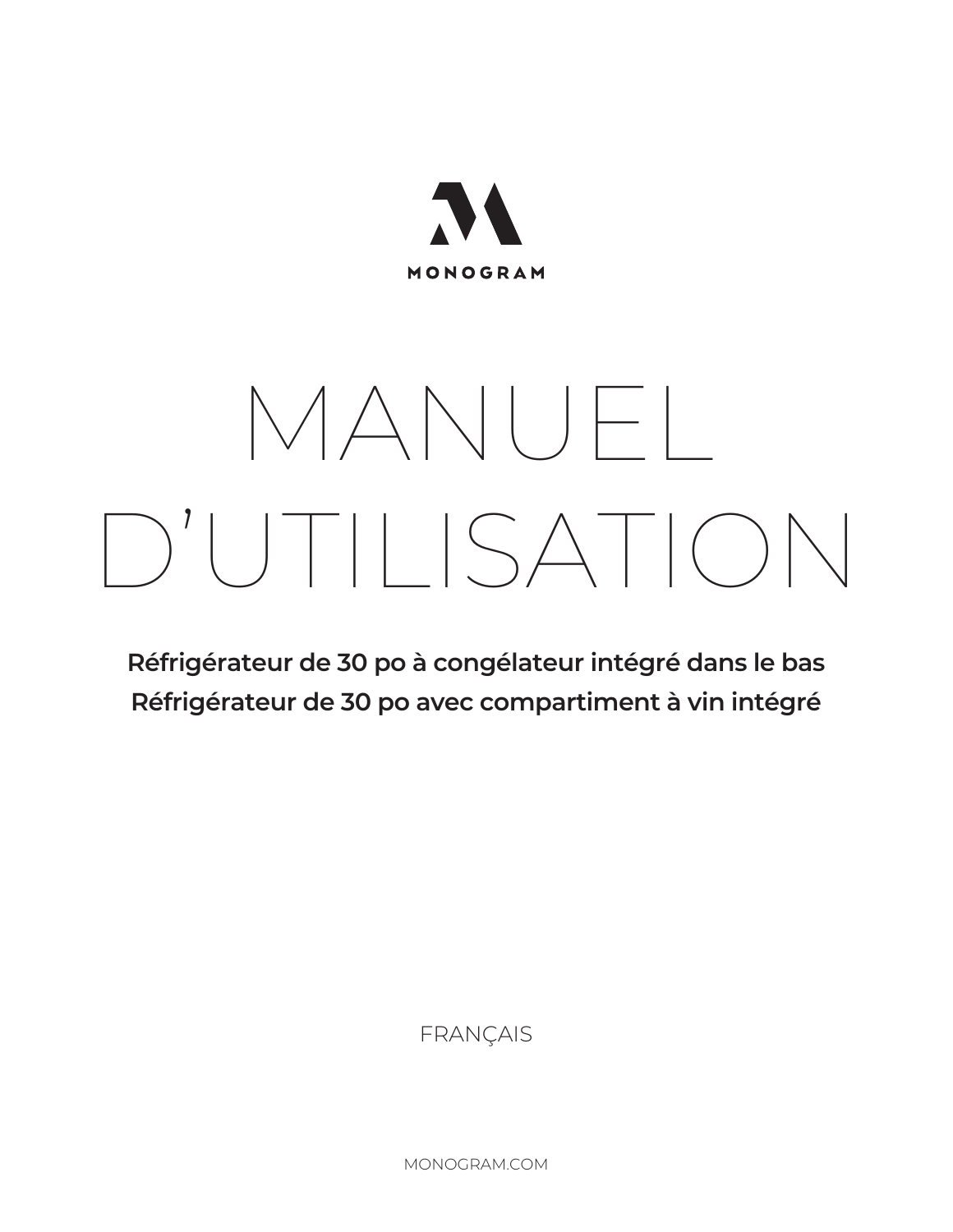# **TABLE DES MATIÈRES**

| <b>TOUS LES MODÈLES</b>                  |  |  |
|------------------------------------------|--|--|
|                                          |  |  |
|                                          |  |  |
|                                          |  |  |
|                                          |  |  |
|                                          |  |  |
|                                          |  |  |
| <b>CONGÉLATEUR DANS LE BAS SEULEMENT</b> |  |  |
|                                          |  |  |
|                                          |  |  |
|                                          |  |  |
|                                          |  |  |
|                                          |  |  |
| <b>RÉSERVE DE VIN SEULEMENT</b>          |  |  |
|                                          |  |  |
|                                          |  |  |
|                                          |  |  |
|                                          |  |  |
|                                          |  |  |
|                                          |  |  |
|                                          |  |  |
|                                          |  |  |
|                                          |  |  |
|                                          |  |  |
|                                          |  |  |
|                                          |  |  |
|                                          |  |  |

# **RENSEIGNEMENTS CONCERNANT LE MODÈLE**

### **NUMÉROS DE MODÈLES**

ZIC303NP\*II, ZIK303NP\*II, ZIW303NP\*II

### **WRITE DOWN THE MODEL AND SERIAL NUMBERS**

Vous pouvez les voir sur l'étiquette à l'intérieur du compartiment supérieur vers le bas.

Veuillez écrire ces numéros ici :

Numéro du modèle

Numéro de série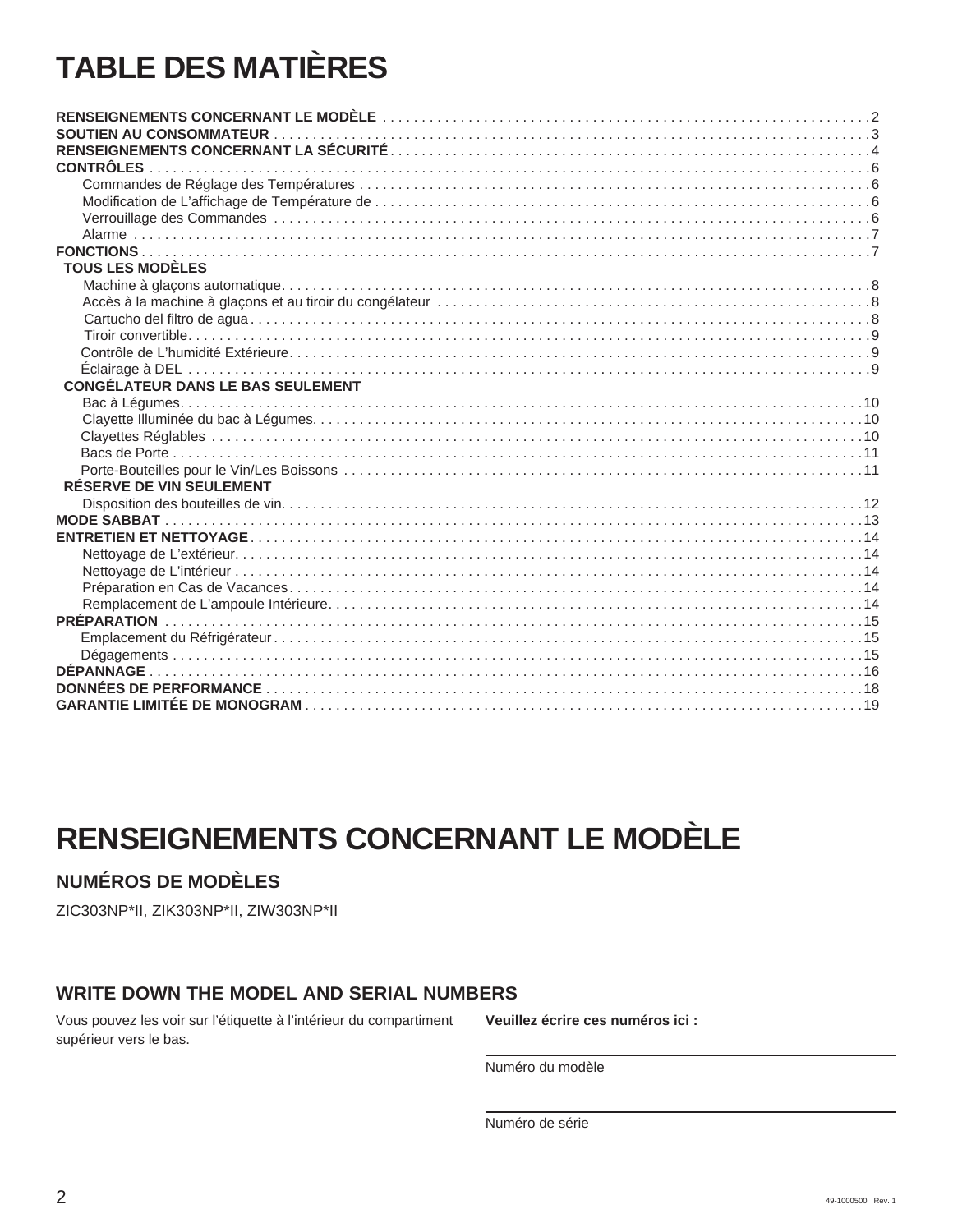# **SOUTIEN AU CONSOMMATEUR**

### **SITE WEB DE MONOGRAM**

Vous avez des questions ou besoin d'aide avec votre réfrigérateur? Essayez le site Web de Monogram. Ce site est disponible 24 heures par jour, et tous les jours de l'année! Vous pouvez aussi magasiner d'autres magnifiques produits Monogram et profiter de tous les services de soutien en ligne conçus pour votre commodité. Aux É.-U. : **monogram.com**. Au Canada : **monogram.ca**

# **ENREGISTREZ VOTRE ÉLECTROMÉNAGER**

Enregistrez votre nouvel appareil en ligne au moment qui vous convient le mieux! L'enregistrement de votre produit dans les délais prescrits permet une meilleure communication et un service rapide, selon les modalités de votre garantie, si besoin est. Vous pouvez également envoyer par courrier la carte d'enregistrement pré-imprimée qui se trouve dans l'emballage de votre appareil. Aux États-Unis : **monogram.com**

Au Canada : **Prodsupport.mabe.ca/crm/Products/ProductRegistration.aspx**

# **SERVICE DE RÉPARATION**

Un service de réparation expert GE Appliances se trouve à quelques pas de chez vous. Rendez-vous sur notre site et programmez, à votre convenance, une visite de réparation à n'importe quel jour de l'année.

Aux États-Unis : **monogram.com** Au Canada : **monogram.ca**

# **CONNEXION À DISTANCE**

Pour de l'assistance concernant la connexion à un réseau sans fil (modèles équipés de cette fonction), visitez notre site sur **monogram.com**

# **PIÈCES ET ACCESSOIRES**

Les personnes qualifiées pour réparer leurs propres appareils peuvent commander des pièces détachées et des accessoires et les faire envoyer directement à leur domicile (les cartes VISA, MasterCard et Discover sont acceptées). Commandez en ligne 24 heures par jour.

Aux États-Unis : **monogram.com/use-and-care/parts**

**Les instructions contenues dans le présent manuel comportent des procédures que tout utilisateur peut effectuer. Les autres types de réparation doivent généralement être confiés à un technicien qualifié. Usez de prudence : une réparation ou un entretien mal effectués peuvent rendre l'utilisation de l'appareil dangereuse.**

Les consommateurs au Canada doivent consulter le centre de service Mabe le plus proche, visiter notre site Web sur **monogram.ca**

### **COMMUNIQUEZ AVEC NOUS**

Si vous êtes insatisfait du service reçu par Monogram, communiquez avec nous par l'entremise de notre site Web en mentionnant tous les détails y compris votre numéro de téléphone, ou écrivez :

Aux É.-U. : Directeur général, relations à la clientèle | Monogram Appliances, Appliance Park | Louisville, KY 40225 **monogram.com/contact**

Au Canada: **monogram.ca/contact**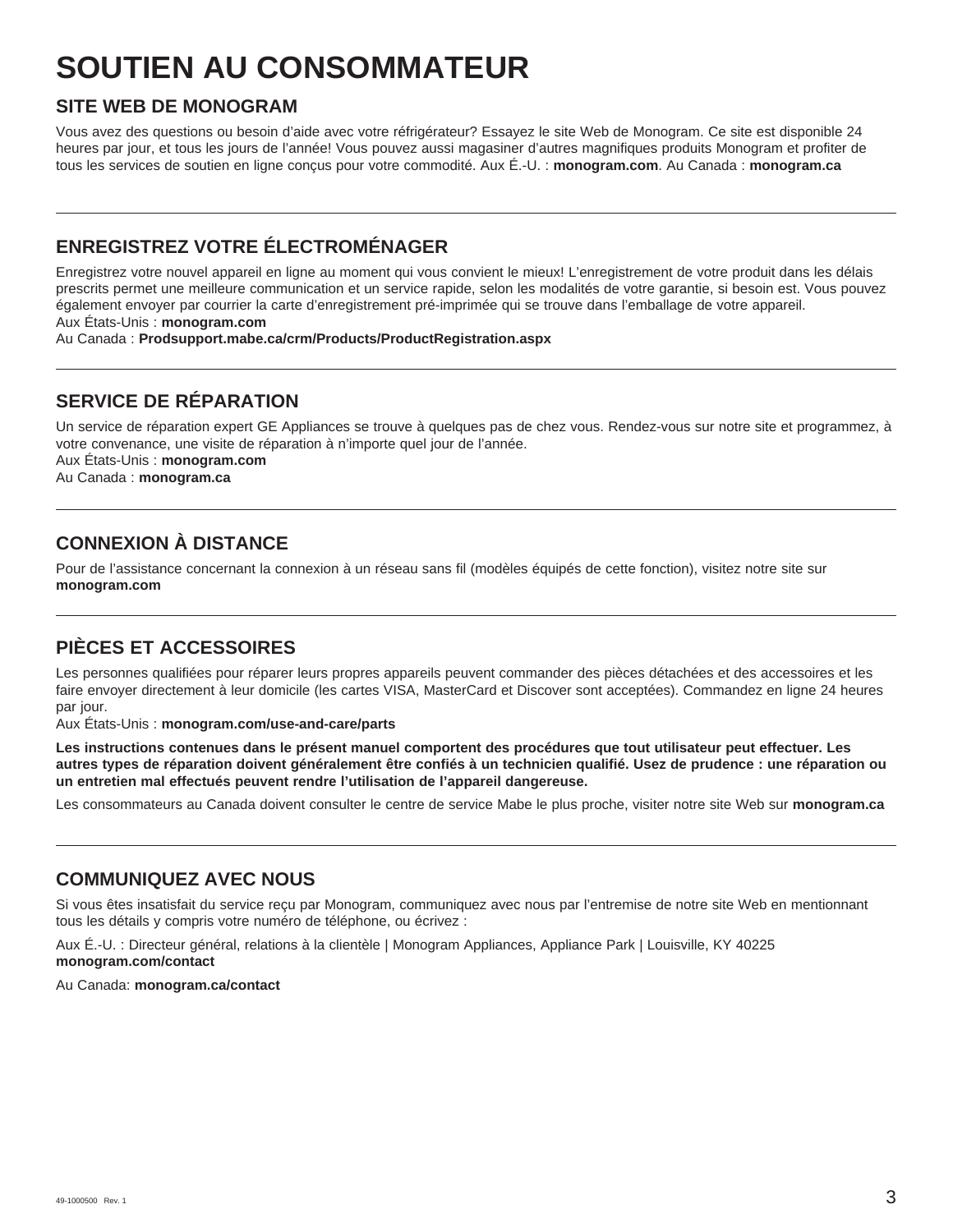# **RENSEIGNEMENTS IMPORTANTS CONCERNANT LA SÉCURITÉ LISEZ TOUTES LES INSTRUCTIONS AVANT D'UTILISER LE RÉFRIGÉRATEUR**

**AVERTISSEMENT** Pour réduire le risque d'incendie, d'explosion, de choc électrique ou de blessures lorsque vous utilisez votre réfrigérateurde , veuillez suivre ces consignes de sécurité :

- Ce réfrigérateur doit être correctement installé conformément aux Consignes d'Installation avant toute utilisation.
- **D**ébranchez le réfrigérateur avant d'effectuer une réparation, de remplacer une ampoule ou de le nettoyer. **Remarque :** L'alimentation du réfrigérateur ne peut être déconnectée par aucune des fonctions sur le panneau de commande.

**Remarque** : Les réparations doivent être effectuées par un professionnel qualifié.

- Ne tentez pas de remplacer une ampoule à DEL grillée. Le remplacement des ampoules à DEL doit être effectué par un technicien autorisé.
- Remettez toutes les pièces et panneaux en place avant d'utiliser l'appareil.
- $\blacksquare$  N'utilisez pas un cordon de rallonge.
- Abstenez-vous d'entreposer ou d'utiliser de l'essence ou d'autres vapeurs et liquides inflammables aux alentours de cet électroménager ou d'autres appareils.
- N'entreposez pas dans cet électroménager des substances
- explosives telles que des bombes aérosols qui contiennent un gaz propulseur.
- Pour éviter les risques d'asphyxie et d'enfermement pour les enfants. Démontez les porte le réfrigérateur avant de le mettre au rebut ou d'interrompre son utilisation
- Afin de prévenir les accidents graves ou la mort, les enfants ne doivent pas se tenir ni jouer dans ou sur l'électroménager.
- $\blacksquare$  Les enfants et les personnes dont les capacités sont réduites sur le plan physique, sensoriel ou mental, ou qui manquent d'expérience ou de connaissances, peuvent utiliser cet électroménager seulement si elles sont surveillées ou ont reçues des consignes de sécurité sur son usage et les risques y sont associés.
- Get électroménager est conçu pour une utilisation domestique et applications similaires : salle du personnel dans une usine, un bureau ou d'autres lieux de travail; maison de ferme; clients dans un hôtel, un motel, un gîte touristique et d'autres lieux résidentiels; approvisionnement et applications similaires non reliées au commerce de détail.

**A ATTENTION** Pour réduire le risque de blessures lorsque vous utilisez votre réfrigérateurde, veuillez suivre ces consignes de sécurité.

- $\blacksquare$  Ne nettovez pas les clavettes ou les couvercles en verre avec de l'eau tiède quand ceux-ci sont froids. Les clayettes et couvercles en verre peuvent se casser s'ils sont exposés à des changements soudains de température ou si vous les cognez ou les faites tomber. Le verre trempé est conçu pour se briser en petits morceaux en cas de casse
- Eloignez les doigts des parties du congélateur où l'on peut facilement se pincer : les espaces entre les portes, et entre les portes et les placards sont toujours étroits. Soyez prudent lorsque vous fermez les portes en présence d'enfants.
- Ne touchez pas les surfaces froides du congélateur lorsque vous avez les mains humides ou mouillées. La peau risque d'adhérer à ces surfaces extrêmement froides.
- $\blacksquare$  Ne recongelez pas les aliments surgelés qui ont complètement dégelé.
- Si votre réfrigérateur est doté d'une machine à glaçons automatique, évitez le contact avec les pièces mobiles du mécanisme éjecteur, ou avec l'élément chauffant qui libère les glaçons. Ne posez pas les doigts ou les mains sur le mécanisme de la machine à glaçons automatique pendant que le réfrigérateur est branché.

### **INSTALLATION**

# **AVERTISSEMENT RISQUE D'EXPLOSION**

Conservez les matériaux et vapeurs inflammables tels que l'essence à l'écart de votre réfrigérateur. Une explosion, un incendie voire la mort pourrait en résulter.

# **LEA Y GUARDE ESTAS INSTRUCCIONES**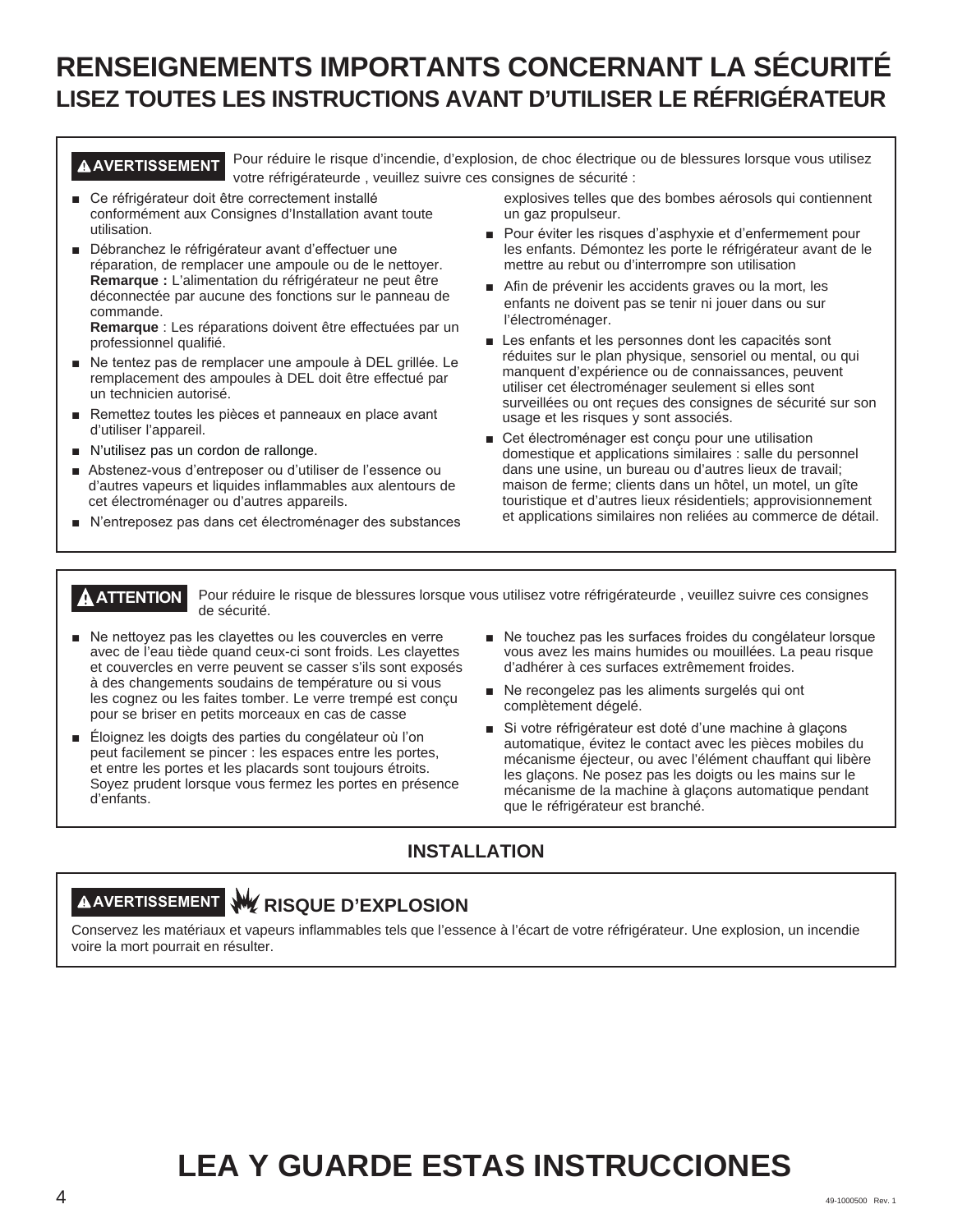# **RENSEIGNEMENTS IMPORTANTS CONCERNANT LA SÉCURITÉ LISEZ TOUTES LES INSTRUCTIONS AVANT D'UTILISER LE RÉFRIGÉRATEUR**

# **BRANCHEMENTS ÉLECTRIQUES**

| <b>AAVERTISSEMENT</b><br>陑<br><b>RISQUE DE CHOC ÉLECTRIQUE.</b>                                                                                                                                                                                                                                                                                                                                                                                                                                                                                                                                                                                                                                                                                                                                                                                                                                                                                                                  |                                                                                                                                                                                                                                                                                                                                                                                                                                                                                                                                                                                                                                                                                                                                                                                                                                                                                                           |
|----------------------------------------------------------------------------------------------------------------------------------------------------------------------------------------------------------------------------------------------------------------------------------------------------------------------------------------------------------------------------------------------------------------------------------------------------------------------------------------------------------------------------------------------------------------------------------------------------------------------------------------------------------------------------------------------------------------------------------------------------------------------------------------------------------------------------------------------------------------------------------------------------------------------------------------------------------------------------------|-----------------------------------------------------------------------------------------------------------------------------------------------------------------------------------------------------------------------------------------------------------------------------------------------------------------------------------------------------------------------------------------------------------------------------------------------------------------------------------------------------------------------------------------------------------------------------------------------------------------------------------------------------------------------------------------------------------------------------------------------------------------------------------------------------------------------------------------------------------------------------------------------------------|
| Branchez l'appareil dans une prise triple avec terre.<br>Ne retirez pas la broche de terre.<br>N'utilisez pas d'adaptateur.                                                                                                                                                                                                                                                                                                                                                                                                                                                                                                                                                                                                                                                                                                                                                                                                                                                      | N'utilisez pas de cordon de rallonge.<br>Le non-respect de ces instructions peut entraîner des risques<br>d'incendies, des chocs électriques ou la mort.                                                                                                                                                                                                                                                                                                                                                                                                                                                                                                                                                                                                                                                                                                                                                  |
| Ne coupez ni retirez en aucun cas la troisième broche<br>(mise à la terre) de la fiche du cordon d'alimentation. Pour<br>votre sécurité, cet appareil doit être correctement mis à la terre.<br>Le cordon d'alimentation de cet appareil est muni d'une fiche<br>à 3 broches (mise à la terre) qui se branche dans une prise<br>murale ordinaire à 3 alvéoles (mise à la terre) pour réduire au<br>minimum les risques de chocs électriques.<br>Faites examiner la prise de courant et le circuit par un<br>électricien qualifié pour vous assurer que la prise est<br>correctement mise à la terre.<br>Dans le cas d'une prise biphasée, l'installateur a la<br>responsabilité et l'obligation de la remplacer par une prise<br>triphasée correctement mise à la terre. N'utilisez pas<br>d'adaptateur.<br>Le congélateur doit toujours être branché dans sa propre prise<br>de courant, dont la tension nominale est identique à celle<br>indiquée sur la plaque signalétique. | Une alimentation électrique à 115 volts CA, 60 Hz, avec<br>un fusible de 15 ou 20 ampères et une mise à la terre est<br>nécessaire. Ceci permet d'obtenir un meilleur rendement et<br>évite de surcharger les circuits électriques du domicile qui<br>risque d'occasionner un incendie en surchauffant.<br>Ne débranchez jamais le congélateur en tirant sur le cordon<br>d'alimentation. Saisissez fermement la fiche du cordon et tirez<br>droit pour la retirer de la prise.<br>Cessez immédiatement d'utiliser un cordon électrique endommagé.<br>Si le cordon électrique est endommagé, son remplacement doit être<br>effectué par un technicien en réparation qualifié au moyen d'un cordon<br>de rechange autorisé par le fabricant.<br>Lorsque vous déplacez votre congélateur du mur, faites<br>attention de ne pas le faire rouler sur le cordon d'alimentation<br>afin de ne pas l'endommager. |

# **MISE AU REBUT APPROPRIÉE DE VOTRE ANCIEN RÉFRIGÉRATEUR**

# **AVERTISSEMENT RISQUE DE SUFFOQUER OU D'Y ÊTRE EMPRISONNÉ**

Le non-respect de ces instructions d'élimination peut entraîner la mort ou des blessures graves

**IMPORTANT:** Les enfants pris au piège ou morts d'asphyxie sont toujours d'actualité. Les réfrigérateurs abandonnés sont toujours aussi dangereux, même si on n'attend que «quelques jours» pour s'en débarrasser. Si vous ne gardez pas votre ancien réfrigérateur, veuillez suivre les directives ci-dessous afin de prévenir les accidents.

- **Avant de vous débarrasser de votre ancien appareil :**
- $\blacksquare$ Démontez les portes du compartiment de réfrigération et du compartiment de congélation.
- Laissez les clayettes en place afin d'empêcher les enfants de grimper à l'intérieur.

### **Mise au rebut des produits réfrigérants et en mousse**

Mettez l'électroménager au rebut conformément à la réglementation fédérale et locale. Les matériaux réfrigérants et isolants inflammables utilisés nécessitent des procédures d'élimination particulières. Communiquez avec les autorités locales pour connaître la façon de mettre votre électroménager au rebut qui soit respectueuse de l'environnement.

# **AVERTISSEMENT RISQUE D'INCENDIE OU D'EXPLOSION Réfrigérant inflammable**

**Cet appareil contient un gaz réfrigérant avec isobutane aussi connu sous R600a, un gaz naturel à compatibilité élevée avec l'environnement. Il s'agit cependant d'un combustible. Observez les consignes de sécurité ci-dessous afin de réduire le risque de blessure ou de dommage à la propriété.**

- **1.** Lors de la manipulation, de l'installation et de l'utilisation de cet appareil, prenez soin de ne pas endommager la tubulure du réfrigérant.
- **2.** L'entretien ou la réparation doivent être effectués par un personnel de service autorisé. Utilisez seulement des pièces de rechange autorisées par le fabricant.
- **3.** Mettez le réfrigérateur au rebut conformément aux réglementations fédérales et locales. Le gaz réfrigérant inflammable et les matériaux d'isolation utilisés dans ce produit requièrent des procédures de mise au rebut spéciales. Communiquez avec les autorités locales compétentes pour la mise au rebut de votre réfrigérateur sans danger pour

#### l'environnement.

- **4.** N'obstruez pas les orifices de ventilation dans les enceintes ou la structure d'encastrement de l'appareil.
- **5.** Pour enlever le givre, grattez à l'aide d'un grattoir ou d'une spatule en plastique ou en bois. N'utilisez pas de pic à glace ou un instrument métallique à bord tranchant pour éviter de perforer la cuve interne du congélateur et la tubulure du gaz réfrigérant derrière cette dernière.
- **6.** N'utilisez pas d'appareils électriques dans le compartiment de rangement des aliments de cet appareil.
- **7.** N'utilisez aucun appareil électrique pour dégivrer votre congélateur.

# **LEA Y GUARDE ESTAS INSTRUCCIONES**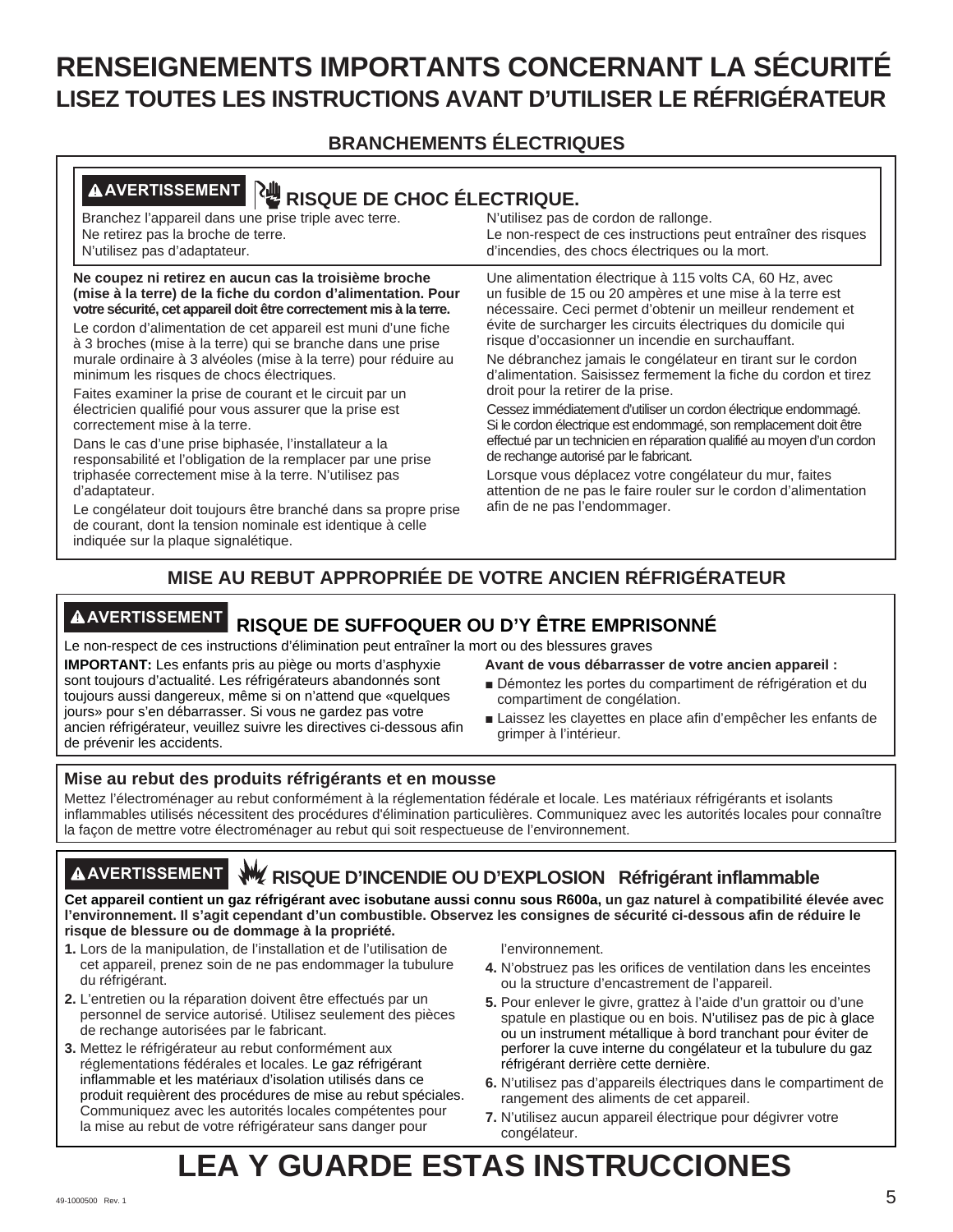# **CONTRÔLES**

| Compartition          | Supers:               |                       |                       |                       |                       |                       |                       |                       |                       |                       |                       |                       |                       |                       |                       |                       |                       |                       |                       |                       |                       |                       |                       |                       |       |
|-----------------------|-----------------------|-----------------------|-----------------------|-----------------------|-----------------------|-----------------------|-----------------------|-----------------------|-----------------------|-----------------------|-----------------------|-----------------------|-----------------------|-----------------------|-----------------------|-----------------------|-----------------------|-----------------------|-----------------------|-----------------------|-----------------------|-----------------------|-----------------------|-----------------------|-------|
| \n $\frac{1}{\pi}$ \n | \n $\frac{1}{\pi}$ \n | \n $\frac{1}{\pi}$ \n |                       |                       |                       |                       |                       |                       |                       |                       |                       |                       |                       |                       |                       |                       |                       |                       |                       |                       |                       |                       |                       |                       |       |
| \n $\frac{1}{\pi}$ \n | \n $\frac{1}{\pi}$ \n | \n $\frac{1}{\pi}$ \n |                       |                       |                       |                       |                       |                       |                       |                       |                       |                       |                       |                       |                       |                       |                       |                       |                       |                       |                       |                       |                       |                       |       |
| \n $\frac{1}{\pi}$ \n | \n $\frac{1}{\pi}$ \n | \n $\frac{1}{\pi}$ \n | \n $\frac{1}{\pi}$ \n | \n $\frac{1}{\pi}$ \n | \n $\frac{1}{\pi}$ \n | \n $\frac{1}{\pi}$ \n | \n $\frac{1}{\pi}$ \n | \n $\frac{1}{\pi}$ \n | \n $\frac{1}{\pi}$ \n | \n $\frac{1}{\pi}$ \n | \n $\frac{1}{\pi}$ \n | \n $\frac{1}{\pi}$ \n | \n $\frac{1}{\pi}$ \n | \n $\frac{1}{\pi}$ \n | \n $\frac{1}{\pi}$ \n | \n $\frac{1}{\pi}$ \n | \n $\frac{1}{\pi}$ \n | \n $\frac{1}{\pi}$ \n | \n $\frac{1}{\pi}$ \n | \n $\frac{1}{\pi}$ \n | \n $\frac{1}{\pi}$ \n | \n $\frac{1}{\pi}$ \n | \n $\frac{1}{\pi}$ \n | \n $\frac{1}{\pi}$ \n | \n $$ |

**Tiroir supérieur - Congélateur Tiroir supérieur - Congélateur**

# **COMMANDES DE RÉGLAGE DES TEMPÉRATURES**

**L'affichage de la température indique la température réelle du compartiment supérieur, du tiroir de congélation ou du tiroir convertible lorsque ceux-ci sont sélectionnés en les faisant défiler grâce au voyant Zone.** La température réelle peut différer de la température réglée selon certains facteurs comme la fréquence d'ouverture de la porte, la quantité d'aliments stockés, le programme de dégivrage et la température de la pièce.

**REMARQUE:** Des ouvertures de portes fréquentes ou des portes laissées ouvertes peuvent temporairement augmenter la température à l'intérieur des compartiments.

**Pour désactiver le système de refroidissement**, faites défiler le voyant ZONE jusqu'au mode du compartiment supérieur. Appuyez sur le plus **(+)** jusqu'à ce que **OFF** (arrêt) s'affiche.

**Pour activer le système de refroidissement**, faites défiler le voyant ZONE jusqu'au mode du compartiment souhaité et appuyez sur le plus **(+)** ou moins **(-)** jusqu'à ce que la température souhaitée s'affiche.

#### **Pour vérifier le réglage de température dans un**

**compartiment**, appuyez une fois sur la touche plus **(+)** ou moins **(-)**. Au bout de 5 secondes, l'affichage vous indiquera la température actuelle.

### **MODIFICATION DE L'AFFICHAGE DE TEMPÉRATURE DE °F AUX ºC**

Pour passer d'une température affichée en °F à une température en °C, appuyez simultanément sur les deux touches plus **(+)** et moins **(-)** pendant 5 secondes.



#### **Pour modifier le réglage de la température**, appuyez sur la touche plus **(+)** ou moins **(-)** à chaque incrément pour atteindre la température souhaitée. Veuillez attendre 24 heures pour que l'appareil atteigne la température requise.

**REMARQUE:** En réglant les commandes sur **OFF** (arrêt), le refroidissement est arrêté mais l'alimentation électrique de l'appareil n'est pas coupée. Toutes les températures en °C seront arrondies.

| Gammes de températures           |                                    |                                   |                                                              |                                   |
|----------------------------------|------------------------------------|-----------------------------------|--------------------------------------------------------------|-----------------------------------|
|                                  | <b>Congélateur dans</b><br>le bas  |                                   | Sections supérieure<br>et inférieure de la<br>réserve de vin |                                   |
|                                  | <b>Basse</b>                       | <b>Haute</b>                      | <b>Basse</b>                                                 | <b>Haute</b>                      |
| <b>Compartiment</b><br>supérieur | $34^{\circ}$ F<br>(1°C)            | $46^{\circ}$ F<br>$(8^{\circ}C)$  | $40^{\circ}$ F<br>$(4^{\circ}C)$                             | $65^{\circ}$ F<br>$(18^{\circ}C)$ |
| <b>Tiroir de</b><br>congélation  | $-6^{\circ}$ F<br>$(-21^{\circ}C)$ | $6^{\circ}$ F<br>$-14^{\circ}$ C) | $-6^{\circ}$ F<br>$(-21^{\circ}C)$                           | $6^{\circ}$ F<br>$-14^{\circ}$ C) |

| Gamme de température du tiroir convertible |                                   |             |  |  |
|--------------------------------------------|-----------------------------------|-------------|--|--|
| <b>Haute</b><br><b>Basse</b>               |                                   |             |  |  |
| Congélation                                | $-6^{\circ}$ F ( $-21^{\circ}$ C) | 6°F (-14°C) |  |  |
| Réfrigération                              | 34°F (1°C)                        | 46°F (8°C)  |  |  |
| Vin                                        | 40°F (4°C)                        | 55°F (13°C) |  |  |

### **VERROUILLAGE DES COMMANDES**

Cette fonction de verrouillage des commandes permet d'éviter toute modification non voulue des réglages de température.

Une fois que la température désirée est réglée, cette température peut être verrouillée. Pour le verrouillage, appuyez et maintenez appuyé le bouton **LOCK** (verrouillage) pendant 3 secondes. Pour le déverrouillage, appuyez et maintenez appuyé le bouton **LOCK** (verrouillage) pendant 3 secondes. Pour réinitialiser le filtre à eau ou l'alarme, le panneau de commande doit être déverrouillé.

### **ALARME**

**Pour activer l'alarme**, appuyez et maintenez appuyé le bouton **ALARM** (alarme) pendant 3 secondes. L'icône **ALARM** (alarme) sera soulignée lorsque celle-ci sera activée. Pour la désactiver, appuyez et maintenez appuyé le bouton **ALARM** (alarme) pendant 3 secondes. L'icône **ALARM** (alarme) ne sera plus soulignée.

Lorsque l'alarme est activée, elle clignotera et émettra un bip sonore pour signaler que la porte est restée ouverte pendant plus de 2 minutes.

|              | HOLD 3 SEC .  |             |
|--------------|---------------|-------------|
| <b>ALARM</b> | <b>FILTER</b> | <b>LOCK</b> |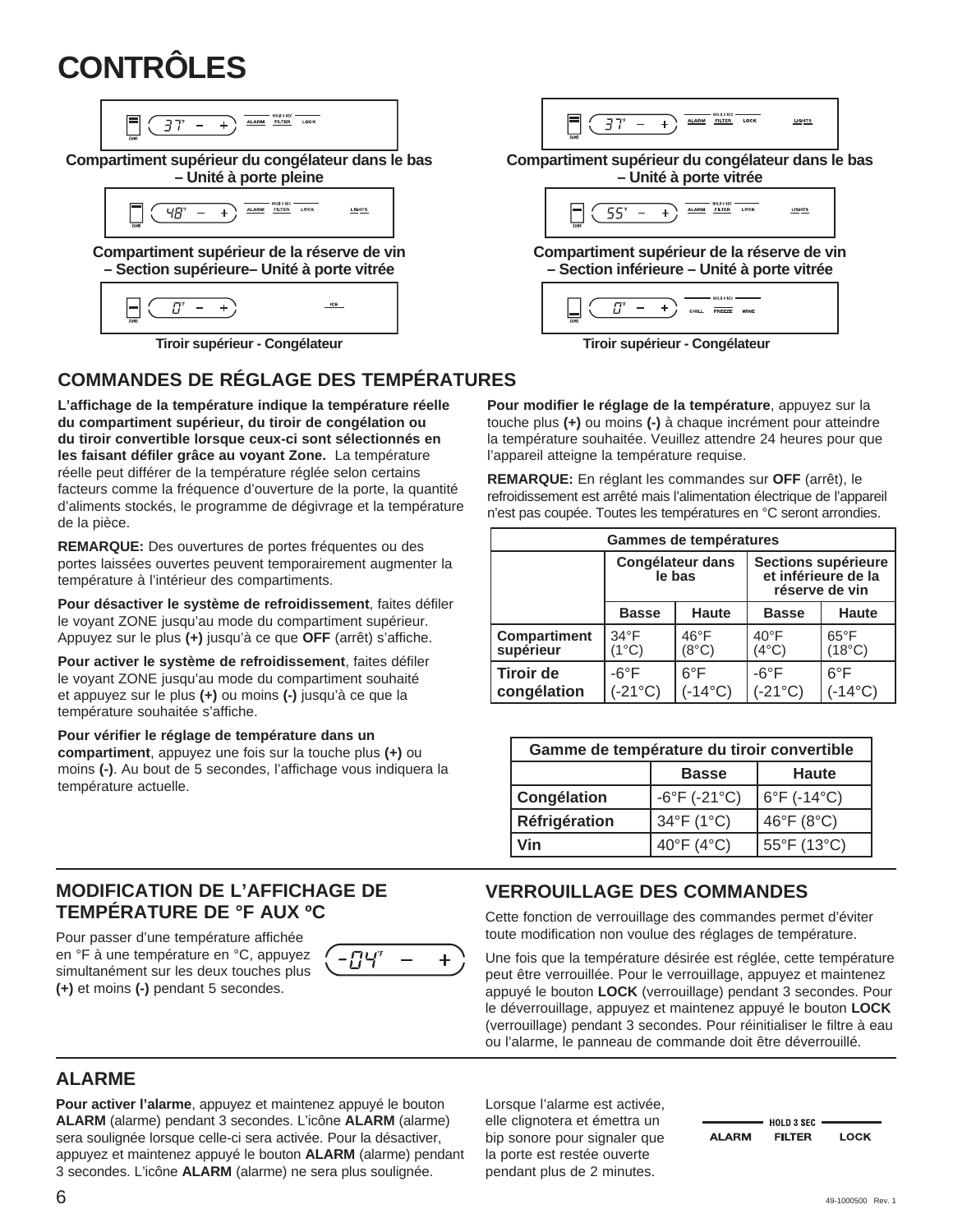# **FONCTIONS**

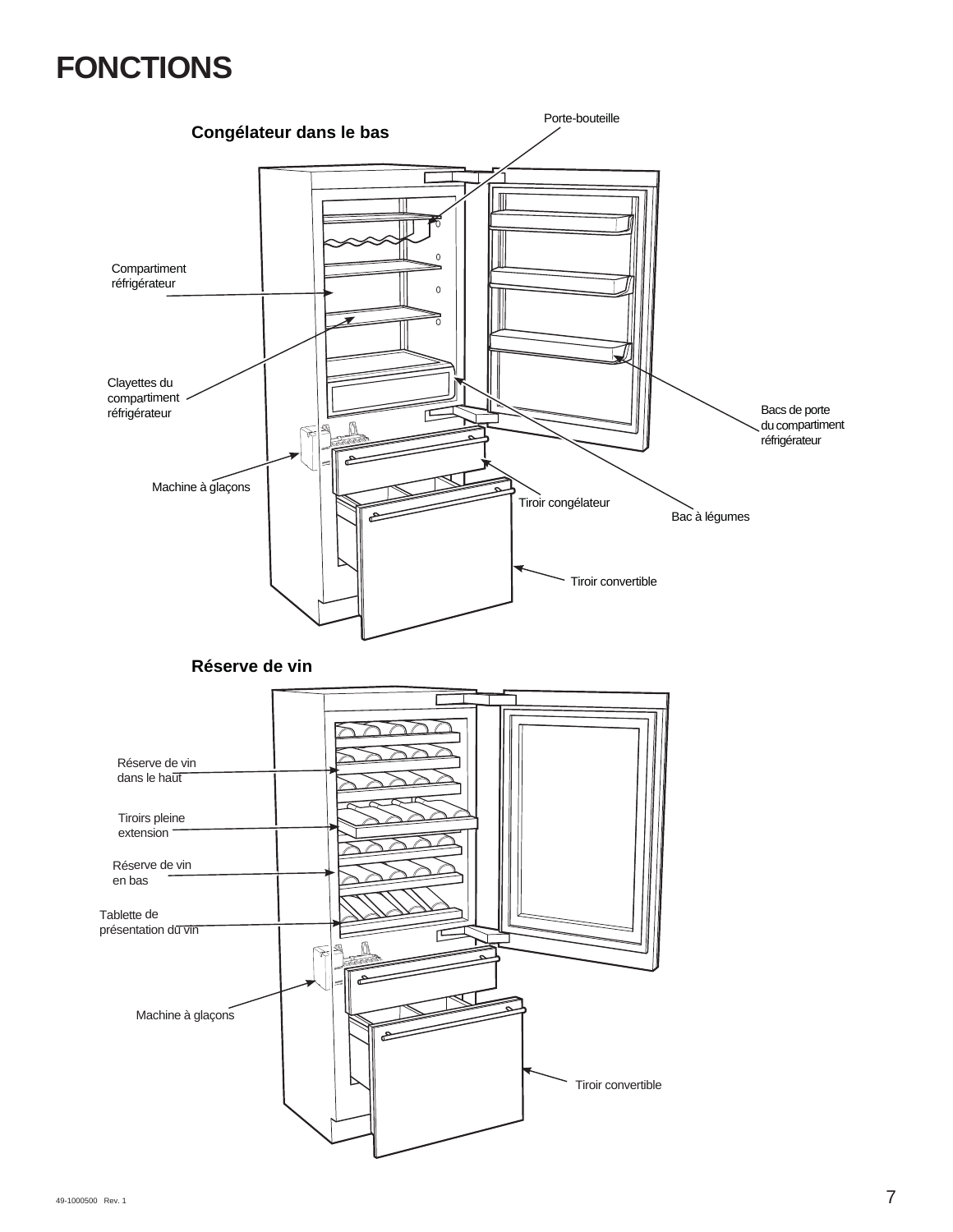# **FONCTIONS - TOUS LES MODÈLES**

# **MACHINE À GLAÇONS AUTOMATIQUE**

**Il faut prévoir entre 12 et 24 heures avant qu'un réfrigérateur nouvellement installé commence à produire des glaçons.** Le réfrigérateur est livré avec la machine à glaçons sur **ON** (activé).

La machine à glaçons produit sept glaçons par cycle - environ 15 cycles par 24 heures, selon la température du compartiment de congélation, la température de la pièce, le nombre d'ouverture de porte et les autres conditions d'utilisation.

Si vous faites fonctionner le réfrigérateur avant de raccorder l'eau à la machine à glaçons, mettez-la en position **OFF** (arrêt). Pour désactiver la machine à glaçons, appuyez deux fois sur le voyant **ZONE** sur le panneau de commande pour sélectionner le tiroir congélateur. Appuyez sur l'icône **ICE** (Glaçon) sur la droite. La ligne sous l'icône **ICE** (glaçon) disparaitra et le mot **OFF** (arrêt) s'affichera sous **ICE** (glaçon).

Jetez le premier bac de glaçons.

Vérifiez que rien n'interfère avec le déplacement du bras de détection.

Quand le bac se remplit jusqu'au niveau du bras de détection, la machine à glaçons s'arrête de produire des glaçons.

Il est normal de trouver des glaçons qui soient soudés ensemble.

Si vous n'utilisez pas souvent vos glaçons, les vieux glaçons deviennent opaques, prennent un mauvais goût et rétrécissent.

Lorsque vous réactivez la machine à glaçons, elle se remettra en marche au bout de 45 minutes.

**REMARQUE**: Dans les maisons qui ont une pression d'eau plus faible que la moyenne, vous pouvez entendre la machine à glaçons recommencer plusieurs fois son cycle pour produire un lot de glaçons.



**REMARQUE:** Le fonctionnement de la machine à glaçons est optimal pour une pression d'eau variant de 40 à 120 lb/po².

**REMARQUE :** Sur le devant de la machine à glaçons se trouve un interrupteur marche-arrêt (ON/OFF) qui glisse de gauche à droite. Cet interrupteur doit demeurer à la position de marche (ON, à gauche). La machine à glaçons doit être allumée ou éteinte à l'aide de la commande électronique.

**ATTENTION** Évitez le contact avec les pièces mobiles du mécanisme d'éjection et l'élément chauffant (situé dans le bas de la machine à glaçons) qui libère les cubes. Ne placez ni les doigts ni les mains sur le mécanisme de production de glace automatique lorsque le réfrigérateur est branché.

# **ACCÈS À LA MACHINE À GLAÇONS PAR LE TIROIR DU CONGÉLATEUR**

La machine à glaçons est située sur la paroi supérieure, à l'arrière et du côté gauche du tiroir du congélateur. Une bande à DEL se trouve sur la paroi supérieure du tiroir du congélateur. Le tiroir du congélateur contient 1 bac à glaçons et 1 pelle à glaçons..

# **CARTOUCHE DE FILTRE À EAU**

El cartuLa cartouche du filtre à eau est située sous le tiroir convertible du côté inférieur droit du réfrigérateur.



### **Pour remplacer le filtre** :

Un voyant de remplacement de la cartouche du filtre à eau est situé sur le panneau de commande. La cartouche de filtre doit être remplacée lorsque le mot « **REPLACE** » apparaît sous le mot « **FILTER** » (filtre) du panneau de commande.

| <b>ALARM</b> | HOLD 3 SEC<br><b>FILTER</b> | LOCK |
|--------------|-----------------------------|------|
|              | <b>REPLACE</b>              |      |

**REMARQUE :** Le filtre est indispensable pour la production de glace.

### **Installation de la cartouche du filtre :**

- 1. Ouvrez le tiroir convertible pour avoir accès à la cartouche du filtre à eau.
- 2. Retirez la cartouche usagée en la tournant dans le sens contraire des aiguilles d'une montre. Tirez le filtre vers vous pour le retirer.
- 3. Insérez la nouvelle cartouche dans le compartiment et tournez dans le sens des aiguilles d'une montre jusqu'à ce qu'elle s'immobilise.

#### **Pour réinitialiser le témoin d'état du filtre** :

Appuyez et maintenez le bouton « **FILTER** » (filtre) pendant 3 secondes.

**IMPORTANT :** Le panneau de commande doit être déverrouillée pour réinitialiser le filtre.

#### **Filtres de rechange** :

Commandez des cartouches de filtre de rechange en visitant notre site Web : **monogram.com**

#### **Numéro de modèle du filtre : XWFE**

**REMARQUE :** Retirez le filtre à eau pour arrêter immédiatement toute fuite d'eau de la machine à glaçons.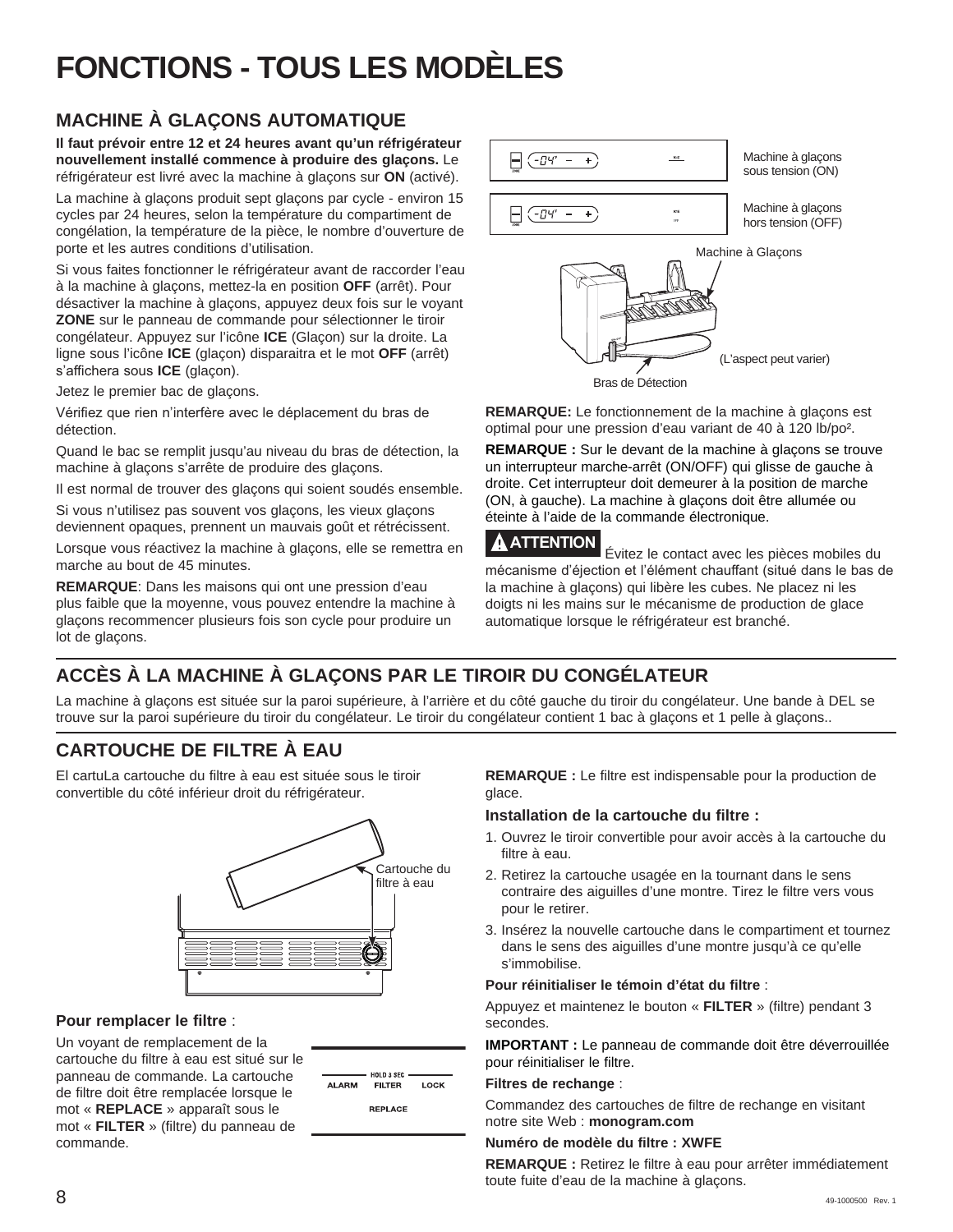# **FONCTIONS - TOUS LES MODÈLES (suite)**

### **TIROIR CONVERTIBLE**

Le tiroir convertible peut être utilisé comme congélateur, comme réfrigérateur ou encore comme tiroir à vin/à boisson.

#### **Pour adapter votre tiroir** :

Appuyez sur le voyant **ZONE** sur le panneau de commande pour sélectionner le tiroir convertible.

#### **Températures recommandées pour le tiroir convertible :**

| <b>Bouton</b> | <b>Fonction</b> | Température                    |
|---------------|-----------------|--------------------------------|
| réfrigération | Réfrigération   | $37^{\circ}F/3^{\circ}C$       |
| congélation   | Congélation     | $0^{\circ}$ F/ $-18^{\circ}$ C |
| vin           | Stockage du vin | 55°F/13°C                      |

Le haut de ce tiroir est équipé d'une bande DEL. Un séparateur réglable est également fourni qui peut être positionné différemment. Un bac peut également coulisser de droite à gauche dans le tiroir.

#### **Pour modifier la position du séparateur** :

- 1. Tirez les languettes sur le haut du séparateur pour le libérer des fentes à l'avant et à l'arrière du tiroir.
- 2. Retirez le séparateur des languettes en relief au fond du tiroir.
- 3. Déplacez le séparateur jusqu'à sa nouvelle position et glissez-le sur les languettes en relief.
- 4. Rentrez les languettes sur le haut du séparateur et positionnez le séparateur de façon à ce que les languettes se glissent dans les fentes. Relâchez les languettes pour qu'elles mettent dans la bonne position.



## **CONTRÔLE DE L'HUMIDITÉ EXTÉRIEURE**

Ce produit est équipé d'une fonction de contrôle de l'humidité extérieure. La fonction de contrôle de l'humidité extérieure est désactivée au moment de son expédition.



Dans une pièce humide, de la condensation peut se déposer sur le devant du réfrigérateur. En cas de condensation sur le devant du réfrigérateur, activez cette fonction de contrôle de l'humidité extérieure en appuyant et en maintenant enfoncés pendant 5 secondes les boutons **ALARM** (alarme) et **LOCK** (verrouillage) sur le tableau de commande. Lorsque cette fonction est activée, une icône représentant une petite goutte d'eau barrée apparaitra sous les signes **(+)** et **(-)** du tableau de commande.

Pour désactiver la fonction de contrôle d'humidité extérieure, maintenez appuyés les boutons **ALARM** et **LOCK** du panneau de commande durant 5 secondes. L'icône de goutte d'eau disparaîtra.

# **ÉCLAIRAGE À DEL**

Cette unité est équipé d'éclairage à DEL à l'intérieur du réfrigérateur de chaque côté, mais également au-dessus du tiroir congélateur et au-dessus du tiroir convertible.

#### **Modèle à porte en verre uniquement**

Les modèles avec une porte en verre sont équipés de deux options pour l'éclairage intérieur des côtés de l'appareil : A pleine puissance et à ½ puissance.

En mode affichage soit à pleine puissance ou à ½ puissance, les lumières resteront allumées après fermeture de la porte et s'éteindront automatiquement au bout d'une heure.

Pour accéder aux options d'éclairage, appuyez sur le voyant **ZONE** sur le panneau de commande. Dans le mode du compartiment supérieur, les boutons **LIGHTS** (éclairage) sont situés la droite sur le tableau de commande. Lorsque l'éclairage est en pleine puissance, 2 barres s'affichent sous **LIGHTS** (Éclairage), à ½ puissance, une seule barre d'affiche. Quand l'éclairage est éteint, aucune barre ne s'affiche.



Éclairage éteint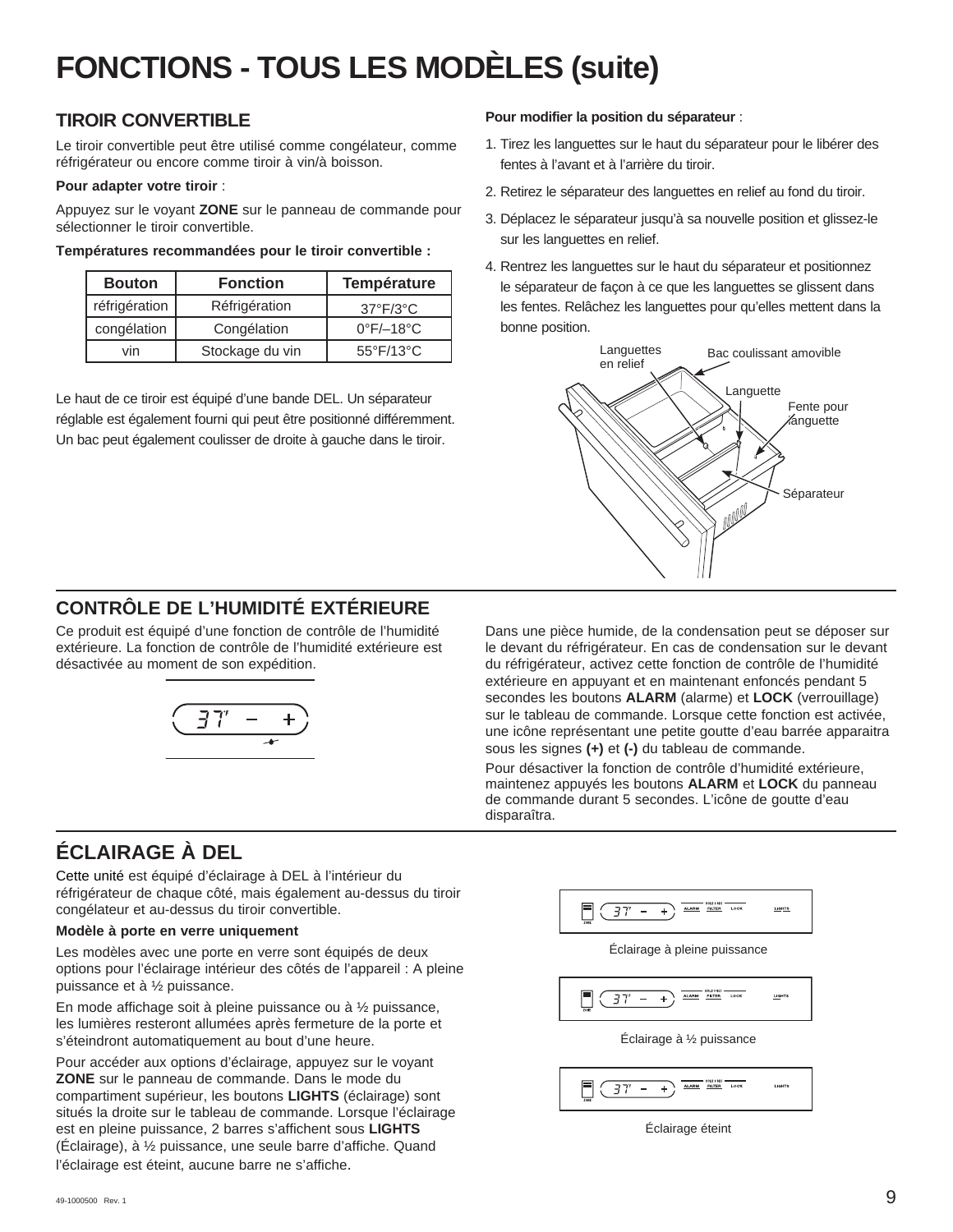# **FONCTIONS - CONGÉLATEUR DANS LE BAS SEULEMENT**

# **BAC À LÉGUMES**

Le bac à légumes du réfrigérateur est équipé d'une bande à DEL au-dessus du tiroir.

Ce bac est également équipé de séparateurs réglables qui permettent différentes configurations dans le bac à légumes. Le séparateur est maintenu par une languette située sous la poignée, par une fente sur la paroi arrière et une rainure sur le fond du tiroir pour stabiliser le séparateur dans chaque position.

#### **Pour modifier la position du séparateur**:

- 1. Tirez l'arrière du séparateur vers le haut pour le libérer de la fente à l'arrière et de la languette à l'avant.
- 2. Faites glisser le séparateur dans sa nouvelle position en s'assurant qu'il repose dans la rainure au fond du tiroir.
- 3. Tirez sur l'arrière du séparateur pour placer l'avant sous la languette du nouvel emplacement.
- 4. Appuyez sur l'arrière du séparateur pour le positionner dans la rainure du nouvel emplacement.

# **CLAYETTE ILLUMINÉE DU BAC À LÉGUMES**

La clayette illuminée du bac à légumes permet d'éclairer les compartiments inférieurs. Les lumières sont encastrées dans la clayette pour éclaire les tiroirs inférieurs.

#### **Pour retirer la clayette:**

- 1. Soulevez la clayette et tirez délicatement vers vous pour exposer les câbles.
- 2. Débranchez la clayette et retirez-la délicatement du réfrigérateur.

#### **Pour remettre la clayette en place** :

- 1. Placez la clayette sur les rails des côté en laissant la prise visible.
- 2. Branchez la clayette dans le réfrigérateur.
- 3. Faites doucement glisser la clayette dans sa position finale.

# **CLAYETTES RÉGLABLES**

Les clayettes en verre trempé du réfrigérateur vous permettent d'organiser les clayettes de votre réfrigérateur pour qu'elles s'adaptent au stockage des aliments pour les besoins de votre famille.

**Pour régler la position des clayettes** : Inclinez l'avant de la clayette vers le haut et faites-la glisser le long de la paroi arrière jusqu'à la position désirée.

#### **Manipulez les clayettes en verre avec soin. Si vous cognez le verre trempé, il pourrait se briser.**

#### **Pour retirer les clayettes** :

**REMARQUE** : Pour retirer une clayette, il est nécessaire de retirer les clayettes en dessous.

- 1. Retirez les aliments stockés sur la clayette
- 2. Retirez les protections au bas de chaque rail.
- 3. Inclinez l'avant de la première clayette vers le haut.
- 4. Faites glisser la clayette le long de la paroi arrière jusqu'au fond où se trouve l'encoche. Faites glisser la clayette dans l'encoche.





5. Répétez la procédure pour retirer les autres clayettes.



#### **Pour remettre les clayettes en place** :

Remettez les clayettes en place en effectuant les étapes 1 à 4 en sens inverse.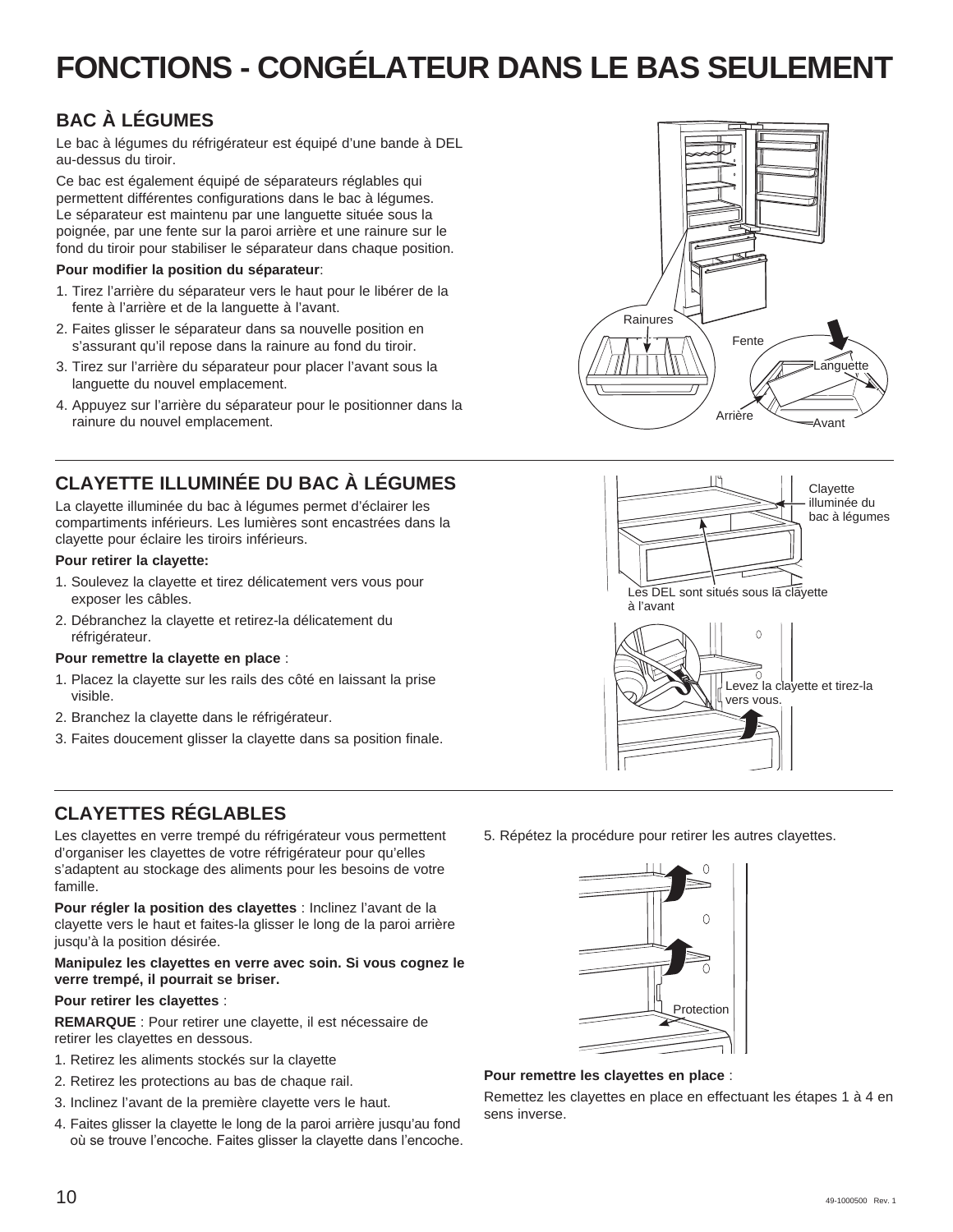# **FONCTIONS - CONGÉLATEUR DANS LE BAS SEULEMENT (suite)**

### **BACS DE PORTE**

Les bacs de porte sont escamotables. Soulevez le bac pour le retirer de ses supports.

Les supports de bac sont réglables et peuvent être déplacés vers le haut ou vers le bas pour s'adapter à vos besoins de stockage.

Déplacez-les en inclinant le bac à l'avant et en le faisant glisser vers le haut ou le bas le long de la paroi arrière jusqu'à la position désirée.



### **PORTE-BOUTEILLES POUR LE VIN/LES BOISSONS**

Le porte-bouteilles s'adapte à une des clayettes en verre dans le réfrigérateur. Le revêtement en caoutchouc des parties du porte-bouteilles en contact avec les clayettes évite que le portebouteilles ne glisse ou ne raie la clayette. Le porte-bouteilles peut contenir des bouteilles de 2 litres, des bouteilles de vin et de champagne.

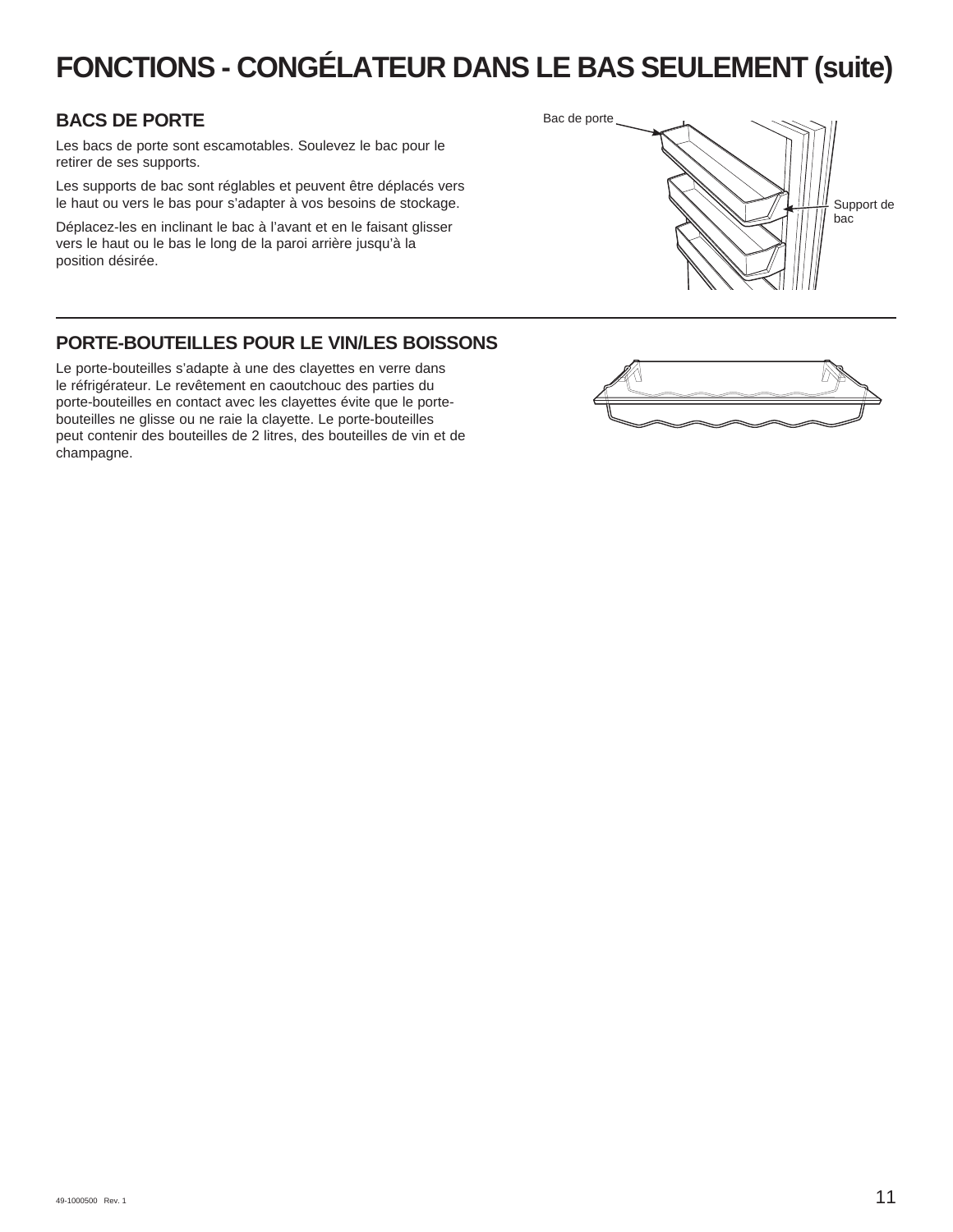# **FONCTIONS - RÉSERVE DE VIN SEULEMENT**

# **RANGEMENT DES BOUTEILLES DE VIN**

### **Tiroirs à extension complète**

Les 6 tiroirs du haut sont à extension complète. Chaque tiroir peut contenir jusqu'à 10 bouteilles. Les bouteilles sont stockés goulot à culot en alternant de l'avant vers l'arrière.



### **Étagère de présentation du vin**

L'étagère de présentation du vin peut être placée en position horizontale ou inclinée. La position horizontale peut contenir 18 bouteilles. La position inclinée peut contenir 5 bouteilles. L'étagère peut être inclinée en plaçant l'étagère sur les chevilles sur la paroi arrière.



Position horizontale



Position inclinée

![](_page_31_Figure_11.jpeg)

Position inclinée

### **Conseils et suggestions de rangement des bouteilles de vin**

- Conservez les vins pour un usage quotidien ou pour recevoir dans la moitié avant des tiroirs à extension complète, là où les étiquettes sont complètement visibles. Placez les vins à conserver pour une durée plus longue à l'arrière.
- Ne laissez pas les enfants grimper, s'asseoir ou se suspendre aux tiroirs à extension complète du refroidisseur à vin. Ils pourraient se blesser sérieusement et potentiellement endommager le refroidisseur à vin.
- Groupez votre vin par type : par ex., les vins blancs dans les zones les plus froides et les vins rouges dans les zones les moins froides.
- Stockez les vins rouges et les vins blancs dans des zones séparées pour les conserver à des températures différentes.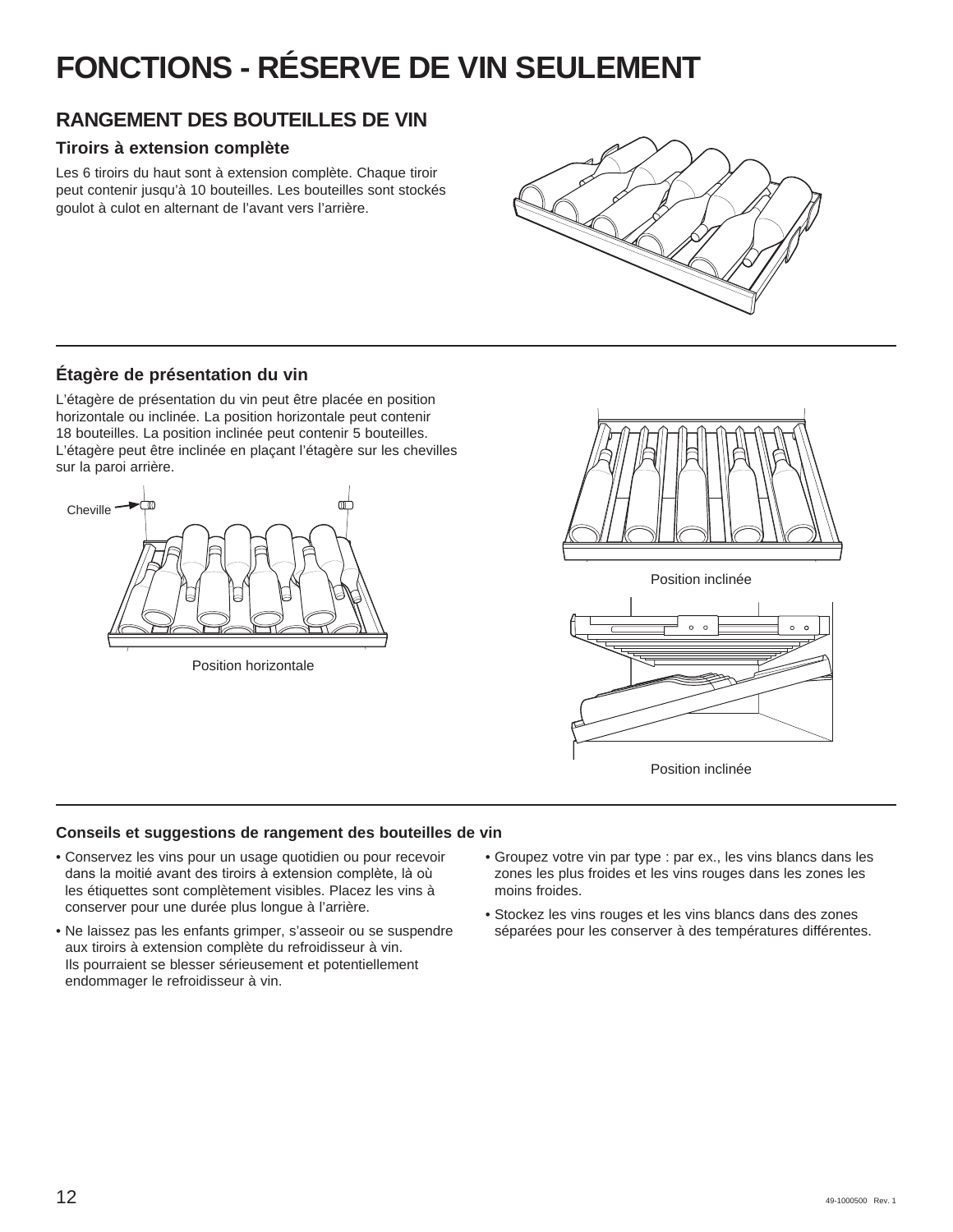# **MODE SABBAT**

### **MODE SABBAT**

Le mode Sabbat est utilisé à l'occasion du Sabbat et des fêtes juives. La fonction Mode Sabbat permet aux personnes pratiquant la religion juive de réfrigérer et de congeler des aliments pendant les fêtes religieuses.

Le Mode Sabbat peut être activé pour neutraliser les réactions normales de votre réfrigérateur lorsque vous l'utilisez. En mode Sabbat, votre réfrigérateur continuera à fonctionner. Toutefois, le réfrigérateur ne répondra pas à vos actions. En mode Sabbat, vous remarquerez peut-être le ventilateur en marche lorsque la porte est ouverte, mais ceci ne résulte pas de vos actions. Le ventilateur fonctionne à intervalles prédéterminés. Le chauffage de dégivrage continuera à dégivrer le réfrigérateur et le congélateur et sera activé sur minuterie. Dans ce mode, le chauffage de dégivrage ne dégivre pas après ouverture de la porte ou de toute autre action de l'utilisateur.

**MARCHE/ARRÊT**— Pour activer le mode Sabbath (Sabbat), appuyez sur la touche **ALARM** (alarme) et sur la touche **(+)** du tableau de commande pendant 5 secondes. **SAB** s'affiche sur le tableau de commande. **SAB** restera affiché et les touches **(+)** et **ALARM** (alarme) qui resteront allumés jusqu'à ce que le mode Sabbat soit désactivé. Les commandes ne fonctionneront gu'à partir du moment où vous appuierez sur la touche **ALARM** (alarme) et sur la touche **(+)** du tableau de commande pendant 5 secondes.

**AFFICHAGE, ALARMES ET ÉCLAIRAGE** — L'affichage principal des commandes des températures sera désactivé et donc ne sera pas affiché, n'émettra pas de bip sonore ou ne fonctionnera pas. L'alarme de la porte et l'éclairage seront désactivés.

**MACHINE À GLAÇONS** — La machine à glaçons continuera à fonctionner. La machine à glaçons peut être désactivée en appuyant sur **OFF** (désactivé) avant d'activer le mode Sabbat (voir la section Machine à glaçons automatique).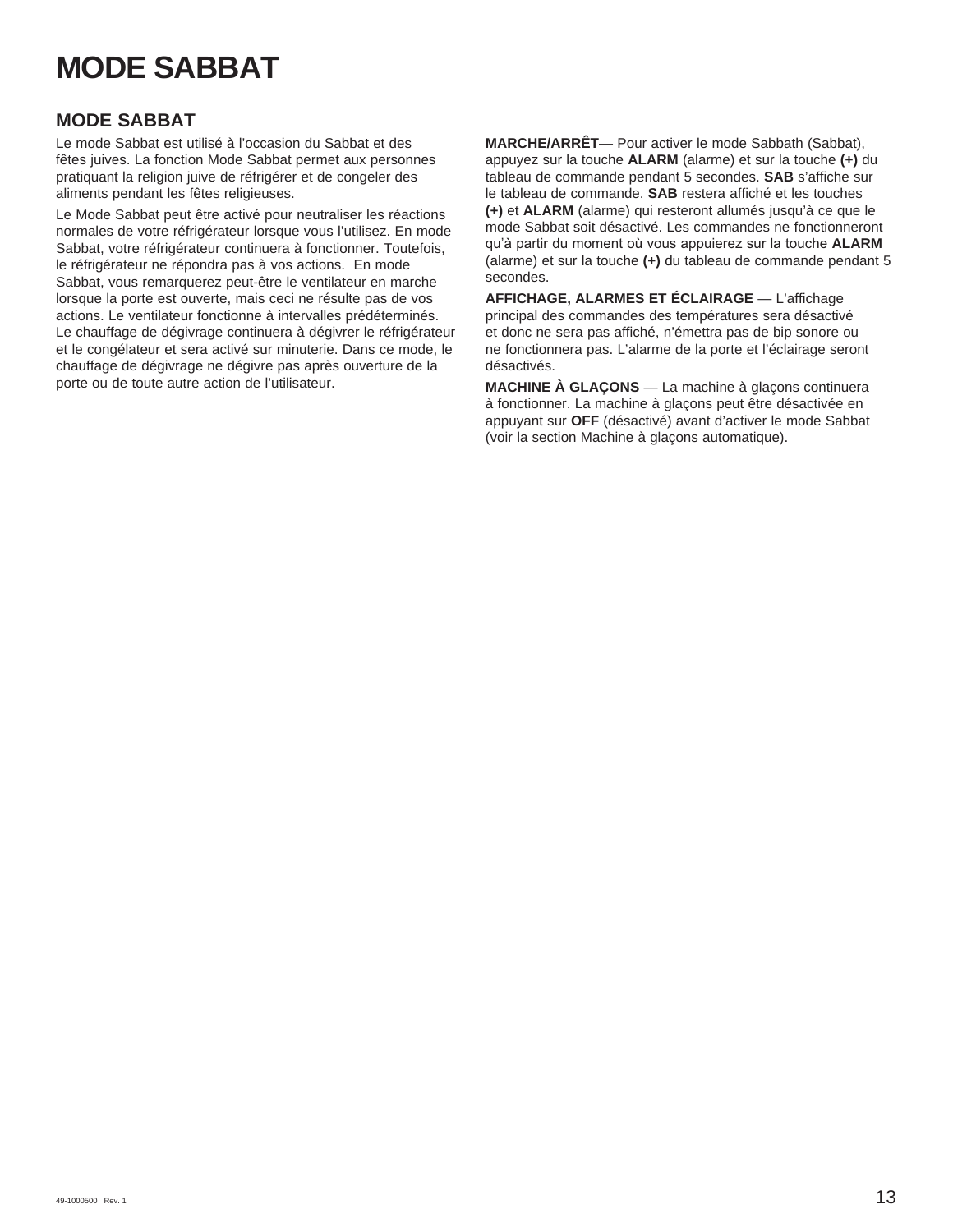# **ENTRETIEN ET NETTOYAGE**

# **NETTOYAGE DE L'EXTÉRIEUR**

**Poignées et garnitures de porte** — Nettoyez-les à l'aide d'un chiffon humecté d'eau savonneuse. Séchez avec un chiffon doux.

**Gardez l'extérieur du réfrigérateur propre.** Essuyez-le avec un chiffon propre légèrement humecté de détergent liquide doux pour la vaisselle. Séchez avec un chiffon propre et doux.

N'essuyez pas l'appareil avec un linge à vaisselle sale ou une serviette mouillée. Ils pourraient laisser un résidu qui endommagerait la finition du réfrigérateur. N'utilisez pas de tampons à récurer, de produits nettoyants en poudre, de javellisant ou de produits contenant du javellisant sous peine de rayer la finition.

**Acier inoxydable** — Les portes et les poignées de porte en acier inoxydable (certains modèles) peuvent se nettoyer à l'aide d'un nettoyant pour acier inoxydable offert dans le commerce. Les nettovants qui contiennent de l'acide oxalique tels que Bar Keepers Friend Soft Cleanser™ élimineront la rouille, la ternissure et les petites taches en surface. Utilisez uniquement un nettoyant liquide exempt d'abrasif et frottez dans la direction des lignes de brosse à l'aide d'une éponge douce humide. N'utilisez pas de cire pour les meubles sur les surfaces en acier inox.

Panneaux en bois sur mesure – veuillez contacter votre fournisseur de panneau en bois pour toute information concernant l'entretien.

# **NETTOYAGE DE L'INTÉRIEUR**

**Coupez l'alimentation électrique du réfrigérateur au niveau du disjoncteur avant tout nettoyage.** S'il est trop difficile de débrancher l'appareil, essorez bien votre chiffon ou votre éponge pour enlever l'excès d'eau lorsque vous nettoyez autour des interrupteurs, des lampes ou des commandes.

Utilisez une solution d'eau tiède et de bicarbonate de soude environ une cuillère à soupe (15 ml) de bicarbonate de soude dans un litre d'eau afin de nettoyer tout en neutralisant les odeurs. Rincez bien et essuyez.

Si cela n'est pas pratique, retirez l'excès d'humidité de l'éponge ou du chiffon pour nettoyer autour des interrupteurs, des lampes et des commandes.

Les autres parties du réfrigérateur (les joints, le bac à légumes, les bacs de stockage des glaçons et toutes les parties en plastique) peuvent être nettoyées de la même façon. Après nettoyage des joints de porte, enduisez de pétrolatum les joints de porte du côté des charnières. Ceci permet d'éviter que les joints ne collent et ne se déforment.

### **ATTENTION**

 Ne nettoyez pas les tablettes ou couvercles en verre avec de l'eau chaude lorsqu'ils sont froids. Les tablettes et couvercles en verre peuvent se briser s'ils sont exposés à une variation de température soudaine, ou soumis à un impact s'ils sont heurtés ou échappés. S'il se brise, le verre trempé est conçu pour se fracturer en un grand nombre de petits éclats.

Ne lavez aucune pièce en plastique au lave-vaisselle.

# **PRÉPARATION EN CAS DE VACANCES**

Si vous prévoyez de longues vacances ou absences, retirez les aliments de l'appareil. Augmentez la température à l'aide de la touche **(+)** jusqu'à ce que l'appareil s'arrête. Nettoyez l'intérieur avec une solution de bicarbonate de soude (environ une cuillère à soupe (15 ml) de bicarbonate de soude dans un litre d'eau). Laissez la porte ouverte.

**Pour des vacances plus courtes**, retirez tous les aliments périssables et laissez le réfrigérateur aux réglages habituels. Toutefois, si la température de la pièce risque de descendre en dessous de 60°F (16°C), suivez la même procédure que pour des vacances prolongées.

Éteignez la machine à glaçons et coupez l'arrivée d'eau au congélateur.

# **REMPLACEMENT DE L'AMPOULE INTÉRIEURE**

**Ne tentez pas de remplacer une ampoule à DEL grillée.**

Le remplacement des ampoules à DEL doit être effectué par un technicien autorisé.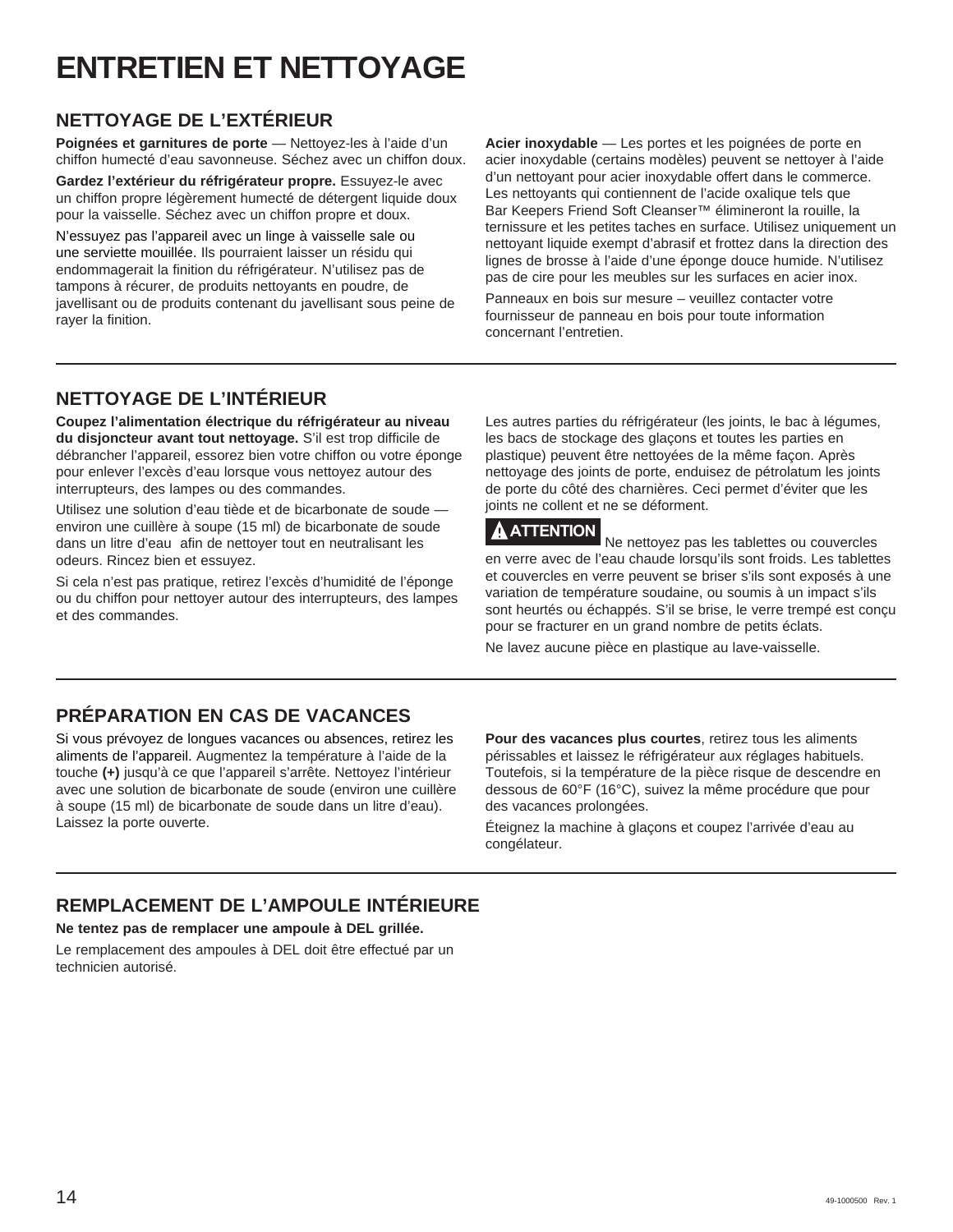# **PRÉPARATION**

# **EMPLACEMENT DU RÉFRIGÉRATEUR**

N'installez pas le réfrigérateur dans une pièce où les températures descendent en-dessous de 60°F (16°C) parce qu'il serait difficile d'y maintenir une température correcte.

N'installez pas le réfrigérateur dans un endroit où la température ambiante sera supérieure à 37°C, il ne fonctionnera pas correctement.

# **DÉGAGEMENTS**

Laissez un dégagement minimum de 15 po entre la porte et le mur pour une ouverture de la porte à 115°. Pour une ouverture de porte à 90°, prévoyez un dégagement minimum de 5 po par rapport au mur pour les modèles Monogram (Européen) en acier inoxydable.

![](_page_34_Figure_6.jpeg)

5 po minimum au mur

N'installez pas le réfrigérateur dans un endroit exposé à l'eau (pluie, etc.) ou directement aux rayons solaires.

Installez le réfrigérateur sur un plancher suffisamment solide pour le supporter à pleine charge.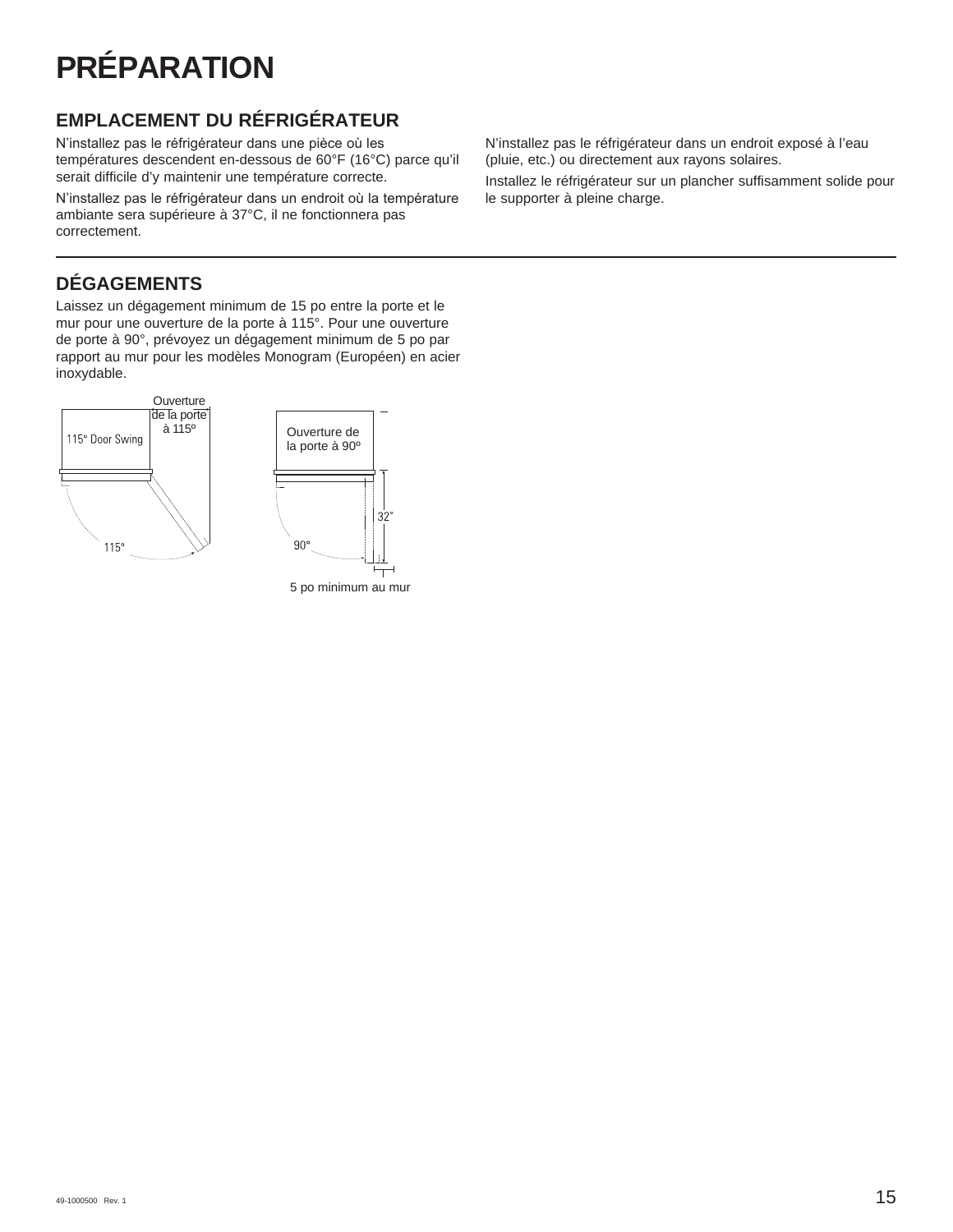# **DÉPANNAGE**

Économisez temps et argent! Relisez d'abord les tableaux aux pages suivantes et vous pourriez trouver une solution avant d'appeler pour une réparation

| <b>Problème</b>                                                                                           | <b>Cause Possible</b>                                                                                                                                                                                                                         |  |  |  |
|-----------------------------------------------------------------------------------------------------------|-----------------------------------------------------------------------------------------------------------------------------------------------------------------------------------------------------------------------------------------------|--|--|--|
| Le réfrigérateur ne fonctionne pas                                                                        | Le cycle de dégivrage est peut être en cours si le réfrigérateur ne fonctionne pas pendant<br>environ 45 minutes.                                                                                                                             |  |  |  |
|                                                                                                           | Les commandes sont réglées sur OFF (Arrêt).                                                                                                                                                                                                   |  |  |  |
|                                                                                                           | Si l'éclairage intérieur n'est pas allumé, le réfrigérateur n'est peut-être pas branché.                                                                                                                                                      |  |  |  |
|                                                                                                           | Le fusible est grillé / le disjoncteur est déclenché. Remplacez le fusible ou enclenchez le<br>disjoncteur.                                                                                                                                   |  |  |  |
|                                                                                                           | Désactivez le mode Sabbat.                                                                                                                                                                                                                    |  |  |  |
|                                                                                                           | Si votre tableau de commande affiche le terme SHO, le mode d'exposition est activé. Pour le<br>désactiver, appuyez sur la touche ALARM (alarme) et sur la touche (-) simultanément pendant<br>5 secondes.                                     |  |  |  |
| Le réfrigérateur fonctionne pendant de<br>longues durées ou se met en marche                              | Ceci est normal lorsque le réfrigérateur vient d'être branché. Attendez 24 heures pour que le<br>réfrigérateur refroidisse complètement.                                                                                                      |  |  |  |
| régulièrement                                                                                             | Ceci est fréquent lorsqu'une grande quantité d'aliments a été placée dans le réfrigérateur.<br>Ceci est normal.                                                                                                                               |  |  |  |
| (Les réfrigérateurs et congélateurs<br>modernes ont un espace de stockage                                 | La porte est ouverte ou un paquet empêche la fermeture de la porte.                                                                                                                                                                           |  |  |  |
| plus volumineux, ceux-ci fonctionnent<br>donc plus longtemps à cause de ce                                | Temps chaud ou ouverture fréquente des portes. Ceci est normal.                                                                                                                                                                               |  |  |  |
| volume supplémentaire. Ils se mettent<br>donc en marche plus souvent pour<br>maintenir les températures). | La température est réglée sur la température la plus basse. Voir Commandes de température.                                                                                                                                                    |  |  |  |
| Vibration ou cliquetis (Une légère<br>vibration est normale.)                                             | Le réfrigérateur n'est peut-être pas bien installé.<br>- la patte anti-basculement est peut-être desserrée.<br>- l'appareil n'est peut-être pas de niveau.                                                                                    |  |  |  |
| Bruit sourd à la fermeture de la porte                                                                    | C'est un bruit de fonctionnement normal.                                                                                                                                                                                                      |  |  |  |
|                                                                                                           | Le bruit sera minimisé en fermant la porte doucement.                                                                                                                                                                                         |  |  |  |
| <b>Bruits fonctionnement</b>                                                                              | Le compresseur à vitesse variable.                                                                                                                                                                                                            |  |  |  |
|                                                                                                           | Bruit de ventilation normal - plusieurs ventilateurs envoient de l'air froid dans les<br>compartiments de réfrigération et de congélation, d'autres ventilateurs refroidissent le<br>compresseur.                                             |  |  |  |
|                                                                                                           | La vitesse des ventilateurs varie pour fournir un refroidissement et une économie d'énergie<br>optimum.                                                                                                                                       |  |  |  |
|                                                                                                           | Les bruits suivants sont NORMAUX et seront audibles de temps en temps                                                                                                                                                                         |  |  |  |
|                                                                                                           | - Vous entendrez peut-être des gargouillements et des chuintements à la fermeture de la<br>porte. Ceci est dû à l'égalisation de la pression dans le réfrigérateur                                                                            |  |  |  |
|                                                                                                           | - Vous entendrez peut-être des bruits de ruissellement pendant le cycle de dégivrage quand<br>la glace sur l'évaporateur fond et coule dans le bac collecteur.                                                                                |  |  |  |
|                                                                                                           | - La circulation du liquide frigorigène dans le système provoque parfois des<br>gargouillements comme de l'eau en ébullition.                                                                                                                 |  |  |  |
|                                                                                                           | - L'eau qui tombe sur le chauffage de dégivrage peut parfois provoquer des crépitements,<br>des bourdonnements pendant le cycle de dégivrage.                                                                                                 |  |  |  |
|                                                                                                           | - Vous entendrez peut-être des craquements ou des bruits secs lorsque le réfrigérateur<br>vient d'être branché ou pendant/après le cycle de dégivrage. Ceci se produit lorsque le<br>réfrigérateur se refroidit pour corriger la température. |  |  |  |
|                                                                                                           | - Le compresseur peut provoquer des claquements ou des bruits stridents au redémarrage<br>(ceci peut prendre 5 minutes).                                                                                                                      |  |  |  |
|                                                                                                           | - Le tableau de commandes électroniques peut émettre des cliquetis lorsque les relais sont<br>activés pour contrôler certains composants du réfrigérateur.                                                                                    |  |  |  |
|                                                                                                           | - La chute de glaçons dans le bac et la circulation de l'eau dans les tuyaux lors du<br>remplissage de la machine à glaçons.                                                                                                                  |  |  |  |
|                                                                                                           | - Le robinet d'eau de la machine à glaçons se met à bourdonner lorsque la machine se<br>remplit d'eau.                                                                                                                                        |  |  |  |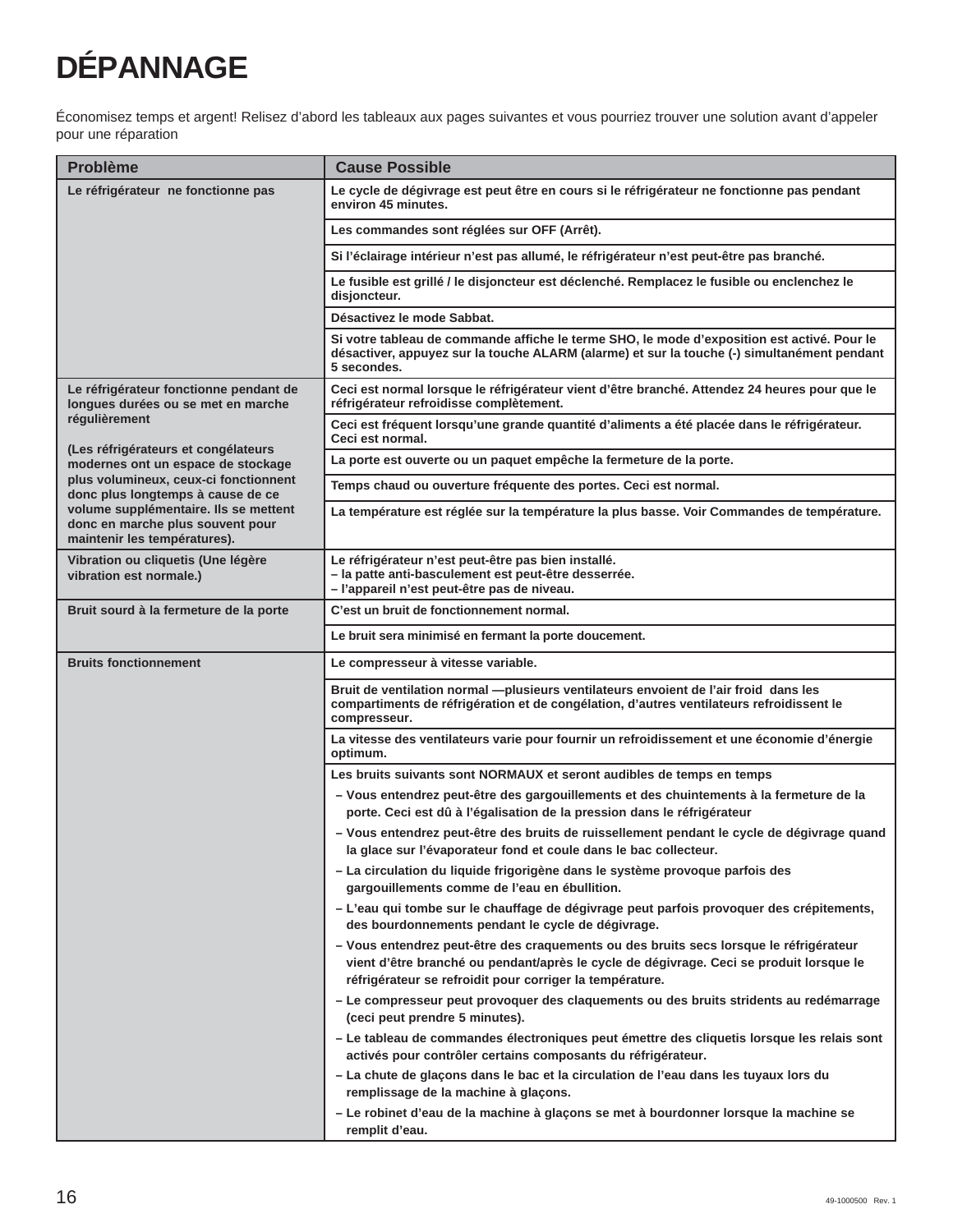# **DÉPANNAGE**

| <b>Problème</b>                                              | <b>Cause Possible</b>                                                                                           |  |  |  |
|--------------------------------------------------------------|-----------------------------------------------------------------------------------------------------------------|--|--|--|
| La porte ne se ferme pas                                     | Un paquet ou une bouteille empêche la fermeture de la porte.                                                    |  |  |  |
| correctement                                                 | Vérifiez le joint de la porte, il a peut-être été déplacé.                                                      |  |  |  |
|                                                              | Le réfrigérateur n'est pas de niveau. Voir les instructions d'installation.                                     |  |  |  |
|                                                              | Les ressorts des charnières sont désactivés. Voir les instructions d'installation.                              |  |  |  |
| Température trop élevée dans le<br>réfrigérateur             | La température n'est pas réglée sur une température assez basse. Voir Commandes de<br>température.              |  |  |  |
|                                                              | Temps chaud ou ouverture fréquente des portes.                                                                  |  |  |  |
|                                                              | La porte a été laissée ouverte trop longtemps.                                                                  |  |  |  |
|                                                              | Un paquet empêche peut-être la fermeture de la porte.                                                           |  |  |  |
| La température réelle est différente                         | Le réfrigérateur vient juste d'être branché. Attendez 24 heures que la température se stabilise.                |  |  |  |
| de la température fixée                                      | La porte est restée ouverte trop longtemps. Attendez 24 heures que la température se stabilise.                 |  |  |  |
|                                                              | Des aliments chauds ont été mis dans le réfrigérateur. Attendez 24 heures que la température se<br>stabilise.   |  |  |  |
|                                                              | Dégivrage en cours. Attendez 24 heures que la température se stabilise.                                         |  |  |  |
| Givre sur les aliments surgelés (il                          | La porte est ouverte ou un paquet empêche la fermeture de la porte.                                             |  |  |  |
| est normal de trouver du givre à<br>l'intérieur des paquets) | Ouverture trop fréquente ou trop longue des portes.                                                             |  |  |  |
|                                                              | Le tiroir est peut-être resté ouvert.                                                                           |  |  |  |
|                                                              | Des glaçons ou d'autres objets sont peut-être coincés derrière le tiroir.                                       |  |  |  |
| <b>Formation lente des glacons</b>                           | Le tiroir est peut-être resté ouvert.                                                                           |  |  |  |
|                                                              | Réglez la commande sur une température plus basse.                                                              |  |  |  |
|                                                              | Un paquet empêche peut-être la fermeture du tiroir.                                                             |  |  |  |
| Les glaçons ont une odeur / un goût                          | Les vieux glaçons doivent être jetés.                                                                           |  |  |  |
|                                                              | Le bac à glaçons doit être vidé et lavé.                                                                        |  |  |  |
|                                                              | Des paquets mal fermés dans le congélateur peuvent transmettre une odeur /un goût aux<br>glaçons.               |  |  |  |
|                                                              | L'intérieur du congélateur a besoin d'être nettoyé. Se référer à la Ntretien et Nettoyage.                      |  |  |  |
|                                                              | Mauvais goût de l'eau d'alimentation. Remplacez le filtre à eau.                                                |  |  |  |
| La machine à glacons automatique                             | La machine à glaçons est éteinte.                                                                               |  |  |  |
| ne fonctionne pas                                            | Le robinet d'eau est fermé ou n'est pas branché.                                                                |  |  |  |
|                                                              | Congélateur trop chaud                                                                                          |  |  |  |
|                                                              | Des glaçons empilés dans le bac peuvent éteindre la machine à glaçons trop tôt. Nivelez les<br>cubes à la main. |  |  |  |
|                                                              | Bac à glaçons mal placé.                                                                                        |  |  |  |
|                                                              | Le filtre à eau est bouché.                                                                                     |  |  |  |
|                                                              | Système d'osmose inverse installé.                                                                              |  |  |  |
| De la condensation se forme sur                              | Pas inhabituel lorsque le temps est très humide. Essuyez les surfaces.                                          |  |  |  |
| l'extérieur du réfrigérateur                                 | Activez la fonction de contrôle de l'humidité.                                                                  |  |  |  |
| De la condensation s'accumule à                              | Ouverture trop fréquente ou trop longue des portes.                                                             |  |  |  |
| l'intérieur                                                  | Par temps humide, l'air amène de l'humidité dans le réfrigérateur lors de l'ouverture des portes.               |  |  |  |
|                                                              | Le tiroir inférieur est passé du mode congélation au mode réfrigérateur ou conservation du vin.                 |  |  |  |
| Forte odeur dans le réfrigérateur                            | Les aliments à forte odeur doivent être emballés hermétiquement.                                                |  |  |  |
|                                                              | Vérifiez qu'aucun aliment ne soit gâté.                                                                         |  |  |  |
| L'éclairage intérieur ne fonctionne                          | Il n'y a pas d'électricité au niveau de la prise.                                                               |  |  |  |
| pas                                                          | Les DEL doivent être remplacées. Voir la section Services à la Clientèle.                                       |  |  |  |
| La porte est difficile à ouvrir                              | La fermeture hermétique de la porte est due à l'égalisation de la pression dans le réfrigérateur.               |  |  |  |
| immédiatement après la fermeture                             | Après la fermeture de la porte, attendez 5 à 30 secondes avant de l'ouvrir de nouveau.                          |  |  |  |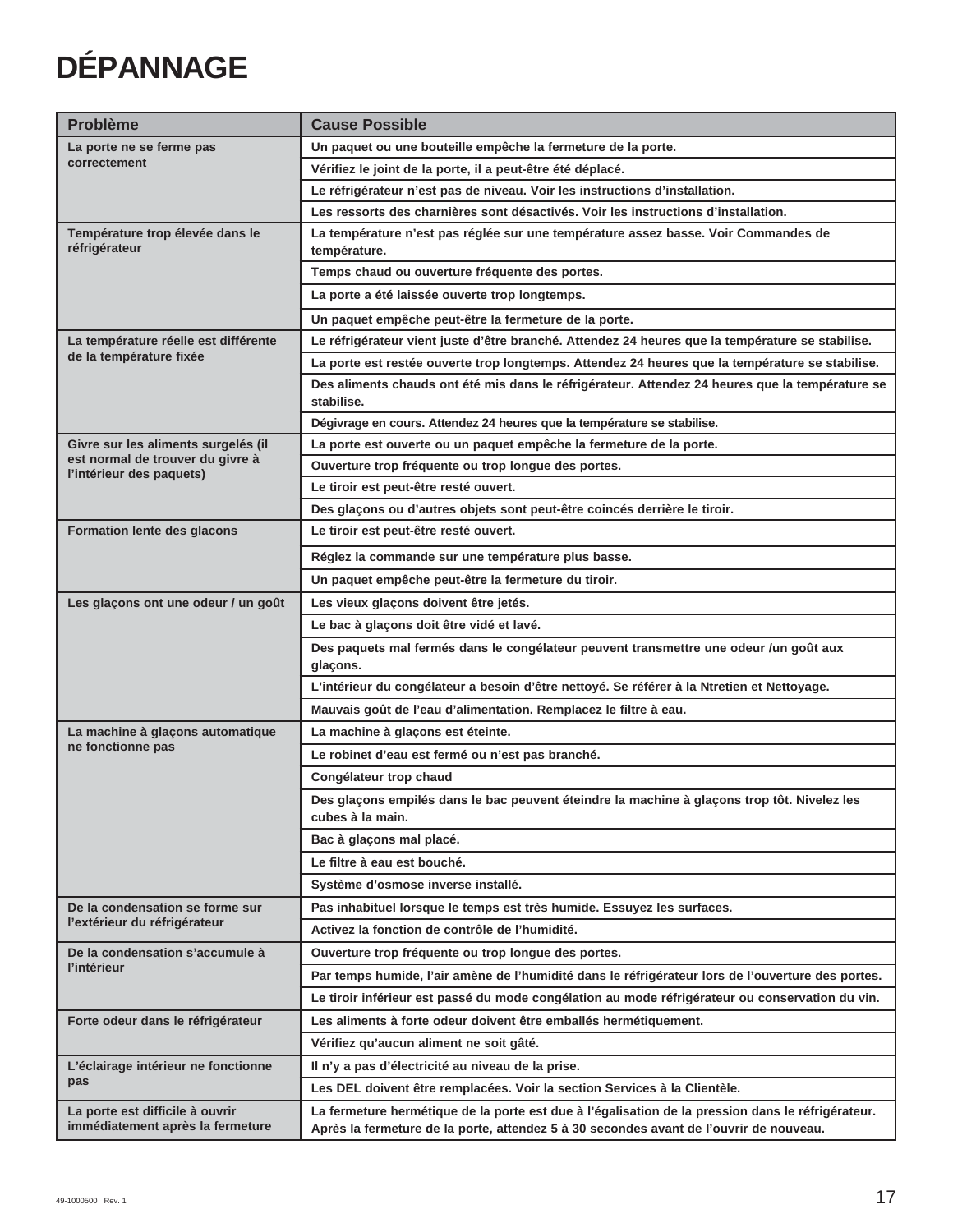# **FICHE TECHNIQUE DE PERFORMANCE - Modèle : XWFE**

 $\blacksquare$  Système certifié par l'IAPMO R&T en vertu des normes 42, 53, 401, P473 de la NSF/ANSI relatives à la réduction des allégations spécifiées sur la fiche technique de rendement et le site iapmort.org.

 $\overline{\phantom{a}}$ 

■ Le rendement réel peut varier selon les conditions locales de l'eau.

| Substance testé e<br>pour réduction               | Concentration<br>d'essai de           | Concentration max.<br>admissible dans l'eau | Réduction<br>moy. (%) | Conditions d'application/Paramètres d'alimentation d'eau                                                                                    |                                                                                                                       |  |
|---------------------------------------------------|---------------------------------------|---------------------------------------------|-----------------------|---------------------------------------------------------------------------------------------------------------------------------------------|-----------------------------------------------------------------------------------------------------------------------|--|
| Goût et odeur chlore                              | l'influent (mg/L)<br>2.0 mg/L +/- 10% | du produit (mg/L)<br>N/A                    | 96.9                  | Débit de service                                                                                                                            | 0,5 gal./min. (1,89 l/min.)                                                                                           |  |
| Goût et odeur chloramine                          | 3.0 mg/L +/- 10%                      | 0.5                                         | 96.9                  | Alimentation d'eau                                                                                                                          | Eau potable                                                                                                           |  |
| Particules, Classe I                              | Au moins 10 000/mL                    | N/A                                         | 91.4                  | Pression d'eau                                                                                                                              | 25-120 psi (172-827 kPa)                                                                                              |  |
| Oocystes                                          | 50,000/L                              | N/A                                         | >99.99                | Température de l'eau                                                                                                                        | 33°F-100°F (0.6°C-38°C)                                                                                               |  |
| Plomb                                             | 0.15                                  | 0.01                                        | 98.85                 | Capacité                                                                                                                                    | 170 gallons (643,5 liters)                                                                                            |  |
| Mercure                                           | 0.006                                 | 0.002                                       | 96.3                  |                                                                                                                                             |                                                                                                                       |  |
| Amiante                                           | 107 à 108 fibres/L                    | N/A                                         | >99                   |                                                                                                                                             | Le rendement du produit sera conforme à ce qui est promis à condition                                                 |  |
| Toxaphène                                         | $0.015 +/- 10%$                       | 0.003                                       | 86.95                 |                                                                                                                                             | que l'installation, l'entretien et le remplacement du filtre s'effectuent                                             |  |
| SCC (substitut de chloroforme C                   | 0.300                                 | 0.015                                       | 99.7                  | selon les recommandations du fabricant.                                                                                                     |                                                                                                                       |  |
| Alachlore<br>Atrazine                             | 0.050<br>0.100                        | 0.001<br>0.003                              | >98<br>> 97           |                                                                                                                                             |                                                                                                                       |  |
| Benzène                                           | 0.081                                 | 0.001                                       | > 99                  |                                                                                                                                             | Remarque : Bien que les tests aient été réalisés dans des                                                             |  |
| Carbofuran                                        | 0.190                                 | 0.001                                       | >99                   |                                                                                                                                             | conditions Bien que les tests aient été réalisés dans des                                                             |  |
| tétrachlorure de carbone                          | 0.078                                 | 0.0018                                      | 98                    | conditions de laboratoire.                                                                                                                  |                                                                                                                       |  |
| chlorobenzène                                     | 0.077                                 | 0.001                                       | >99                   |                                                                                                                                             | Cartouche de rechange : XWFE. Pour une estimation du coût des                                                         |  |
| chloropicrine                                     | 0.015                                 | 0.0002                                      | 99                    |                                                                                                                                             | pièces de rechange, visitez notre site Web Electromenagersge.                                                         |  |
| $2, 4-D$                                          | 0.110                                 | 0.0017                                      | 98                    | ca/fr/produits/filtres-et-accessoires.                                                                                                      |                                                                                                                       |  |
| dibromochloropropane (DBCP)                       | 0.052                                 | 0.00002                                     | >99                   |                                                                                                                                             |                                                                                                                       |  |
| o-Dichlorobenzene                                 | 0.08                                  | 0.001                                       | > 99                  |                                                                                                                                             | Pour réduire le risque associé à<br>A AVERTISSEMENT l'ingestion de contaminants :                                     |  |
| p-Dichlorobenzène                                 | 0.040                                 | 0.001                                       | >98                   |                                                                                                                                             | · N'utilisez pas l'appareil avec de l'eau d'une qualité                                                               |  |
| 1,2-dichloroéthane                                | 0.088                                 | 0.0048                                      | 95                    |                                                                                                                                             | incertaine ou non potable sur le plan microbiologique                                                                 |  |
| 1,1-dichloroéthylène                              | 0.083                                 | 0.001                                       | > 99                  |                                                                                                                                             | sans une désinfection en amont et en aval du système. Les                                                             |  |
| cis-1,2-dichloroéthylène                          | 0.170<br>0.086                        | 0.0005<br>0.001                             | >99<br>>99            |                                                                                                                                             | systèmes homologués relativement à la réduction d'oocystes                                                            |  |
| trans-1,2-dichloroéthylène<br>1,2-dichloropropane | 0.080                                 | 0.001                                       | >99                   |                                                                                                                                             | peuvent être utilisés avec de l'eau désinfectée pouvant contenir                                                      |  |
| cis-1,3-dichloropropylène                         | 0.079                                 | 0.001                                       | >99                   | des oocystes filtrables.                                                                                                                    |                                                                                                                       |  |
| dinosèbe                                          | 0.170                                 | 0.0002                                      | 99                    |                                                                                                                                             |                                                                                                                       |  |
| Endrine                                           | 0.053                                 | 0.00059                                     | 99                    |                                                                                                                                             |                                                                                                                       |  |
| Ethylbenzène                                      | 0.088                                 | 0.001                                       | >99                   | <b>AVIS</b>                                                                                                                                 |                                                                                                                       |  |
| éthylène dibromide (EDB)                          | 0.044                                 | 0.00002                                     | >99                   |                                                                                                                                             | Pour réduire le risque de fuite ou d'inondation et pour                                                               |  |
| bromochloroacétonitrile                           | 0.022                                 | 0.0005                                      | 98                    | garantir un rendement optimal du filtre :                                                                                                   |                                                                                                                       |  |
| dibromoacétonitrile                               | 0.024                                 | 0.0006                                      | 98                    |                                                                                                                                             | • Lisez et observez les instructions d'utilisation avant l'installation                                               |  |
| dichloroacétonitrile                              | 0.0096                                | 0.0002                                      | 98                    | et l'utilisation de ce système.<br>• L'installation et l'utilisation DOIVENT satisfaire tous les codes de<br>plomberie locaux et nationaux. |                                                                                                                       |  |
| trichloroacétonitrile                             | 0.015                                 | 0.0003                                      | 98                    |                                                                                                                                             |                                                                                                                       |  |
| 1,1-dichloro-2-propanone                          | 0.0072                                | 0.0001                                      | 99                    |                                                                                                                                             | . Ne procédez pas à l'installation si la pression d'eau excède 120                                                    |  |
| 1,1,1-trichloro-2-propanone                       | 0.0082                                | 0.0003                                      | 96                    |                                                                                                                                             | psi (827 kPa). Si votre pression d'eau excède 80 psi (552 kPa),                                                       |  |
| heptachlore (H-34, Heptox)                        | 0.025<br>0.0107                       | 0.00001<br>0.0002                           | >99<br>98             |                                                                                                                                             | vous devez poser une valve de limitation de pression. Faites                                                          |  |
| heptachloreépoxide<br>hexachlorobutadiène         | 0.044                                 | 0.001                                       | >98                   |                                                                                                                                             | appel à un plombier si vous avez des doutes sur la façon de                                                           |  |
| hexachlorocyclopentadiène                         | 0.060                                 | 0.000002                                    | > 99                  | mesurer votre pression d'eau.                                                                                                               |                                                                                                                       |  |
| Lindane                                           | 0.055                                 | 0.00001                                     | > 99                  |                                                                                                                                             | • Ne procédez pas à l'installation si une condition de coup de                                                        |  |
| méthoxychlore                                     | 0.050                                 | 0.0001                                      | > 99                  |                                                                                                                                             | bélier est susceptible de survenir. Si cette condition existe, vous                                                   |  |
| pentachlorophénole                                | 0.096                                 | 0.001                                       | >99                   |                                                                                                                                             | devez poser un antibélier. Faites appel à un plombier si vous                                                         |  |
| simazine                                          | 0.120                                 | 0.004                                       | > 97                  |                                                                                                                                             | avez des doutes sur la manière d'identifier cette condition.                                                          |  |
| Styrène                                           | 0.150                                 | 0.0005                                      | > 99                  |                                                                                                                                             | • Ne procédez pas à l'installation sur des conduites d'eau chaude.                                                    |  |
| 1,1,2,2-tétrachloroéthane                         | 0.081                                 | 0.001                                       | > 99                  |                                                                                                                                             | La température température de service maximale de l'eau pour                                                          |  |
| Tétrachloroéthylène                               | 0.081                                 | 0.001                                       | >99                   | ce système de filtre est de 100 °F (38 °C).                                                                                                 |                                                                                                                       |  |
| Toluène                                           | 0.078                                 | 0.001                                       | >99                   |                                                                                                                                             | • Protégez le filtre contre le gel. Drainez le filtre lorsque la                                                      |  |
| $2,4,5$ -TP (silvex)                              | 0.270                                 | 0.0016                                      | 99                    | température tombe sous 33 °F (0,6 °C).                                                                                                      |                                                                                                                       |  |
| Acide tribromoacétique<br>1,2,4-Trichlorobenzène  | 0.042<br>0.160                        | 0.001<br>0.0005                             | >98<br>> 99           |                                                                                                                                             | • Remplacez la cartouche filtrante jetable tous les six mois, ou                                                      |  |
| 1,1,1-trichloroéthane                             | 0.084                                 | 0.0046                                      | 95                    |                                                                                                                                             | plus tôt si vous vous constatez une réduction appréciable du                                                          |  |
| 1,1,2-trichloroéthane                             | 0.150                                 | 0.0005                                      | >99                   | débit d'eau.                                                                                                                                |                                                                                                                       |  |
| trichloroéthylène                                 | 0.180                                 | 0.0010                                      | >99                   |                                                                                                                                             | · L'omission de remplacer la cartouche filtrante jetable aux<br>intervalles recommandés peut mener à une réduction du |  |
| bromoforme                                        | 0.300                                 | 0.015                                       | 95                    |                                                                                                                                             | rendement du filtre et au fendillement du boîtier du filtre,                                                          |  |
| bromodichlorométhane                              | 0.300                                 | 0.015                                       | 95                    | entraînant ainsi des fuites ou l'inondation.                                                                                                |                                                                                                                       |  |
| chlorodibromométhane                              | 0.300                                 | 0.015                                       | 95                    |                                                                                                                                             | • Ce système a été mis à l'essai conformément aux normes                                                              |  |
| xylènes                                           | 0.070                                 | 0.001                                       | >99                   |                                                                                                                                             | 42, 53, 401 et P473 de la NSF/ANSI relatives à la réduction                                                           |  |
| Méprobamate                                       | 400 +/- 20%                           | 60                                          | 95.5                  |                                                                                                                                             | des substances énumérées ci-dessous. La concentration des                                                             |  |
| Aténolol                                          | 200 +/- 20%                           | 30                                          | 95.9                  |                                                                                                                                             | substances mentionnées dans l'eau entrant dans le système a                                                           |  |
| Carbamazépine                                     | 1400 +/- 20%                          | 200                                         | 98.6                  |                                                                                                                                             | été réduite à une valeur inférieure ou égale à la limite admissible                                                   |  |
| diéthyltoluamide (DEET)                           | 1400 +/- 20%<br>1400 +/- 20%          | 200                                         | 98.6                  |                                                                                                                                             | pour l'eau quittant le système, tel que stipulé dans les normes                                                       |  |
| Métolachlore<br>Triméthoprime                     | 140 +/- 20%                           | 200<br>20                                   | 98.7<br>96.1          | 42, 53, 401 et P473 de la NSF/ANSI.                                                                                                         |                                                                                                                       |  |
| Linuron                                           | 140 +/- 20%                           | 20                                          | 96.6                  |                                                                                                                                             |                                                                                                                       |  |
| <b>TCEP</b>                                       | 5000 +/- 20%                          | 700                                         | 98.1                  |                                                                                                                                             |                                                                                                                       |  |
| <b>TCPP</b>                                       | 5000 +/- 20%                          | 700                                         | 98.1                  |                                                                                                                                             |                                                                                                                       |  |
| Phénytoïne                                        | 200 +/- 20%                           | 30                                          | 96                    | <b>UNIVERS</b>                                                                                                                              | Le système XWFE est certifié par l'IAPMO                                                                              |  |
| Ibuprofène                                        | 400 +/- 20%                           | 60                                          | 95.9                  | $\sqrt{\nu_{\rm C}}$                                                                                                                        | R&T en vertu des normes 42, 53, 401 et P473                                                                           |  |
| Naproxène                                         | 140 +/- 20%                           | 20                                          | 96.5                  | WATER QUALITY<br>PLATINUM SEA                                                                                                               | de la NSF/ANSI relatives à la réduction des<br>allégations spécifiées sur la fiche technique                          |  |
| Estrone                                           | 140 +/- 20%                           | 20                                          | 97.1                  | <b>BESEARCH AND TV</b>                                                                                                                      | de rendement et le site iapmort.org.                                                                                  |  |
| Bisphénol A                                       | 2000 +/- 20%                          | 300                                         | 99.1                  |                                                                                                                                             |                                                                                                                       |  |
| Nonylphénol                                       | 1400 +/- 20%                          | 200                                         | 97.3                  |                                                                                                                                             |                                                                                                                       |  |
| PFOA/PFOS                                         | 1.5 mg/L +/- 10%                      | 0.07                                        | 99.25                 |                                                                                                                                             |                                                                                                                       |  |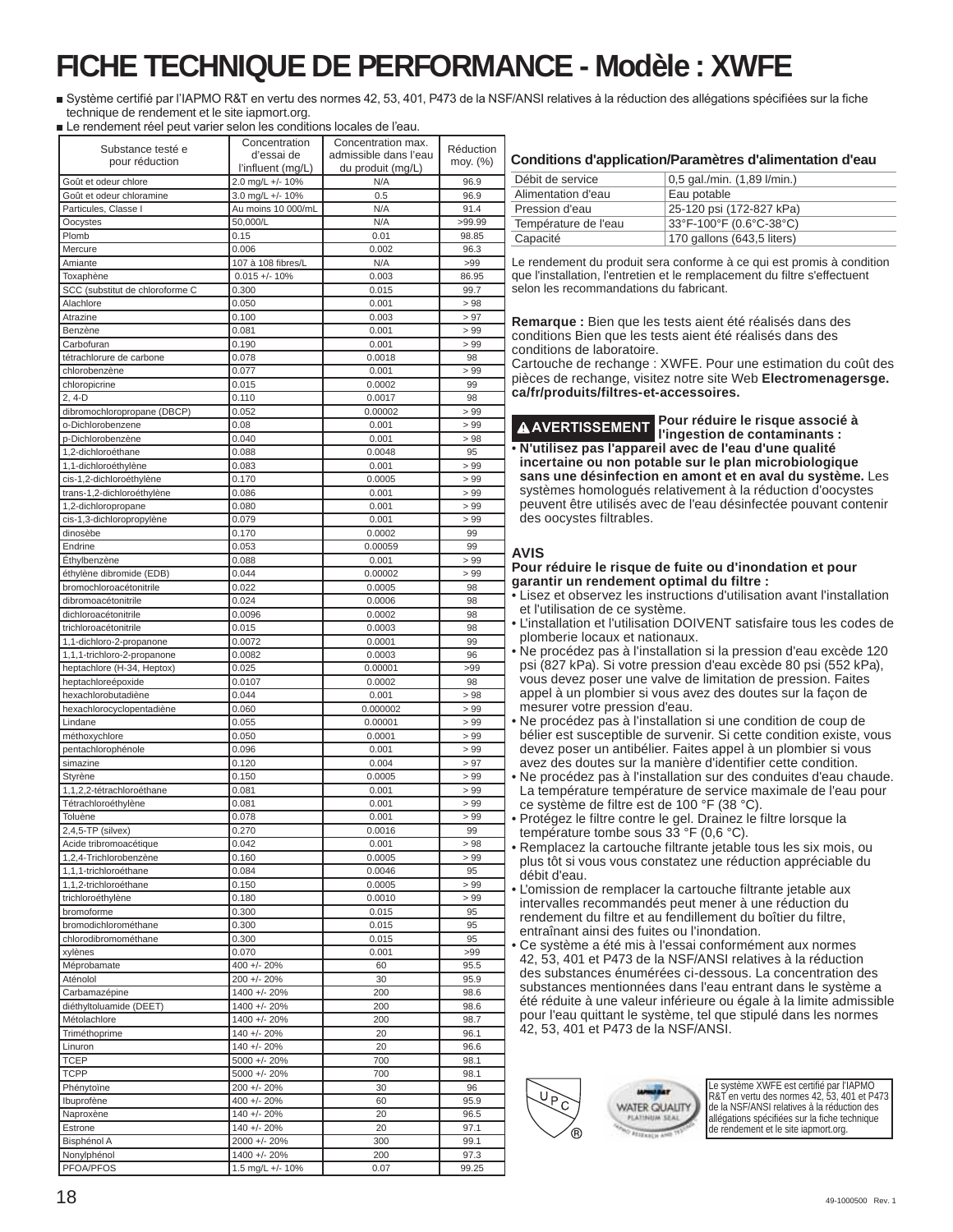# **GARANTIE LIMITÉE DE MONOGRAM**

### **Monogram.com**

Tous les services au titre de la garantie sont fournis par nos centres de service ou par un technicien agréé Custom Care®. Demandez un rendez-vous en ligne pour votre réparation ou rendez-vous sur **monogram.com/contact.** Au Canada, visitez le site **monogram.ca.**

**Pour le diagnostic, la réparation de votre réfrigérateur peut nécessiter l'utilisation du port de données embarqué. Celui-ci permet au technicien de réparation Monogram de diagnostiquer rapidement des problèmes avec votre appareil. Il permet également à Monogram d'améliorer ses produits en fournissant à ces derniers des informations sur votre appareil. Si vous ne voulez pas que les données de votre appareil soient envoyées à Monogram, veuillez demander à votre technicien de NE PAS soumettre les données à Monogram pendant la réparation.**

| Pour la période de                                                                                       | <b>Monogram Appliances remplacera</b>                                                                                                                                                                                                                                                                                                                                                                                                                                    |
|----------------------------------------------------------------------------------------------------------|--------------------------------------------------------------------------------------------------------------------------------------------------------------------------------------------------------------------------------------------------------------------------------------------------------------------------------------------------------------------------------------------------------------------------------------------------------------------------|
| Garantie limitee de<br>deux ans                                                                          | Pendant deux ans à compter de la date d'achat initial, nous fournirons, gratuitement, les pièces et la<br>main d'œuvre à domicile pour remplacer ou réparer toute pièce du réfrigérateur ou du congélateur qui se<br>révèle défectueuse en raison d'un vice de fabrication.                                                                                                                                                                                              |
| Garantie limitee de cing<br>ans                                                                          | Pendant cing ans à compter de la date d'achat initial, nous fournirons, gratuitement, les pièces et<br>la main d'œuvre à domicile pour remplacer ou réparer toute pièce provenant du circuit fermé de<br>réfrigération (compresseur, condenseur, évaporateur et tout autre tuyau de branchement) qui se révèle<br>défectueuse en raison d'un vice de fabrication.                                                                                                        |
| Garantie limitée<br>supplémentaire de six<br>à douze ans pour le<br>circuit fermé                        | De la sixième à la douzième année à compter de la date d'achat initial, nous fournirons, gratuitement,<br>les pièces pour remplacer ou réparer toute pièce provenant du circuit fermé de réfrigération<br>(compresseur, condenseur, évaporateur et tout autre tuyau de branchement) qui se révèle défectueuse<br>en raison d'un vice de fabrication. Les déplacements à votre domicile pour le dépannage ainsi que la<br>main d'œuvre à domicile restent à votre charge. |
| Garantie limitée de<br>trente jours pour la<br>cartouche du filtre à<br>eau (filtre à eau, si<br>inclus) | A compter de la date d'achat initial, nous fournirons, gratuitement, les pièces pour remplacer toute pièce<br>de la cartouche du filtre à eau qui se révèle défectueuse en raison d'un vice de fabrication. Pendant la<br>validité de la présente garantie limitée de 30 jours, nous fournirons gratuitement une cartouche de<br>filtre à eau.                                                                                                                           |

### **Ce que Monogram ne couvre pas :**

- E Les déplacements à votre domicile pour vous expliquer l'utilisation de ce produit.
- E Le remplacement des fusibles ou le réenclenchement du disjoncteur du domicile.
- Tout dommage causé par accident, incendie, inondation ou catastrophe naturelle.
- Une panne du produit s'il a été utilisé dans un but autre que celui pour lequel il a été fabriqué ou s'il a été utilisé commercialement.
- Les dommages causés après la livraison.
- Une installation, livraison ou maintenance défectueuse.

 En cas de problème d'installation, contactez votre revendeur ou votre installateur. Vous êtes responsable de la provision d'un système électrique, d'une plomberie et d'autres connexions appropriés.

- $\blacksquare$  Le remplacement des ampoules ou la cartouche du filtre à eau, si inclus, et dans des conditions autres que celles susmentionnées.
- Le remplacement de la cartouche du filtre à eau, si inclus, à cause d'une pression d'eau en dehors de la gamme de fonctionnement recommandée ou à cause d'une concentration excessive de sédiment dans l'eau d'alimentation.
- Détérioration des aliments.
- Tout dommage fortuit ou indirect causé par des défauts éventuels de cet appareil.
- Le service s'il est impossible d'avoir accès au produit.
- Les dommages à la finition, tels que rouille de surface, ternissement ou petites taches, non signalés dans un délai de 48 heures suivant la livraison.

**EXCLUSION DES GARANTIES TACITES —Votre recours exclusif est l'échange du produit suivant les modalités de la Garantie Limitée. Toutes garanties tacites, y compris les garanties de valeurs marchandes ou d'adéquation à des fins particulières, sont limitées à une durée d'un an ou à la durée la plus courte autorisée par la loi.**

Certaines provinces n'acceptent pas d'exclusion ou de limites aux dommages indirects ou accessoires, cette exclusion ou restriction pourrait ne pas s'appliquer à vous. Certains droits particuliers vous sont dévolus en vertu de la présente garantie et peuvent s'accompagner d'autres droits qui varient selon votre lieu de résidence. Pour connaître vos droits juridiques, veuillez consulter le bureau local ou d'état des affaires aux consommateurs ou le Procureur Général de votre état.

> **Garant: GE Appliances,** *a* **Haier** *company,* **Louisville, KY 40225 Au Canada, Garant: MC Commercial, Burlington, ON, L7R 5B6**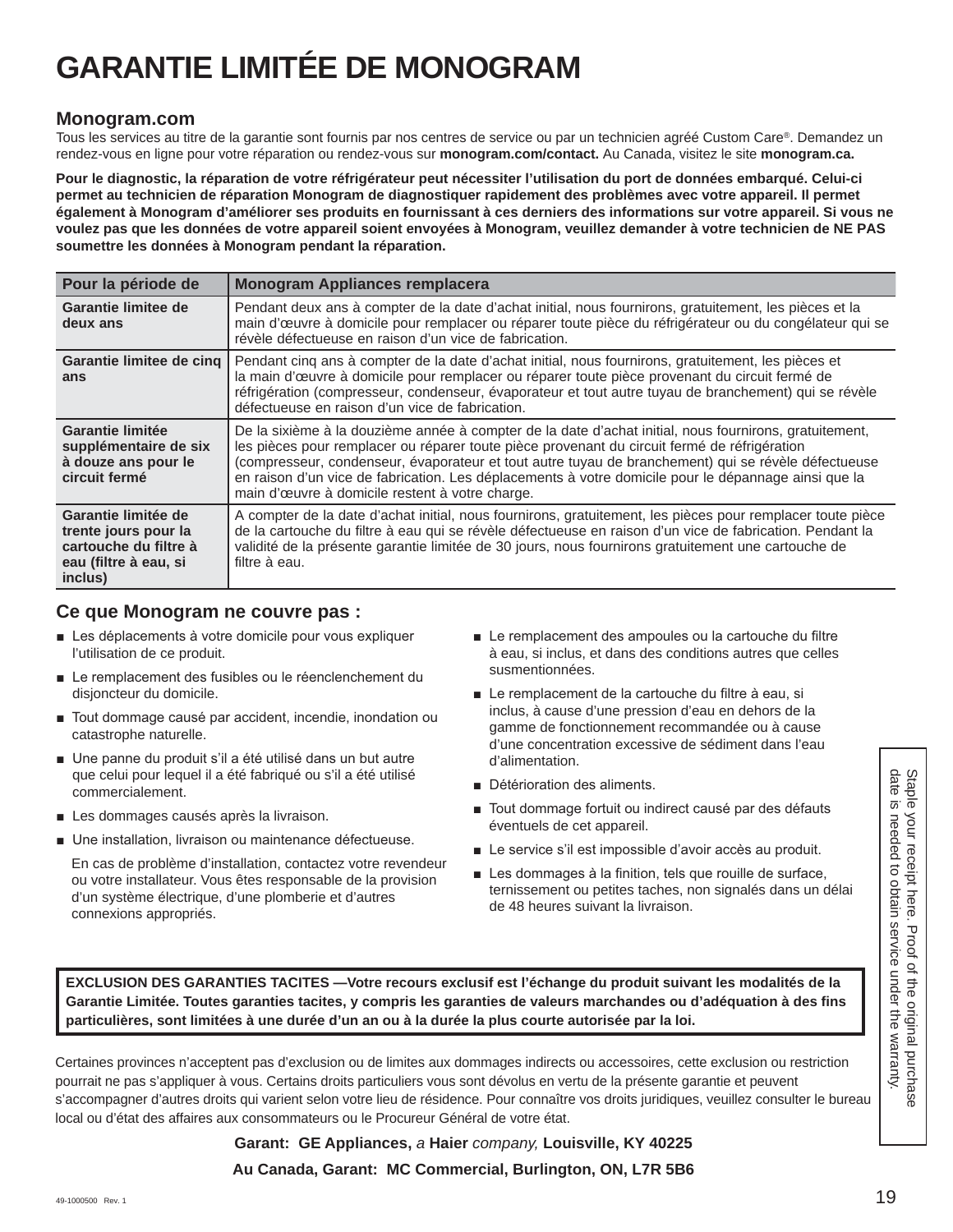![](_page_39_Picture_0.jpeg)

![](_page_39_Picture_1.jpeg)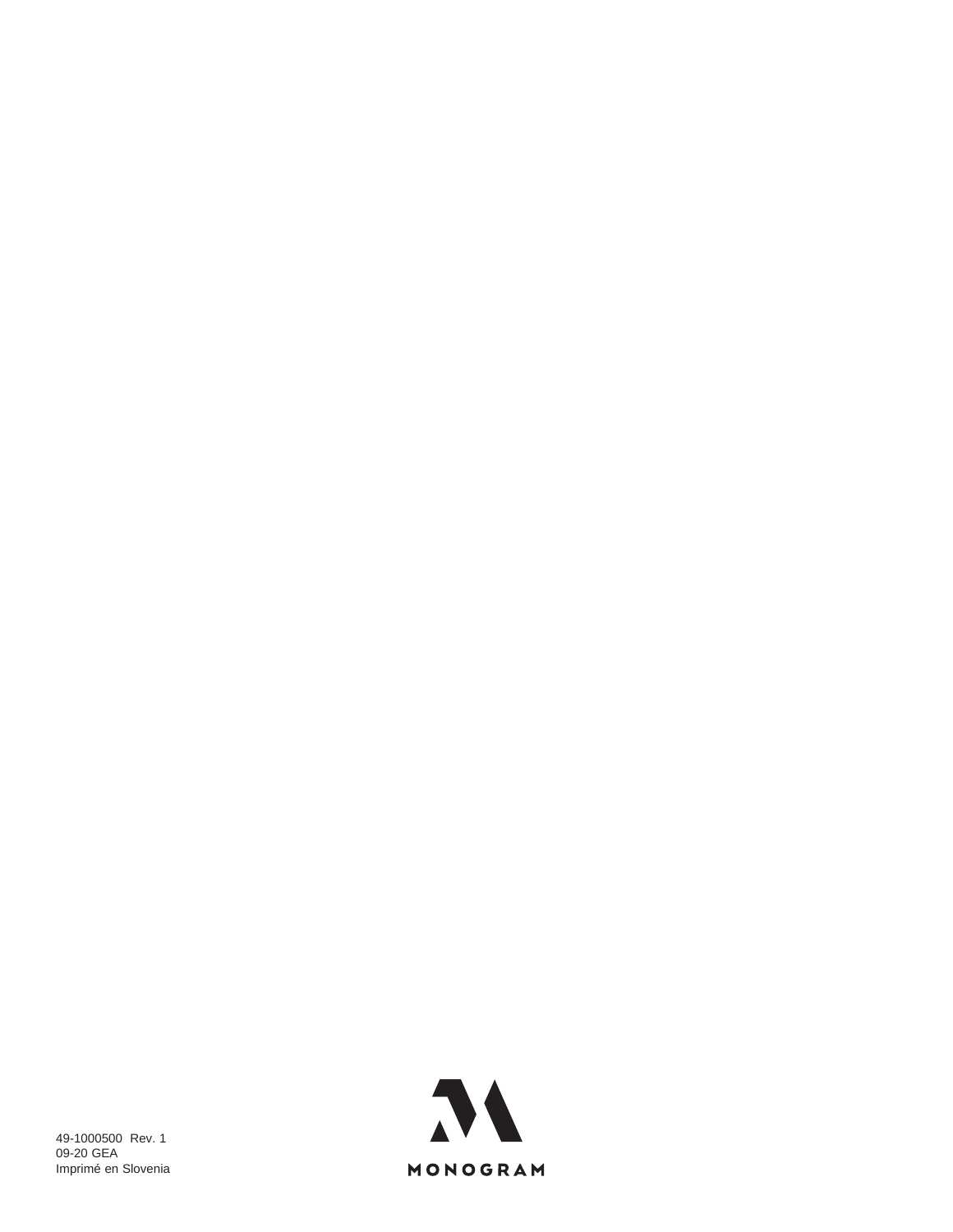![](_page_40_Picture_0.jpeg)

# MANUAL DEL PROPIETARIO

**Refrigerador de Freezer Inferior Integrado de 30" Refrigerador con Cava de Vinos Integrada de 30"**

ESPAÑOL.

MONOGRAM.COM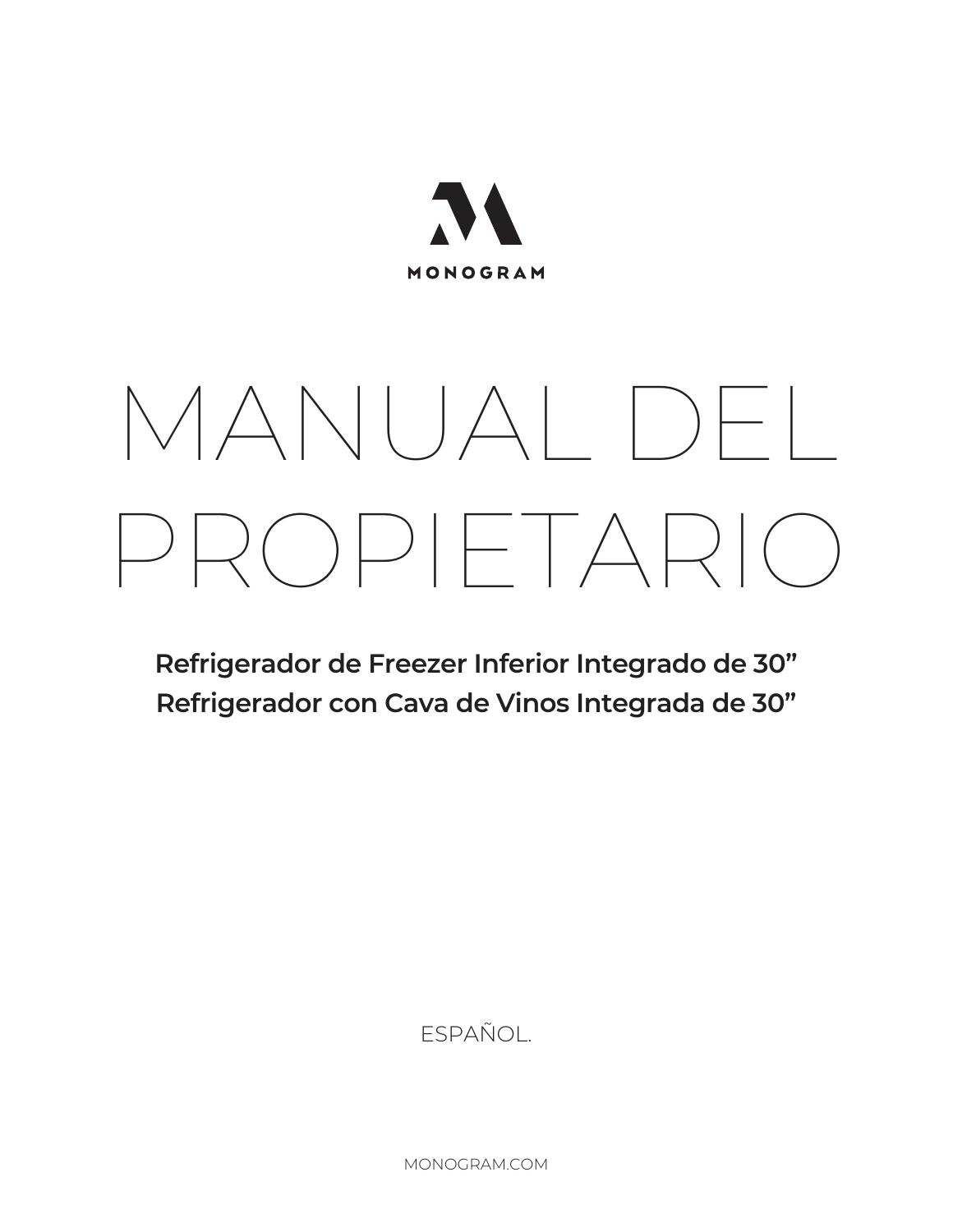# ÍNDICE

| <b>TODOS LOS MODELOS</b>           |
|------------------------------------|
|                                    |
|                                    |
|                                    |
|                                    |
|                                    |
|                                    |
| <b>FREEZER INFERIOR ÚNICAMENTE</b> |
|                                    |
|                                    |
|                                    |
|                                    |
|                                    |
| <b>CAVA DE VINOS ÚNICAMENTE</b>    |
|                                    |
|                                    |
|                                    |
|                                    |
|                                    |
|                                    |
|                                    |
|                                    |
|                                    |
|                                    |
|                                    |
|                                    |
|                                    |

# **INFORMACIÓN DEL MODELO**

# NÚMEROS DE MODELO

ZIC303NP\*II, ZIK303NP\*II, ZIW303NP\*II

### **ESCRIBA LOS NÚMEROS DE MODELO Y SERIE**

Los encontrará en una etiqueta dentro del compartimiento superior hacia la parte inferior.

Por favor escriba estos números aquí :

Número de Modelo

Número de Serie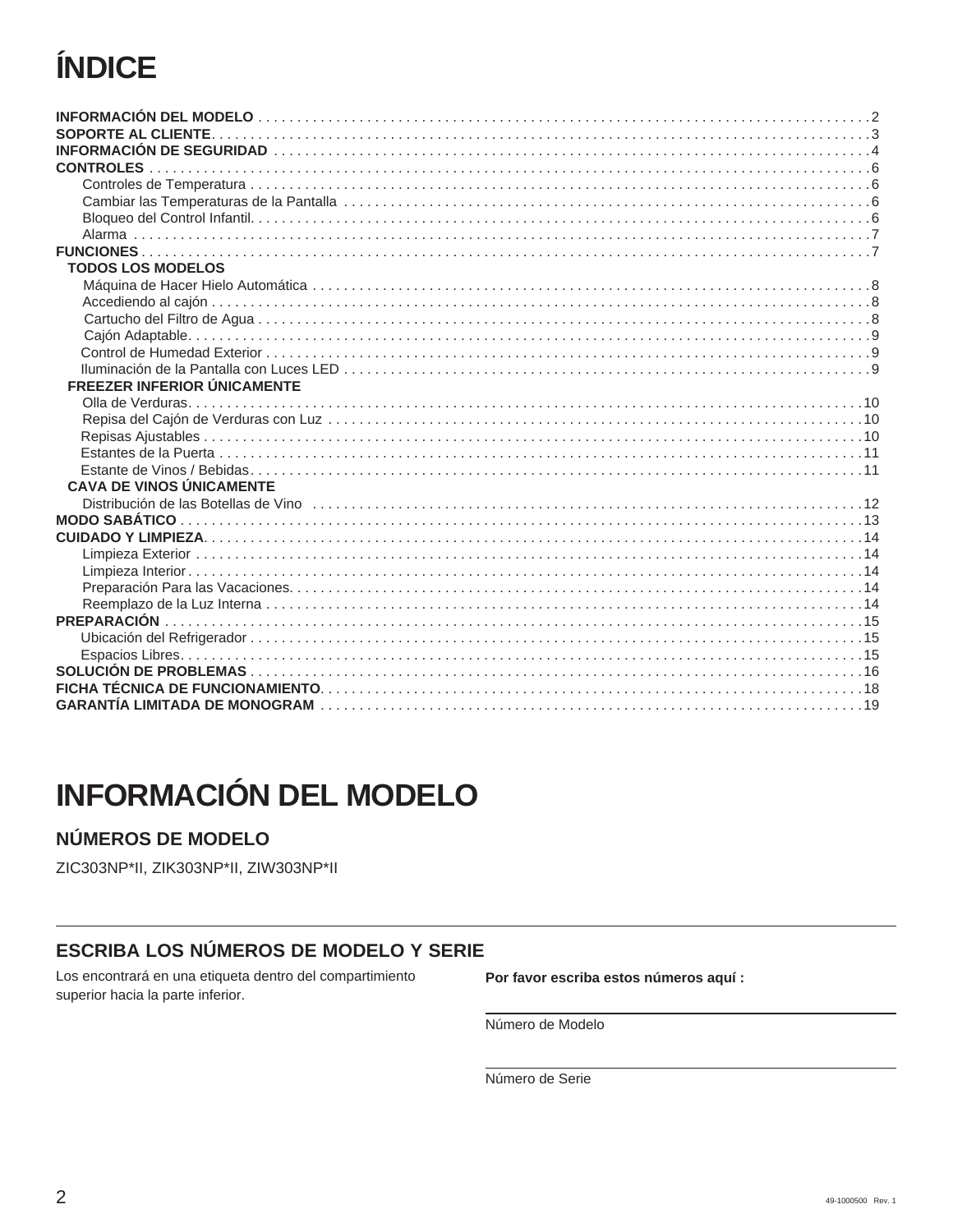# **SOPORTE AL CLIENTE**

### **SITIO WEB DE MONOGRAM**

¿Desea realizar una consulta o necesita ayuda con su electrodoméstico? ¡Intente a través del sitio Web de Monogram las 24 horas del día, cualquier día del año! También puede comprar más grandiosos productos de Monogram y sacar ventaja de todos nuestros servicios de soporte a través de Internet, diseñados para su conveniencia. En EE.UU.: **monogram.com** o en Canadá: **monogram.ca**

### **REGISTRE SU ELECTRODOMÉSTICO**

¡Registre su electrodoméstico nuevo a través de Internet, según su conveniencia! Un registro puntual de su producto permitirá una mejor comunicación y un servicio más puntual de acuerdo con los términos de su garantía, en caso de surgir la necesidad. También puede enviar una carta en la tarjeta de inscripción pre impresa que se incluye con el material embalado.

En EE.UU.: **monogram.com.** 

En Canadá: **Prodsupport.mabe.ca/crm/Products/ProductRegistration.aspx**

### **SERVICIO PROGRAMADO**

El servicio de reparación de expertos de Monogram está a sólo un paso de su puerta. Conéctese a través de Internet y programe el servicio a su conveniencia cualquier día del año.

En EE.UU.: **Monogram.com**  En Canadá: **Monogram.ca**

### **CONECTIVIDAD REMOTA**

Para recibir asistencia en relación a la conectividad de su red inalámbrica (para modelos con activación remota), visite nuestro sitio web en **monogram.com/connect**

### **PIEZAS Y ACCESORIOS**

Individuos calificados para realizar el servicio técnico de sus propios electrodomésticos podrán solicitar el envío de piezas o accesorios directamente a sus hogares (se aceptan las tarjetas VISA, MasterCard y Discover). Ordene a través de Internet durante las 24 horas del día.

En EE.UU.: **monogram.com/use-and-care/parts**

**Las instrucciones que figuran en este manual cubren los procedimientos que serán realizados por cualquier usuario. Otros servicios técnicos generalmente deberán ser derivados a personal calificado del servicio técnico. Se deberá tener cuidado, ya que una reparación indebida podrá hacer que el funcionamiento no sea seguro.**

Los clientes de Canadá deberán consultar en el centro de servicio Mabe, visitar nuestro sitio web en **monogram.ca**

### **CONTÁCTENOS**

Si no se encuentra satisfecho con el servicio que recibió de Monogram, comuníquese con nosotros a través de nuestro sitio Web con todos los detalles, incluyendo su número telefónico, o escriba a :

En EE.UU.: General Manager, Customer Relations | Monogram Appliances, Appliance Park | Louisville, KY 40225 **monogram.com/contact**

En Canadá: **monogram.ca/contact**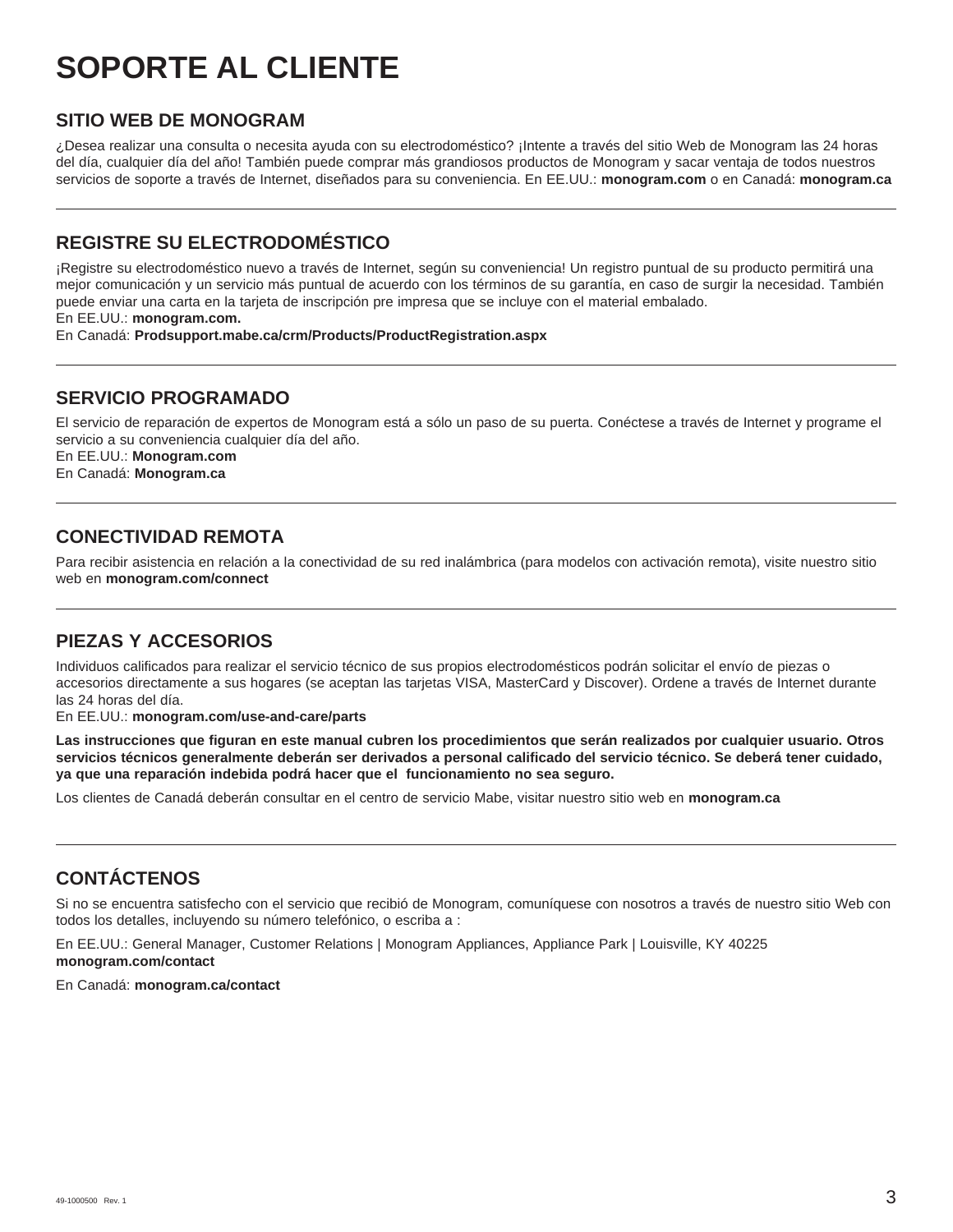# **INFORMACIÓN IMPORTANTE DE SEGURIDAD LEA TODAS LAS INSTRUCCIONES ANTES DE USAR ESTE ELECTRODOMÉSTICO**

A ADVERTENCIA <sup>A fin</sup> de reducir el riesgo de incendio, explosión, descargas eléctricas o lesiones al usar su refrigerador/ freezer, siga estas precauciones básicas de seguridad:

- Este refrigerador/freezer se deberá instalar y ubicar adecuadamente de acuerdo con las Instrucciones de Instalación antes de ser usado.
- Desenchufe el refrigerador/ freezer antes de realizar su limpieza o reparaciones. NOTA: La corriente al refrigerador/ freezer no puede ser desconectada a través de una configuración del panel de control. NOTA: Las reparaciones deberán ser realizadas por un Profesional del Servicio Técnico calificado.
- $\blacksquare$  Reemplace todas las piezas y paneles antes del uso.
- $\blacksquare$  No use un prolongador.
- $\blacksquare$  No guarde ni use gasolina u otros vapores y líquidos inflamables cerca de este o de otros electrodomésticos.
- No quarde sustancias explosivas tales como latas de aerosoles con propelentes inflamables en este dispositivo.
- A fin de evitar riesgos de que los niños sufran asfixia o queden atrapados, retire las puertas de comidas frescas y del freezer de cualquier refrigerador/ freezer antes de deshacerse de o de dejar de usar el mismo.
- A fin de evitar lesiones graves o la muerte, los niños no se deberán parar sobre, ni jugar en o con el electrodoméstico.
- Los niños y las personas con capacidad física, sensorial o mental reducida o con falta de experiencia y conocimiento podrán usar este electrodoméstico sólo si son supervisados o les fueron dadas instrucciones sobre un uso seguro y entienden los riesgos involucrados.
- Este electrodoméstico fue diseñado para uso hogareño y en aplicaciones similares tales como: áreas de personal de cocina en tiendas, oficinas y otros espacios laborales; casas de campo; por clientes en hoteles, moteles, hostales y otros espacios residenciales, catering y aplicaciones no minoristas similares.

**PRECAUCIÓN** A fin de reducir el riesgo de lesión al usar su refrigerador/ freezer, siga estas precauciones básicas de seguridad.

- No limpie los estantes de vidrio ni las tapas con agua caliente cuando estén fríos. Los estantes de vidrio y las tapas se pueden romper si son expuestos a cambios de temperatura repentinos o a impactos, tales como sacudones o caídas. El vidrio templado está diseñado para destruirse en pequeñas piezas en caso de rotura.
- Mantenga los dedos fuera de los espacios de "riesgo de lastimaduras"; los espacios entre las puertas y entre las puertas y el gabinete son necesariamente pequeños. Tenga el cuidado de cerrar las puertas cuando los niños se encuentren en el área.
- No toque las superficies frías del compartimiento del freezer cuando las manos estén húmedas o mojadas, ya que la piel podrá quedar adherida a estas superficies extremadamente frías.
- No vuelva a congelar comidas que hayan estado totalmente congeladas en forma previa.
- En freezers con máquinas de hielos automáticas, evite el contacto con las partes móviles del mecanismo eyector o con el elemento de calefacción que libera los cubos. No coloque los dedos ni las manos en el mecanismo de la máquina de hielos automática mientras el freezer se encuentre enchufado.

# **INSTALACIÓN**

# **ADVERTENCIA RIESGO DE EXPLOSIÓN**

Mantenga cualquier material y vapores inflamables, tales como gasolina, alejados del refrigerador/ freezer. Si no se cumple con esto, se podrá producir una explosión, incendio o la muerte.

# **LEA Y GUARDE ESTAS INSTRUCCIONES**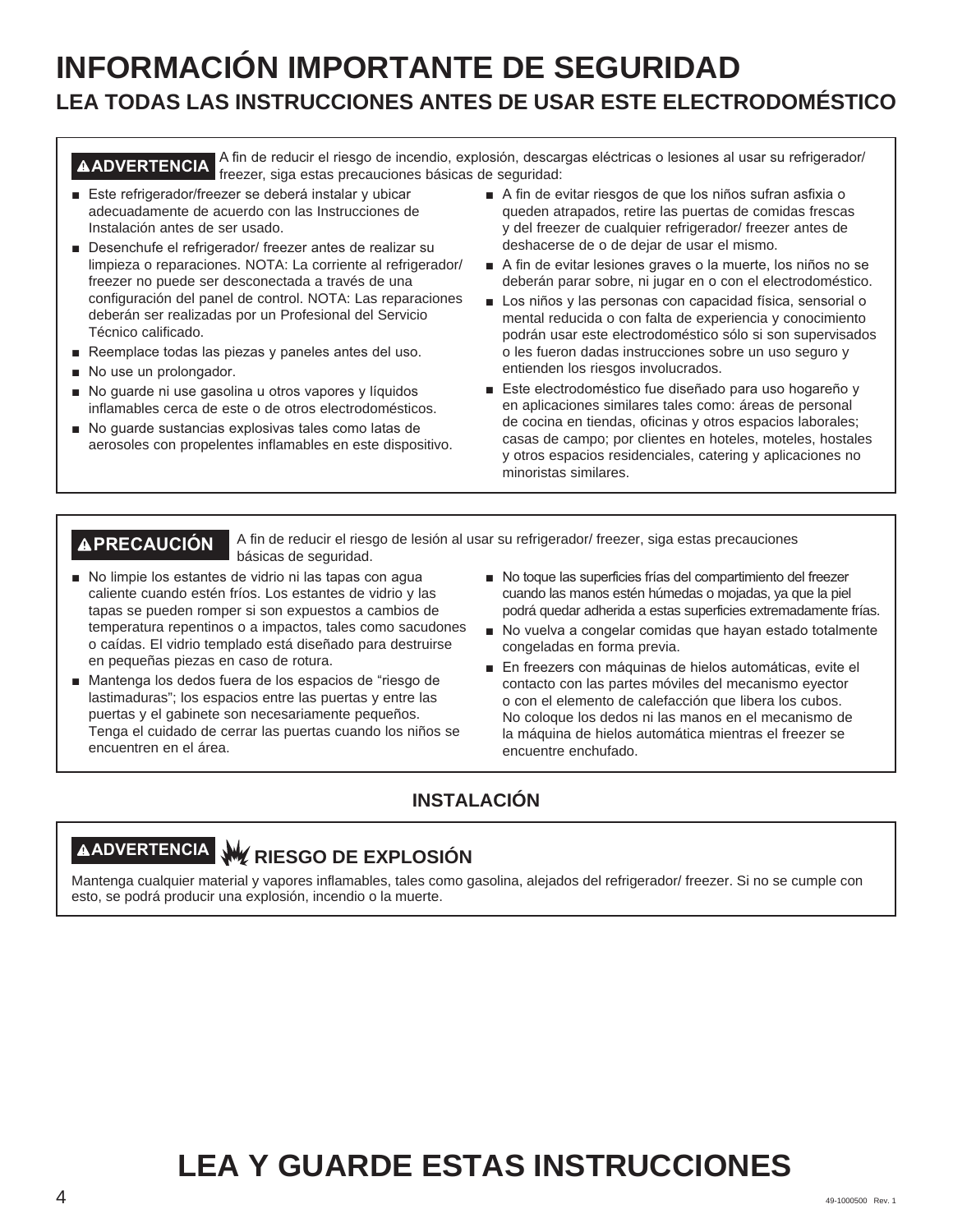# **INFORMACIÓN IMPORTANTE DE SEGURIDAD LEA TODAS LAS INSTRUCCIONES ANTES DE USAR ESTE ELECTRODOMÉSTICO**

# **CONEXIÓN DE LA ELECTRICIDAD**

# **ADVERTENCIA RIESGO DE DESCARGA ELÉCTRICA**

Enchufe en un tomacorriente con conexión a tierra de 3 cables. No elimine el cable de conexión a tierra.

No use un adaptador.

No use un prolongador. Si no se siguen estas instrucciones, se podrá producir la muerte, incendios o descargas eléctricas.

#### **Nunca, bajo ninguna circunstancia, corte o elimine el tercer cable (tierra) del cable de corriente. Por seguridad personal, este electrodoméstico debe estar adecuadamente conectado a tierra.**

El cable de corriente de este electrodoméstico contiene un enchufe de 3 cables (conexión a tierra) que se conecta a un tomacorriente de pared estándar de 3 cables (conexión a tierra) para minimizar la posibilidad de riesgos de descargas eléctricas por parte del mismo.

Contrate a un electricista calificado para que controle el tomacorriente y el circuito eléctrico, a fin de asegurar que el enchufe esté correctamente conectado a tierra.

En caso de contar con un tomacorriente de pared de 2 cables, es su responsabilidad y obligación reemplazarlo por un tomacorriente de pared de 3 cables correctamente conectado a tierra. No use un adaptador.

El refrigerador/ freezer deberá estar siempre conectado a un enchufe específico con un índice de voltaje equivalente al que figura en su etiqueta de especificaciones técnicas.

Se requiere un suministro eléctrico con fusible y conexión a tierra de 115 voltios de CA, 60 Hz, 15 o 20 amperes. Esto garantiza el mejor funcionamiento y además previene la sobrecarga de los circuitos del hogar, lo cual podría ocasionar riesgos de incendio debido al recalentamiento de cables.

Nunca desenchufe el refrigerador/ freezer tirando del cable de corriente. Siempre tome su enchufe de manera firme y empuje el mismo hacia fuera para retirarlo.

Inmediatamente interrumpa el uso de un cable de suministro de corriente dañado. Si el cable de corriente se encuentra dañado, su reemplazo deberá ser realizado por un profesional calificado del servicio técnico, utilizando una pieza del servicio técnico autorizada por el fabricante.

Al alejar el refrigerador/ freezer de la pared, se deberá tener cuidado de que no ruede sobre ni dañe el cable de corriente.

# **FORMA ADECUADA DE DESCARTAR SU ANTIGÜO REFRIGERADOR/ FREEZER**

# **ADVERTENCIA RIESGO DE SOFOCACIÓN O DE QUEDAR ATRAPADO**

Si no se siguen estas instrucciones de descarte, se podrá producir la muerte o lesiones graves.

**IMPORTANTE:** Que un niño quede atrapado o que sufra una asfixia no son problemas del pasado. Los refrigeradores/ freezers antiguos o abandonados aún son peligrosos, incluso aunque se conserven por "sólo unos pocos días". Si se

deshará de su antiguo refrigerador/ freezer, siga las siguientes instrucciones a fin de evitar accidentes.

#### **Antes de Descartar su Antiguo Electrodoméstico**

- Retire las puertas de comidas frescas y del freezer.
- Deje las repisas en su lugar de modo que los niños no puedan trepar dentro con facilidad

### **Cómo Eliminar Refrigerantes y Gomaespumas:**

Descarte el electrodoméstico de acuerdo con las Regulaciones Federales y Locales. El refrigerante inflamable y los materiales aislantes utilizados requieren procedimientos especiales de eliminación. Comuníquese con las autoridades locales para descartar su electrodoméstico de forma ambientalmente segura

# **AADVERTENCIA** W RIESGO DE INCENDIO O EXPLOSIÓN Refrigerantes Inflamables

**Este electrodoméstico cuenta con refrigerante isobutano, también conocido como R600a, un gas natural con alto nivel de compatibilidad medioambiental. Sin embargo, también es combustible. Siga las advertencias que figuran a continuación, a fin de reducir el riesgo de lesiones o daños sobre la propiedad.**

- **1.** Al mover, instalar y operar el electrodoméstico, se deberá tener cuidado de no dañar la tubería del refrigerante.
- **2.** El servicio técnico sólo debe ser realizado por personal autorizado del servicio. Use sólo piezas del servicio autorizadas por el fabricante
- **3**. Descarte el electrodoméstico de acuerdo con las Regulaciones Federales y Locales. El refrigerante inflamable y el material aislante inflamable usados en este producto requieren procedimientos de descarte especiales. Comuníquese con las autoridades locales para descartar su refrigerador de forma ambientalmente segura.
- **4.** Mantenga las aberturas de ventilación en el espacio de protección del electrodoméstico o en la estructura incorporada libres de obstrucción.
- **5.** A fin de eliminar la escarcha, raspe con una espátula o raspador de plástico o madera. No use un pico de hielo o un instrumento de metal con forma puntiaguda, ya que esto podrá perforar el revestimiento del freezer y luego la tubería refrigerante inflamable detrás de éste.
- **6.** No use dispositivos eléctricos dentro del compartimiento de almacenamiento de comida del electrodoméstico.
- **7.** No use ningún dispositivo eléctrico para descongelar su refrigerador.

# **LEA Y GUARDE ESTAS INSTRUCCIONES**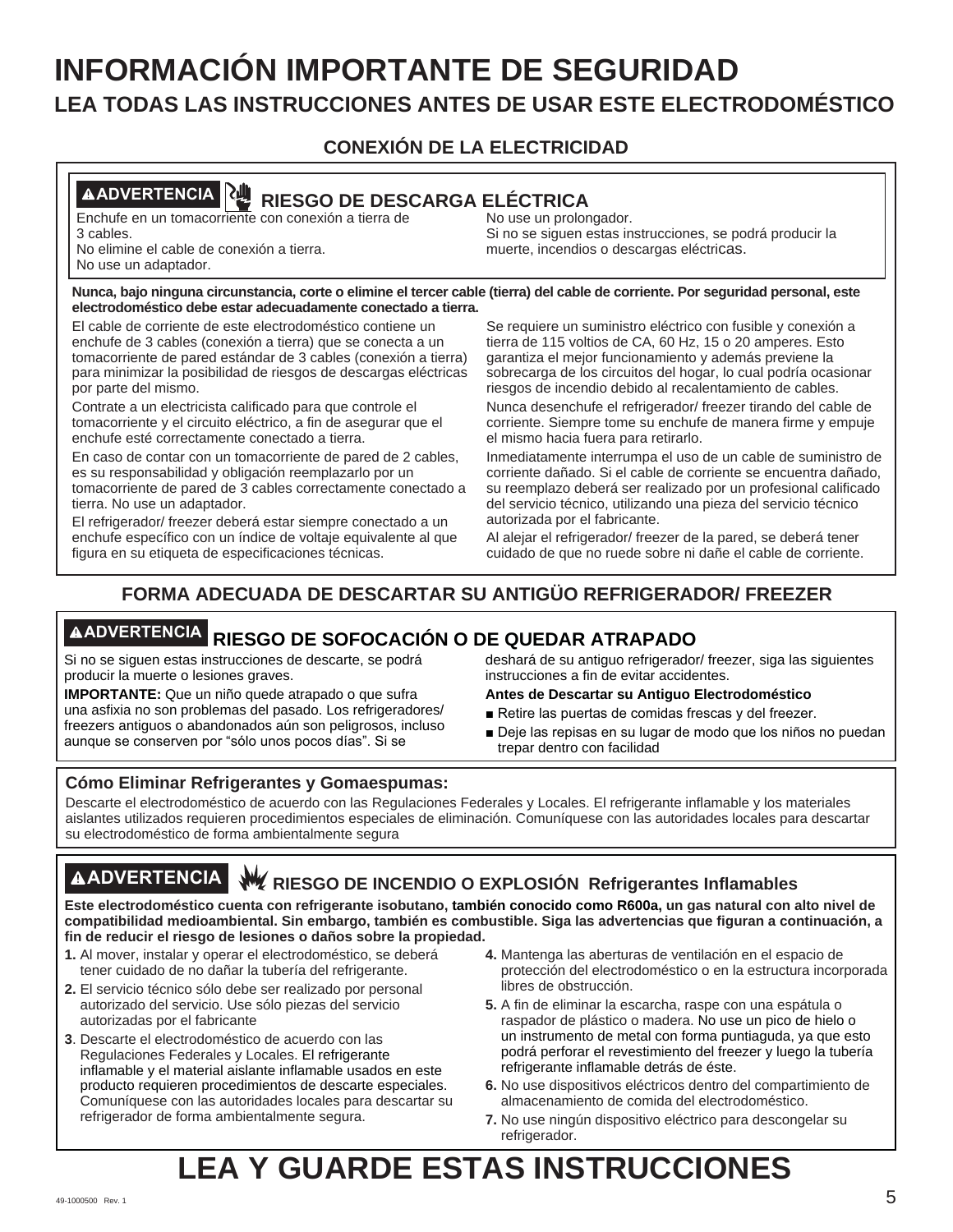# **CONTROLES**

![](_page_45_Picture_1.jpeg)

**Cajón Superior – Freezer Cajón Inferior - Adaptable**

### **CONTROLES DE TEMPERATURA**

**La pantalla de temperatura muestra la temperatura actual del compartimiento superior, del cajón del freezer o del cajón adaptable** cuando cada uno es seleccionado al mover el indicador de Zona. La temperatura actual variará con relación a la temperatura programada, dependiendo de factores tales como la frecuencia de apertura de la puerta, cantidad de comida, ciclo de descongelamiento y temperatura ambiente.

**NOTA:** La apertura frecuente de la puerta o si se deja la puerta abierta durante un período de tiempo podrán incrementar la temperatura interior de los compartimientos en forma temporaria.

**Para apagar el sistema de enfriamiento**, mueva el indicador de ZONE (Zona) al modo de compartimiento superior. Presione la tecla más **(+)** hasta que la pantalla muestre **OFF** (Apagado).

**Para encender el sistema de enfriamiento**, mueva el indicador de ZONE (Zona) al modo de compartimiento deseado y presione la tecla más **(+)** o menos **(–)** hasta que figure la temperatura deseada.

**Para controlar la configuración de temperatura actual de un compartimiento**, presione la tecla más **(+)** o menos **(–)**. Luego de 5 segundos, la pantalla regresará a la temperatura actual.

### **CÓMO CAMBIAR LAS TEMPERATURAS DE LA PANTALLA DE ºF A ºC**

Para cambiar la pantalla de temperatura de Fahrenheit a Celsius, presione las teclas más **(+)** y menos **(–)** por 5 segundos.

![](_page_45_Picture_11.jpeg)

| ZONE |  |  |  |  | <b>ALARM</b> | HOLD 3 SEC<br><b>FILTER</b> | LOCK | LIGHTS |
|------|--|--|--|--|--------------|-----------------------------|------|--------|
|------|--|--|--|--|--------------|-----------------------------|------|--------|

**Compartimiento Superior del Freezer Inferior - Unidad con Puerta de Vidrio** 

| HOLD 3 SEC -<br><b>LIGHTS</b><br>LOCK<br><b>FILTER</b><br><b>ALARM</b><br>_<br>ZONE |  |
|-------------------------------------------------------------------------------------|--|
|-------------------------------------------------------------------------------------|--|

**Compartimiento Superior de la Cava de Vinos – Sección Inferior – Unidad con Puerta de Vidrio** 

![](_page_45_Figure_16.jpeg)

**Para cambiar las programaciones de temperatura**, presione la tecla más **(+)** o menos **(–)** para cada incremento hasta el punto de programación de temperatura deseado. Permita que la unidad alcance la temperatura que programó durante un período de 24 horas.

**NOTA:** Configurar los controles en **OFF** (Apagar) detiene el enfriamiento, pero no apaga la corriente eléctrica de la unidad. Todas las lecturas en ºC serán redondeadas.

| Rangos de Temperatura               |                                    |                                   |                                                                |                                   |  |
|-------------------------------------|------------------------------------|-----------------------------------|----------------------------------------------------------------|-----------------------------------|--|
|                                     |                                    | <b>Freezer Inferior</b>           | <b>Secciones Superior</b><br>e Inferior de la Cava<br>de Vinos |                                   |  |
|                                     | <b>Baja</b>                        | Alta                              | <b>Baja</b>                                                    | Alta                              |  |
| <b>Compartimien-</b><br>to Superior | $34^{\circ}F$<br>(1°C)             | $46^{\circ}$ F<br>(8°C)           | $40^{\circ}$ F<br>$(4^{\circ}C)$                               | $65^{\circ}$ F<br>(18°C)          |  |
| Cajón del<br><b>Freezer</b>         | $-6^{\circ}$ F<br>$-21^{\circ}$ C) | $6^{\circ}$ F<br>$-14^{\circ}$ C) | $-6^{\circ}$ F<br>(-21°C)                                      | $6^{\circ}$ F<br>$-14^{\circ}$ C) |  |

| Cocinas con Temperatura de Cajón Ajustable |                                   |             |  |
|--------------------------------------------|-----------------------------------|-------------|--|
|                                            | Baja                              | Alta        |  |
| <b>Freezer</b>                             | $-6^{\circ}$ F ( $-21^{\circ}$ C) | 6°F (-14°C) |  |
| Enfriar                                    | 34°F (1°C)                        | 46°F (8°C)  |  |
| Vino                                       | 40°F (4°C)                        | 55°F (13°C) |  |

# **BLOQUEO DEL CONTROL INFANTIL**

La función de bloqueo de control para niños previene cambios no deseados en sus configuraciones de temperatura.

Una vez establecida la temperatura deseada, ésta puede ser bloqueada. Para bloquear, mantenga presionado el botón **LOCK** (Bloquear) durante 3 segundos. Para desbloquear, mantenga presionado el botón **LOCK** (Bloquear) durante 3 segundos. Para reiniciar el filtro de agua o la alarma, el control deberá estar desbloqueado.

### **ALARMA**

**Para encender la función de Alarma**, mantenga presionado el botón **ALARM** (Alarma) durante 3 segundos. **ALARM** (Alarma) aparecerá subrayado cuando se active. Para apagarla, mantenga presionado el botón **ALARM** (Alarma) durante 3 segundos. El subrayado desaparecerá.

Cuando la función **ALARM** (Alarma) esté activa, ésta titilará y emitirá un pitido si mantiene la puerta abierta por más de 2 minutos.

|              | <b>HOLD 3 SEC</b> |             |
|--------------|-------------------|-------------|
| <b>ALARM</b> | <b>FILTER</b>     | <b>LOCK</b> |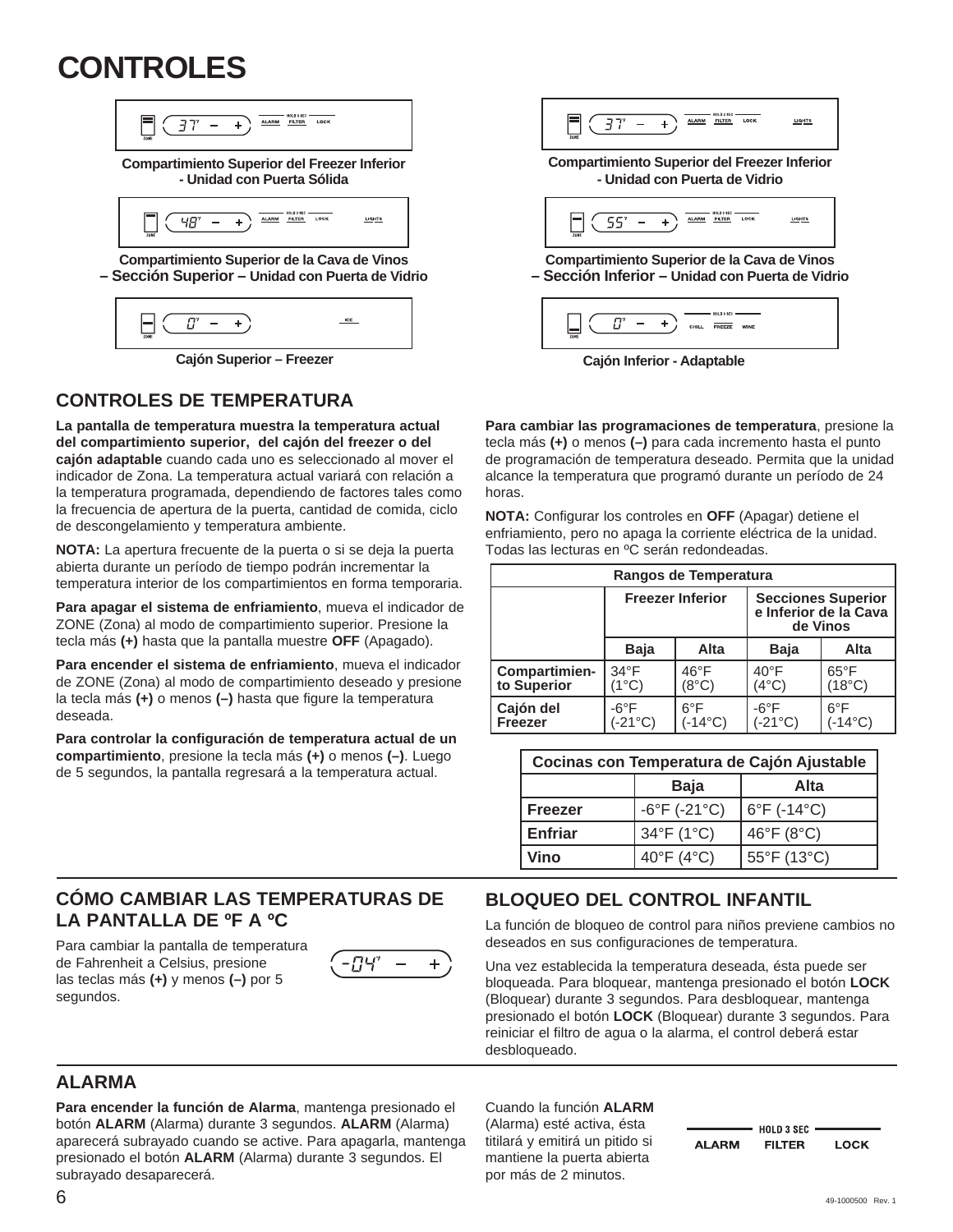# **FUNCIONES**

![](_page_46_Figure_1.jpeg)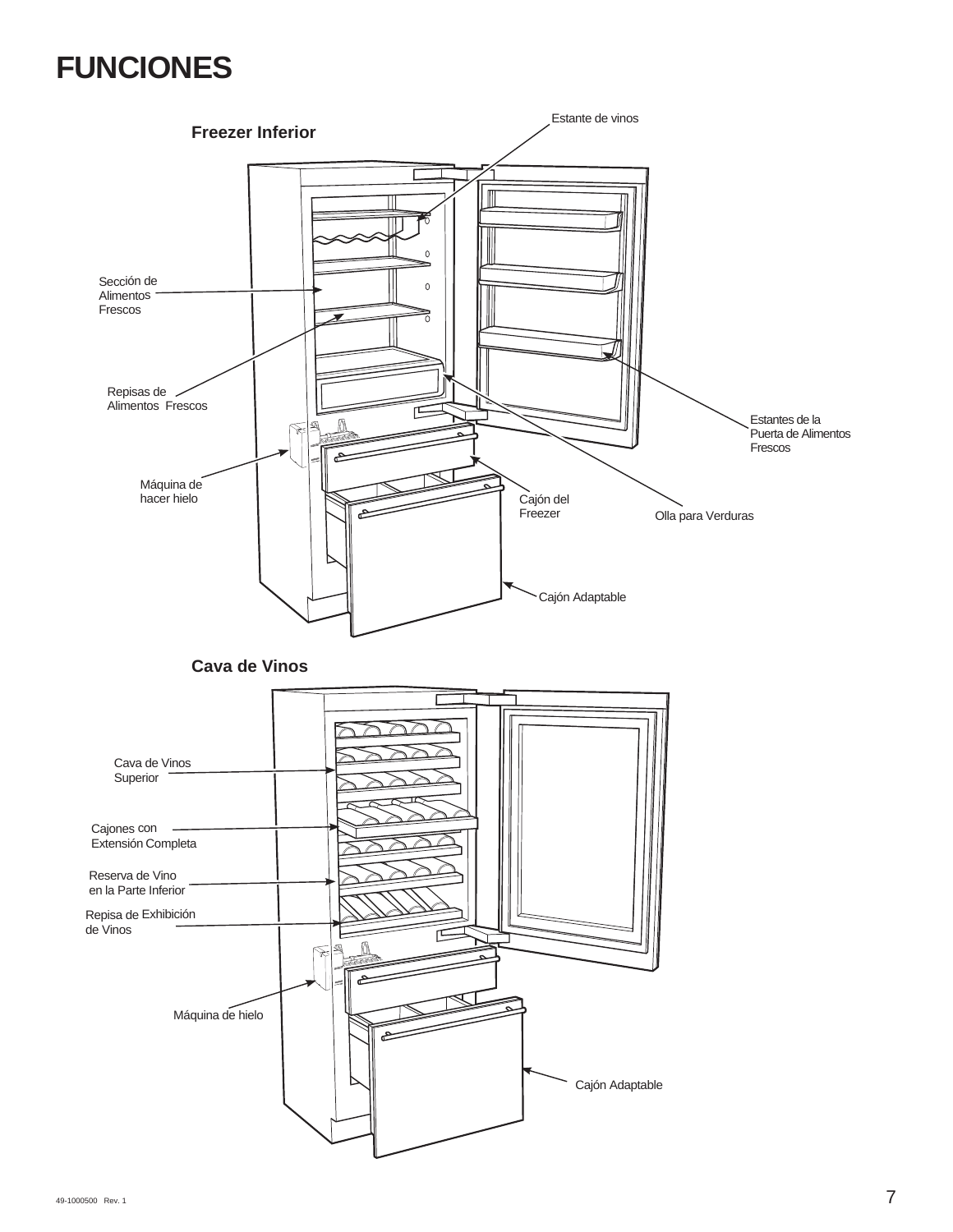# **FUNCIONES - TODOS LOS MODELOS**

# **MÁQUINA DE HACER HIELO AUTOMÁTICA**

**Puede tomar entre 12 y 24 horas que un refrigerador recién instalado comience a fabricar hielo.** El refrigerador se envía con la máquina de hacer hielo configurada en ON (Encendido).

La máquina de hacer hielo producirá siete cubos por ciclo, y aproximadamente 15 ciclos en un período de 24 horas, dependiendo de la temperatura del compartimiento del freezer, la temperatura ambiente, la cantidad de veces que se abra la puerta y otras condiciones de uso.

Si el refrigerador se utiliza antes de realizar la conexión del agua a la máquina de hacer hielo, configure la máquina de hacer hielo en OFF (Apagado). Para configurar la máquina de hacer hielo en **OFF** (Apagado), presione el indicador de **ZONE** (ZONA) en la tecla de control dos veces para seleccionar el cajón del freezer. Presione el ícono **ICE** (Hielo) sobre la derecha. La línea debajo de **ICE** (Hielo) desaparecerá y la palabra **OFF** (Apagado) aparecerá debajo de **ICE** (Hielo).

Descarte el primer balde completo de hielo.

Asegúrese de que nada interfiera con la extensión del brazo indicador.

Cuando el cubo se llene hasta el nivel del brazo indicador, la máquina de hacer hielo dejará de producir hielo. Es normal que varios cubos queden juntos.

Si el hielo no se usa con frecuencia, los cubos de hielo viejos se volverán turbios, con sabor rancio y su tamaño se reducirá.

Una vez que la máquina de hacer hielo se encienda nuevamente, habrá un retraso de 45 minutos antes de que ésta vuelva a entrar en funcionamiento.

**NOTA:** En hogares con un nivel de presión inferior a la normal, es posible que escuche que la válvula de agua de la máquina de hacer hielo realice varios ciclos para producir una cantidad de hielo.

![](_page_47_Figure_11.jpeg)

**NOTA:** La máquina de hacer hielo funciona mejor con una presión hogareña de entre 40 y 120 PSI.

**NOTA:** En el frente de la Máquina de Hielo se encuentra un interruptor mecánico con la indicación ON/OFF (Encendido/ Apagado) que se desliza de izquierda a derecha. Este interruptor deberá permanecer en ON (Encendido) (posición izquierda). La máquina de hielo se deberá encender y apagar usando el control electrónico.

**PRECAUCIÓN** Evite el contacto con las partes en movimiento del mecanismo expulsor o con el elemento de calefacción (ubicado en la parte inferior de la máquina de hielos) que expulsa los cubos. No coloque los dedos ni las manos en el mecanismo de la máquina de hielos automática mientras el refrigerador esté enchufado.

# **CÓMO ACCEDER A LA MÁQUINA DE HACER HIELO Y AL CAJÓN DEL FREEZER**

La máquina de hacer hielo se encuentra en el techo del cajón del freezer, sobre la parte trasera izquierda. El techo del cajón del freezer cuenta con una tira de luces LED. El cajón del freezer cuenta con 1 recipiente para hielo y 1 cuchara para el hielo.

# **CARTUCHO DEL FILTRO DE AGUA**

El cartucho del filtro de agua se encuentra ubicado debajo del cajón adaptable, del lado inferior derecho del electrodoméstico.

![](_page_47_Figure_20.jpeg)

#### **Para Reemplazar el Filtro**:

El panel de control cuenta con una luz indicadora de reemplazo del cartucho del filtro de agua. El cartucho del filtro deberá ser reemplazado cuando la palabra **REPLACE** (Reemplazar) aparezca debajo de **FILTER**  (Filtro) en el panel de control.

| <b>ALARM</b> | HOLD 3 SEC<br><b>FILTER</b> | LOCK |
|--------------|-----------------------------|------|
|              | <b>REPLACE</b>              |      |

**IMPORTANTE:** El uso del filtro es obligatorio para la producción de hielo.

#### **Cómo Instalar el Cartucho del Filtro:**

- 1. Abra el cajón adaptable para tener acceso al cartucho del filtro.
- 2. Retire el cartucho anterior doblando el mismo en contra de las agujas del reloj. Empuje el filtro hacia adelante para retirar el mismo.
- 3. Inserte el nuevo filtro en el compartimiento y doble en dirección de las agujas del reloj, hasta que el cartucho se detenga.

#### **Para Reiniciar la Luz de Estado del Filtro**:

Mantenga presionado el botón FILTER (Filtro) durante 3 segundos.

**IMPORTANTE:** El control deberá estar desbloqueado para poder reiniciar el filtro.

#### **Filtros de reemplazo**:

Para ordenar cartuchos de filtros, visite nuestro sitio web en **monogram.com**

#### **Número de Modelo de Filtro : XWFE**

**NOTA IMPORTANTE:** Reitre el filtro de agua para detener de inmediato cualquier goteo de agua de la máquina de hacer hielo.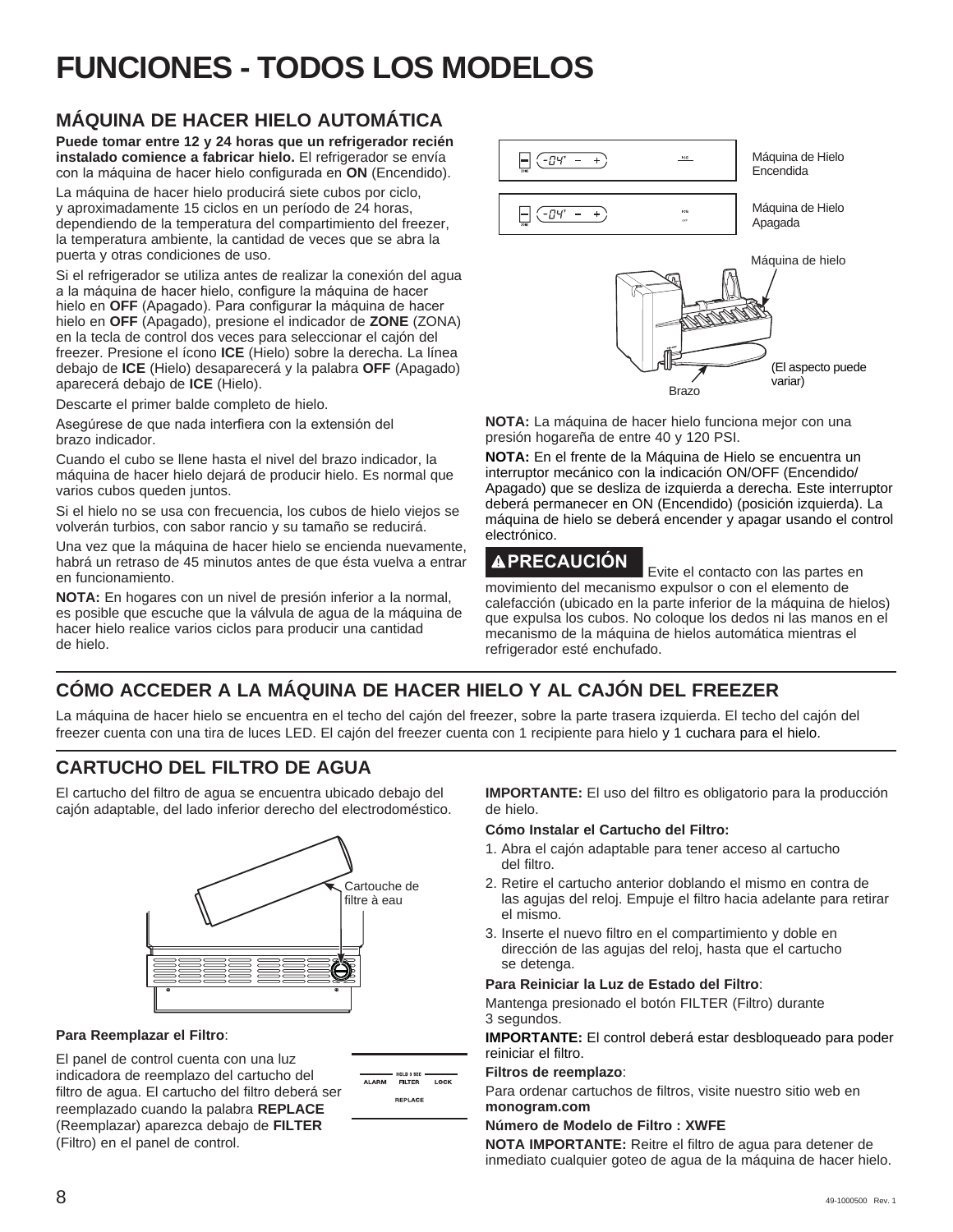# **FUNCIONES - TODOS LOS MODELOS**

# **CAJÓN ADAPTABLE**

El cajón adaptable se puede usar como freezer, como refrigerador de alimentos frescos o como cajón de vinos/ bebidas.

#### **Para adaptar su cajón:**

Presione el indicador de **ZONE** (ZONA) en la tecla de control para seleccionar el cajón adaptable.

| Temperaturas Recomendables para el Cajón Adaptable: |  |  |
|-----------------------------------------------------|--|--|
|                                                     |  |  |

| <b>Botón</b> | <b>Función</b>            | <b>Temperatura</b>             |
|--------------|---------------------------|--------------------------------|
| Enfriar      | Alimentos Frescos         | $37^{\circ}F/3^{\circ}C$       |
| Congelar     | Freezer                   | $0^{\circ}$ F/ $-18^{\circ}$ C |
| Vino         | Almacenamiento de<br>Vino | 55°F/13°C                      |

Este cajón cuenta con una tira de iluminación LED arriba de éste. También cuenta con un divisor adaptable que se puede ubicar en diferentes posiciones y un estante que se puede deslizar de izquierda a derecha en el cajón.

#### **Para cambiar la posición del divisor:**

- 1. Empuje las lengüetas en la parte superior del divisor para liberar el divisor de los agujeros de las lengüetas en la parte frontal y trasera del cajón.
- 2. Levante el divisor de las lengüetas levantadas en la parte inferior del cajón..
- 3. Mueva el divisor hasta su nueva ubicación y deslice el mismo en las lengüetas levantadas.
- 4. Empuje las lengüetas en la parte superior del divisor y posicione el divisor de modo que las lengüetas coincidan con los agujeros de éstas. Libere las lengüetas de modo que queden bloqueadas.

![](_page_48_Figure_13.jpeg)

### **CONTROL DE HUMEDAD EXTERIOR**

Este producto está equipado con una función de control de humedad exterior. El refrigerador se envía con la función de control de humedad exterior apagada.

![](_page_48_Figure_16.jpeg)

En algunos ambientes húmedos, se puede formar humedad en la superficie frontal del gabinete del refrigerador. Si aparece humedad en la superficie frontal del gabinete del refrigerador, encienda la función de control de humedad exterior, manteniendo presionados los botones **ALARM** (Alarma) y **LOCK** (Bloqueo) en el panel de control por 5 segundos. Una vez activada, aparecerá una pequeña imagen de una gotita de agua con una línea a través de éste, debajo de los signos **(+)** y **(–)** en el panel de control.

A fin de apagar la función de control de humedad externa, mantenga presionados los botones ALARM (Alarma) y LOCK (Bloqueo) sobre el panel de control durante 5 segundos. El ícono de gota de agua desaparecerá.

# **ILUMINACIÓN DE LA PANTALLA CON LUCES LED**

Esta unidad cuenta con luces LED a ambos lados del interior, así como también sobre el cajón del freezer y sobre el cajón adaptable.

#### **Sólo Modelos de Puerta de Vidrio**

Los modelos de puerta de vidrio cuentan con una opción de iluminación de pantalla para las luces del lado interior: corriente completa o ½ de la corriente.

En el modo de pantalla ya sea con corriente completa o ½ de la corriente, las luces permanecerán encendidas luego de haber cerrado la puerta y se apagarán automáticamente luego de 1 hora.

Para acceder a las opciones de iluminación, presione el indicador de **ZONE** (Zona) en la tecla de control. En el modo de compartimiento superior, el botón **LIGHTS** (luces) se encuentra sobre la derecha de la tecla de control. Cuando las luces tienen corriente completa, hay 2 barras debajo de **LIGHTS** (Luces); con la mitad de la corriente, hay 1 barra; cuando las luces están apagadas, no hay barras.

![](_page_48_Picture_25.jpeg)

Luces con Corriente Completa

 $\overline{37'}$  - +  $\overline{)$   $\overline{) \dots}$   $\overline{) \dots}$   $\overline{) \dots}$   $\overline{) \dots}$   $\overline{) \dots}$ LIGHTS

Luces con la Mitad de la Corriente

|--|

Luces Apagadas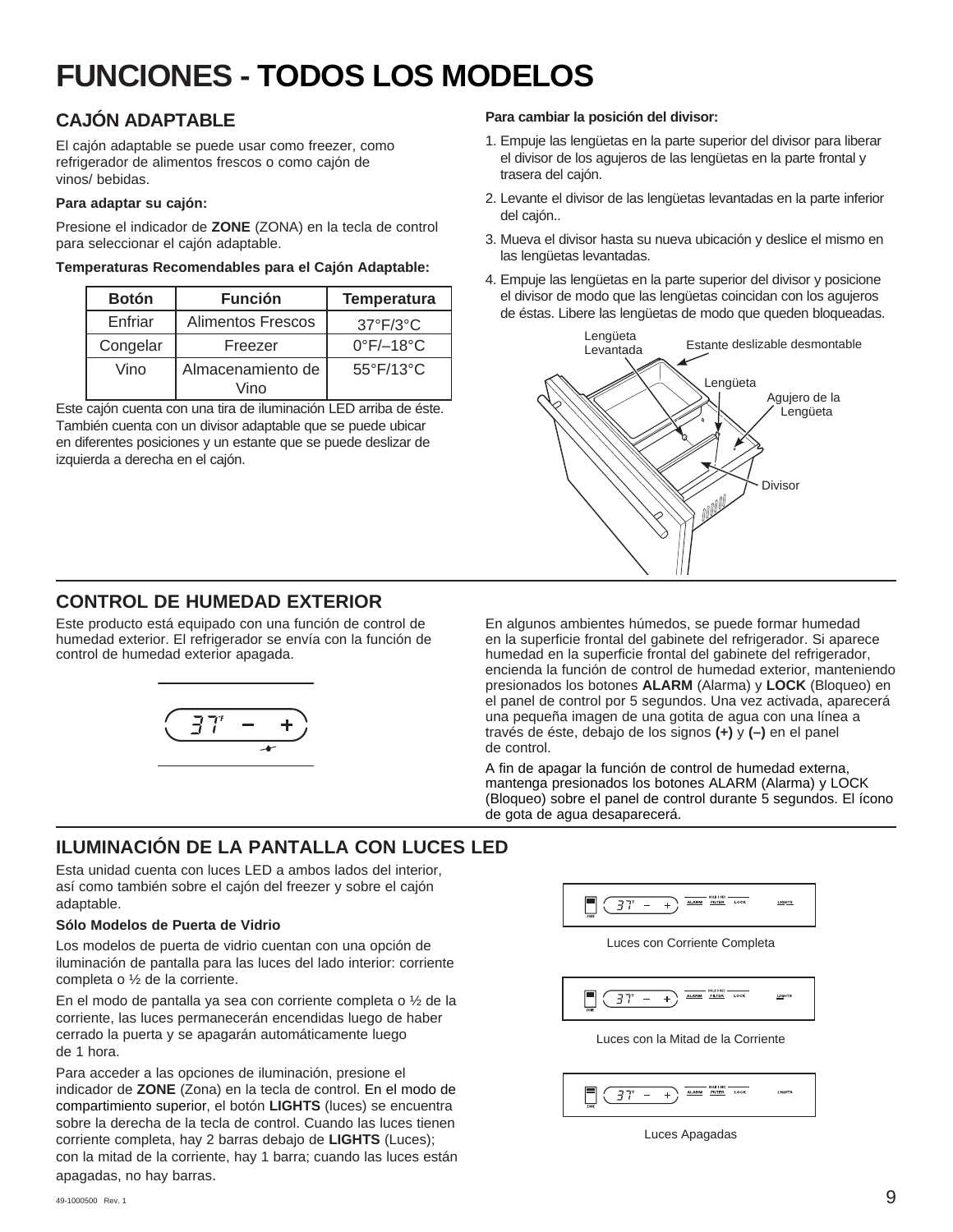# **FUNCIONES - FREEZER INFERIOR ÚNICAMENTE**

## **OLLA DE VERDURAS**

La Olla de Verduras de la sección de alimentos frescos del refrigerador cuenta con una tira de luces LED sobre el cajón.

Hay divisores adaptables con varias opciones diferentes de posición. El divisor se mantiene en el lugar gracias a una lengüeta ubicada debajo de la manija, una ranura ubicada en la pared trasera y un arco estabilizador en la parte inferior del cajón para cada posición.

#### **Para cambiar la posición del divisor:**

- 1. Empuje hacia arriba sobre la parte trasera del divisor para liberarlo de la ranura en la parte de atrás y de la lengüeta en la parte del frente.
- 2. Deslice el divisor hasta una nueva ubicación, asegurándose de que se apoye en el arco sobre la parte inferior del cajón.
- 3. Empuje hacia arriba en la parte trasera del divisor para ubicar el frente debajo de la lengüeta en la nueva ubicación.
- 4. Empuje hacia abajo sobre la parte trasera del divisor para apoyarlo en la ranura de la nueva ubicación.

# **REPISA DEL CAJÓN DE VERDURAS CON LUZ**

La repisa del cajón de verduras con luz brinda iluminación para los compartimientos inferiores. Las luces están ubicadas en el estante a fin de iluminar los cajones que se encuentran debajo.

#### **Para retirar el estante**:

- 1. Levante el estante y con cuidado empuje hacia adelante para que estén visibles los cables.
- 2. Desenchufe el estante y con cuidado retire el mismo del refrigerador.

#### **Para reemplazar el estante**:

- 1. Con cuidado instale el estante en los rieles laterales, dejando el enchufe expuesto.
- 2. Enchufe el estante en el refrigerador.
- 3. Con cuidado deslice el estante en su ubicación.

### **REPISAS AJUSTABLES**

Las repisas de vidrio templado de la sección de alimentos frescos le permiten realizar arreglos eficientes sobre las mismas para cubrir las necesidades de almacenamiento de comida para su familia.

**Para ajustar las repisas:** Incline la repisa hacia arriba desde el frente y deslice la misma hacia arriba o abajo sobre la pared trasera hasta la ubicación que desee.

#### **Sostenga las repisas de vidrio con cuidado. Un manejo brusco del vidrio templado producirá el riesgo de que se rompa en pedazos.**

#### **Para retirar las repisas:**

NOTA: Para retirar una repisa, primero se deberán retirar todas las repisas debajo de ésta.

- 1. Retire todos los alimentos de la repisa.
- 2. Retire las tapas en la parte inferior de cada soporte de riel.
- 3. Incline la primera repisa hacia arriba en la parte frontal.
- 4. Deslice la repisa hacia abajo sobre la pared trasera, hasta que llegue al final donde se localiza la abertura. Deslice la repisa por la abertura.

![](_page_49_Figure_28.jpeg)

Parte Trasera

![](_page_49_Figure_30.jpeg)

5. Repita estos pasos para retirar el resto de las repisas.

![](_page_49_Figure_32.jpeg)

#### **Para reemplazar repisas:**

Reemplace las repisas realizando los pasos 1 a 4 en forma inversa.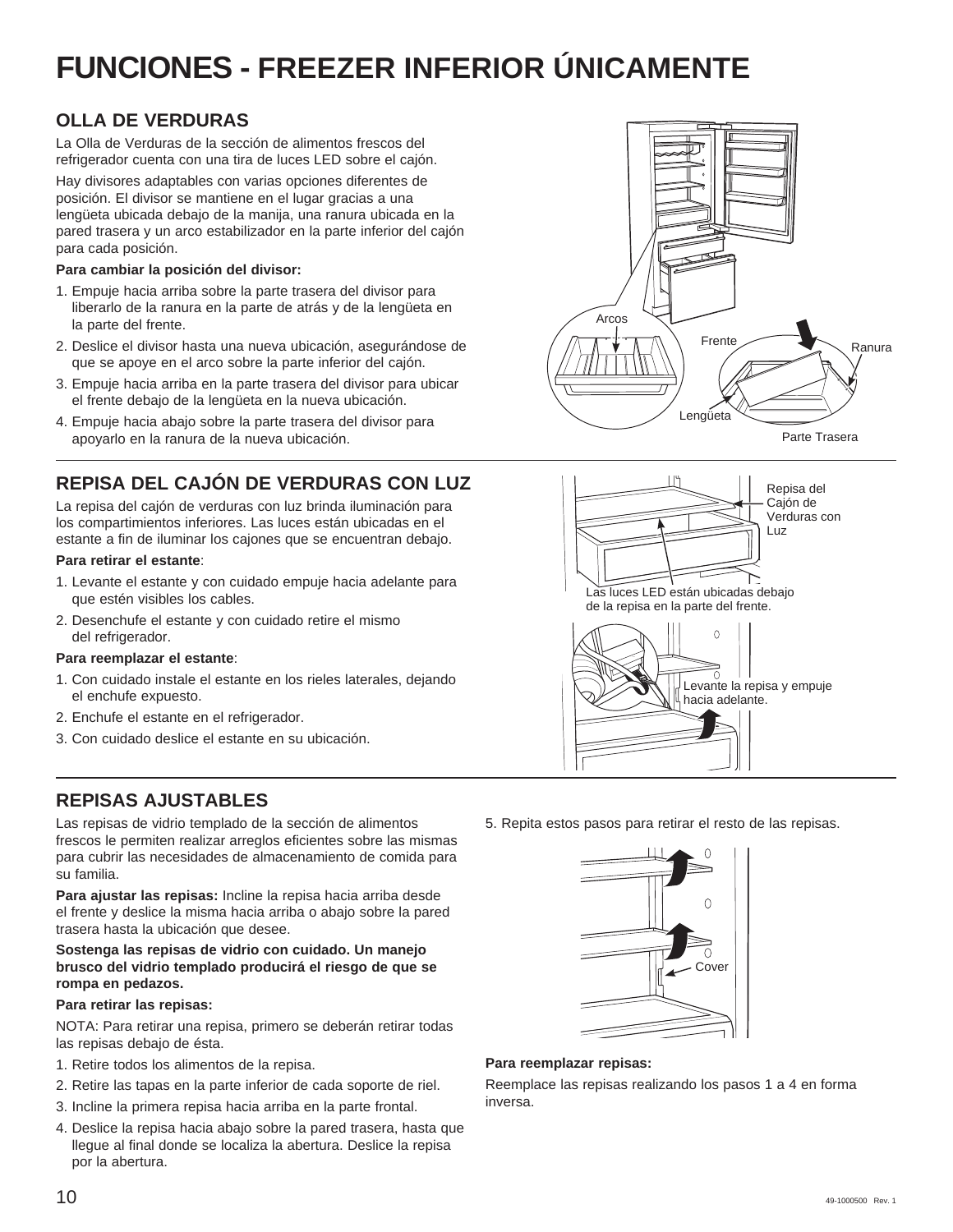# **FUNCIONES - FREEZER INFERIOR ÚNICAMENTE (cont.)**

## **ESTANTES DE LA PUERTA**

Los estantes de la puerta son extraíbles. Para retirar un estante, levante y empuje el mismo hacia afuera del soporte de estantes.

Los soportes de estantes son adaptables y se pueden mover hacia arriba y abajo para cubrir sus necesidades de almacenamiento.

Haga esto inclinando el estante hacia arriba en la parte frontal y deslizando el mismo hacia arriba o abajo, a lo largo de la puerta hasta la ubicación que desee.

### **ESTANTE DE VINOS / BEBIDAS**

El estate de vinos/ bebidas se adapta a una de las repisas de vidrio del compartimiento de alimentos frescos. La capa de goma en las partes del estante que se apoyan sobre la repisa evita que el estante raye o se resbale de la repisa. El estante de vinos/ bebidas puede almacenar botellas de 2 litros, botellas de vino y botellas de champagne.

![](_page_50_Figure_7.jpeg)

![](_page_50_Figure_8.jpeg)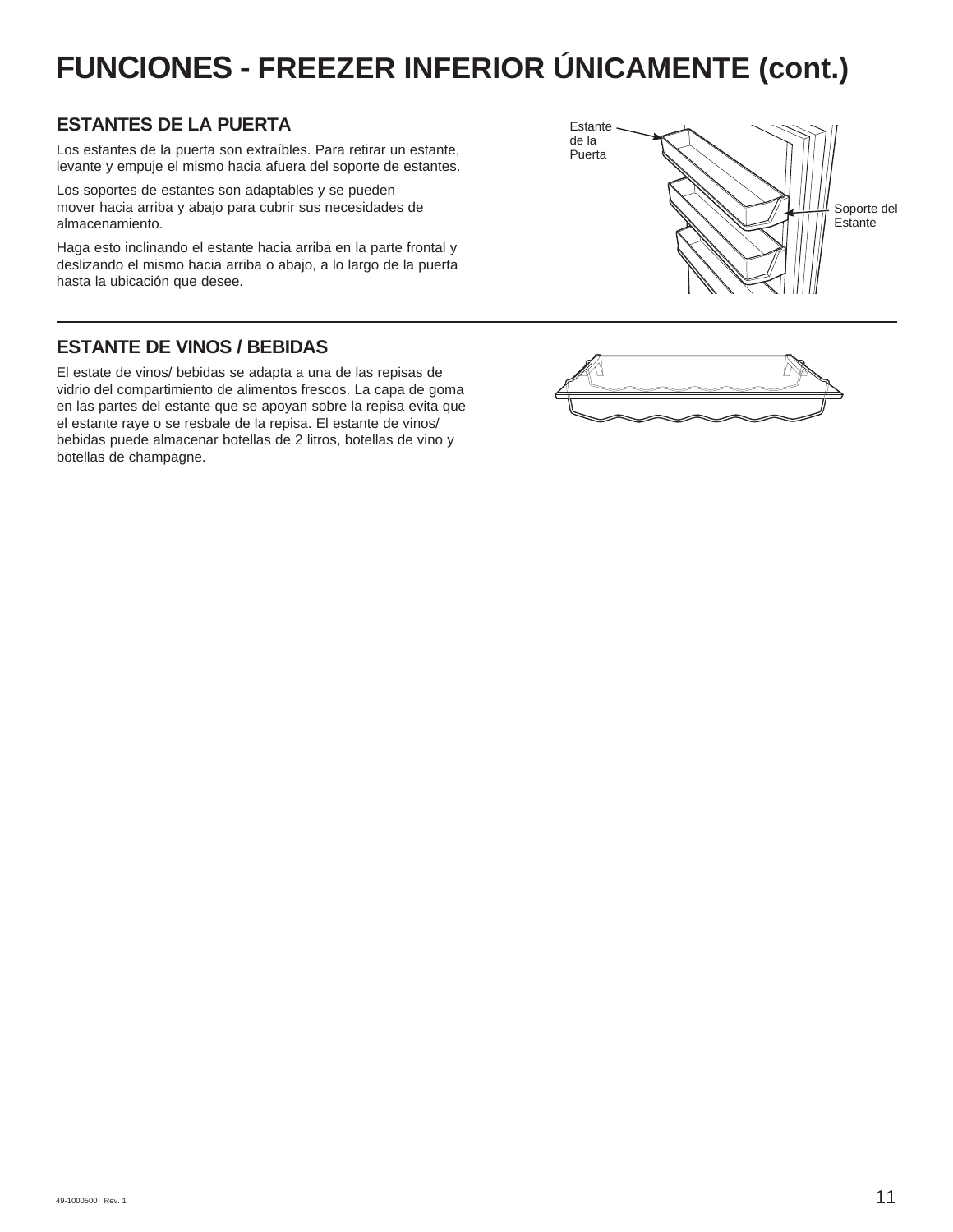# **FUNCIONES - CAVA DE VINOS ÚNICAMENTE**

# **DISTRIBUCIÓN DE LAS BOTELLAS DE VINO**

### **Cajones con Extensión Completa**

Los 6 cajones superiores cuentan con extensión completa, donde cada cajón sostiene hasta 10 botellas. Las botellas se guardarán con sus cuellos de forma alternada del frente hacia atrás.

![](_page_51_Figure_4.jpeg)

### **Estante de Exhibición de Vinos**

El estante de exhibición de vinos puede estar en posición horizontal o en ángulo. En la posición horizontal puede haber hasta 18 botellas. En la posición en ángulo puede haber hasta 5 botellas. El estante se puede angular levantando el estante sobre los ganchos de la pared trasera.

![](_page_51_Figure_7.jpeg)

Posición Horizontal

![](_page_51_Picture_9.jpeg)

Posición Angulada

![](_page_51_Figure_11.jpeg)

Posición Angulada

### **Consejos y sugerencias para guardar las botellas de vino**

- Guarde aquellos vinos para el consumo diario en la mitad frontal de los cajones de extensión completa, de modo que las etiquetas estén totalmente visibles. Coloque los vinos de guarda o que guardará por períodos prolongados en la parte trasera.
- No permita que los niños se trepen, paren o cuelguen de los cajones de extensión completa con función de cava de vinos. Los niños podrán sufrir lesiones graves y posiblemente dañar la cava de vinos.
- Agrupe su inventario de vinos de acuerdo al tipo; es decir: los vinos blancos en las áreas más frías y los vinos tintos en las áreas más cálidas.
- Guarde los vinos tintos y blancos en áreas separadas, de modo que los pueda guardar a diferentes temperaturas.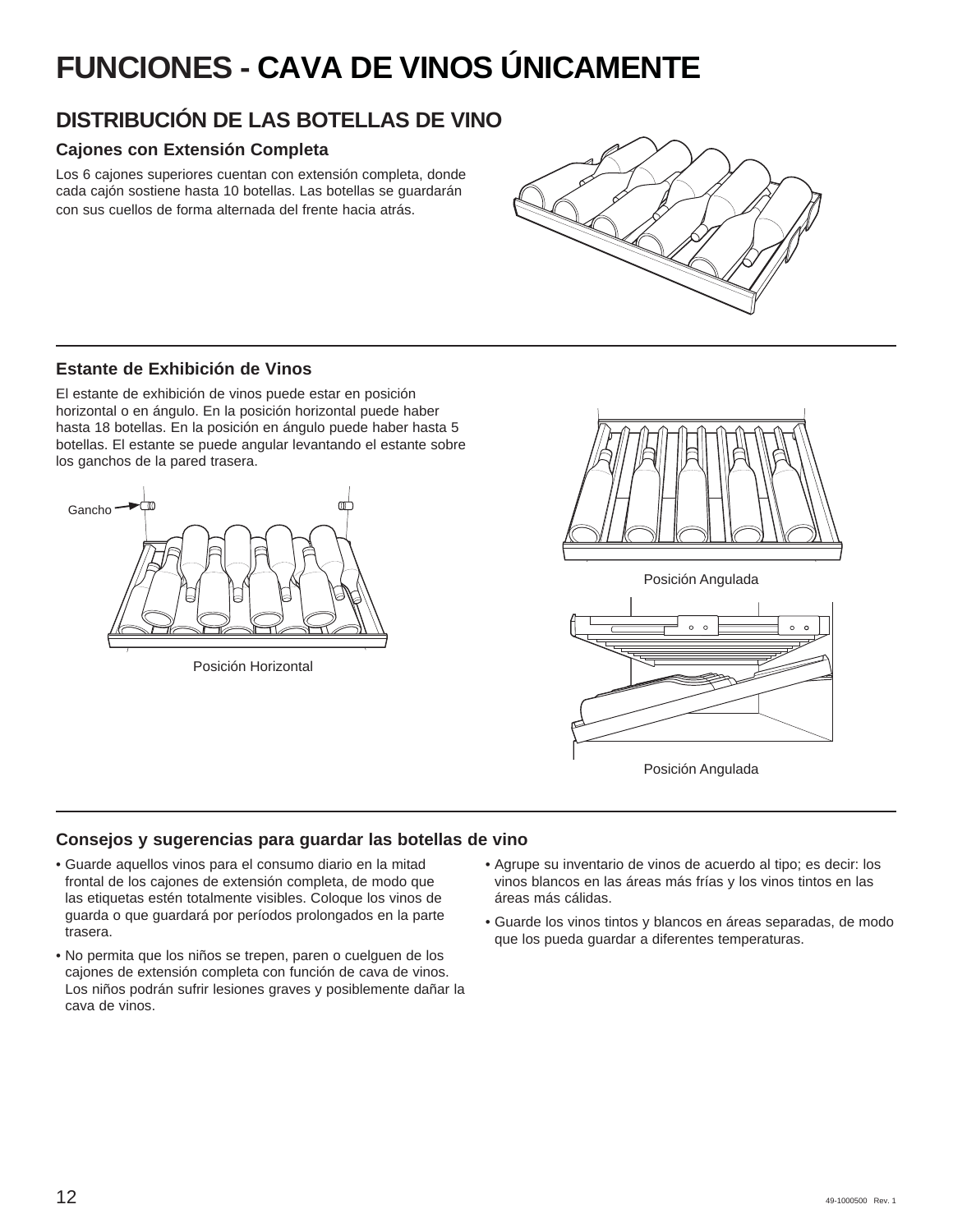# **MODO SABÁTICO**

### **MODO SABÁTICO**

Sabbath Mode (Modo Sabático) fue diseñado para el Día Sabático y Feriados. Esta función hace posible para aquellas personas de religión judía que siguen esta celebración refrigerar y congelar alimentos durante todo el feriado.

La función Sabbath Mode (Modo Sabático) se puede configurar para anular reacciones típicas ocasionadas por su interacción con el refrigerador. Mientras se encuentre en Sabbath Mode (Modo Sabático), su refrigerador continuará funcionando. Sin embargo, el refrigerador no responderá a sus acciones.

Mientras se encuentre en Sabbath Mode (Modo Sabático), es posible que observe que el ventilador está funcionando cuando se abre la puerta; sin embargo, esto no es el resultado de sus acciones. El ventilador funcionará en horarios predeterminados. El calentador de descongelación continuará descongelando el refrigerador y el freezer y será activado con un temporizador. El calentador de descongelación no descongelará como resultado de abrir la puerta o cualquier acción del consumidor.

**ON/OFF** (Encender/ Apagar) — Para activar Sabbath Mode (Modo Sabático), presione el botón **ALARM** (Alarma) y la tecla **(+)** en el panel de control durante 5 segundos. **SAB** aparecerá en el control. **SAB** permanecerá en la pantalla y la tecla **(+)** y el botón de la alarma permanecerán encendidos hasta que Sabbath Mode (Modo Sabático) sea desactivado. Los controles y luces no funcionan hasta que el botón **ALARM** (Alarma) y la tecla más **(+)** se mantengan presionados nuevamente durante 5 segundos.

**PANTALLAS, ALARMAS y LUCES** — Las pantallas del control principal de temperatura serán desactivadas; por lo tanto, no serán encendidas, sonará un tono u operarán cuando se las toque. Las alarmas y luces de la puerta serán desactivadas.hed. Door alarms and lights will be disabled.

**ICEMAKER** (Máquina de Hacer Hielo) — La máquina de hacer hielo continuará funcionando. La máquina de hacer hielo podrá ser desactivada presionando la tecla **OFF** (Apagado) de la máquina de hacer hielo, antes del Día Sabático (consulte Máquina de Hacer Hielo Automática).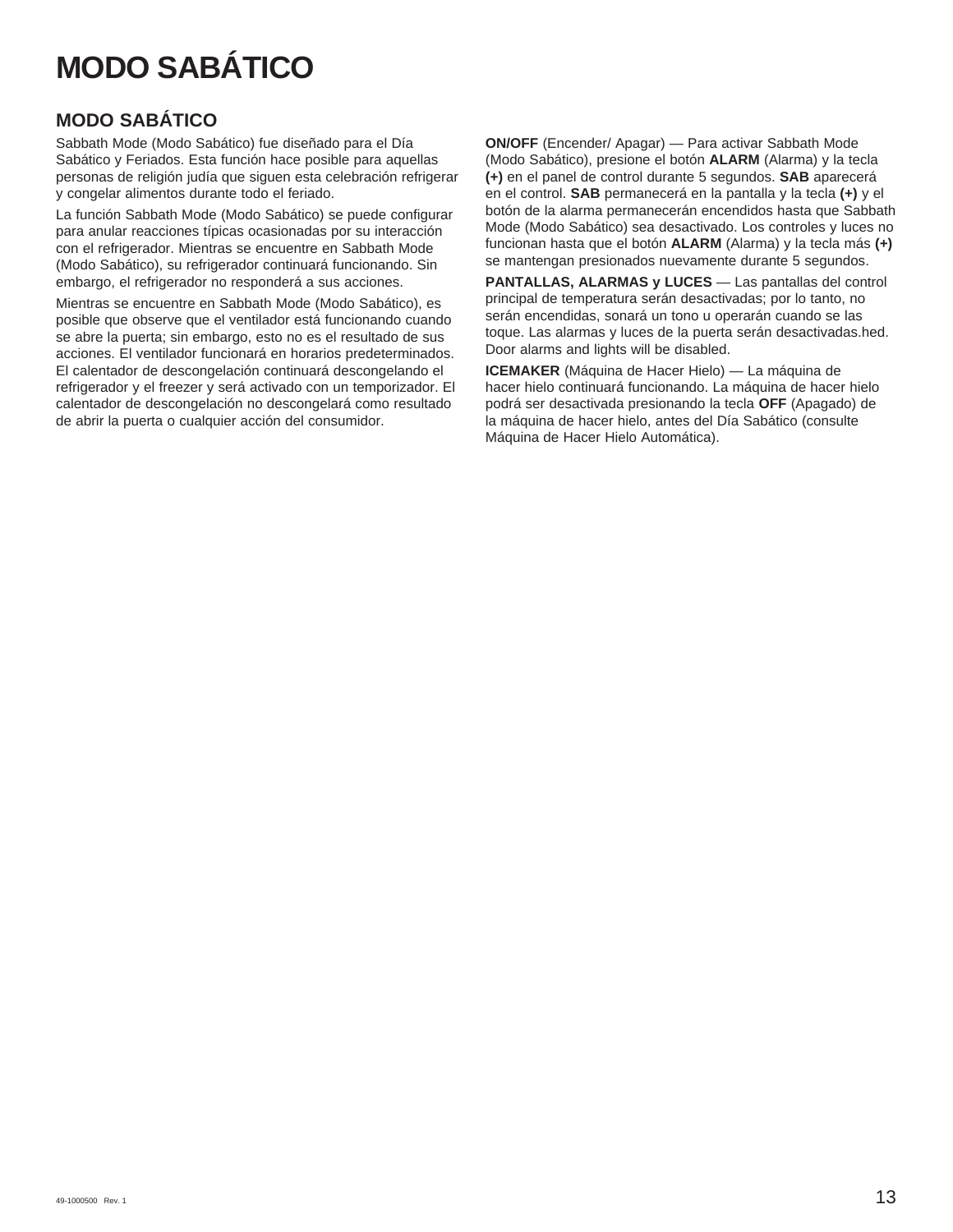# **CUIDADO Y LIMPIEZA**

### **LIMPIEZA EXTERIOR**

**Manijas y bordes de la puerta** — Limpie con una tela húmeda con agua y jabón. Seque con una tela seca.

**Mantenga la parte exterior limpia.** Limpie con una tela limpia que esté ligeramente humedecida con detergente líquido suave para platos. Seque con una tela limpia y suave.

No limpie la unidad con una tela para platos o una toalla mojada sucias, ya que podrán dejar residuos que pueden dañar la terminación. No use estropajos, limpiadores en polvo, blanqueadores o limpiadores que contengan blanqueadores, ya que estos productos pueden rayar y dañar la terminación.

**Acero Inoxidable** — Las puertas y las manijas de las puertas de acero inoxidable (en algunos modelos) se pueden limpiar con un limpiador de acero inoxidable disponible comercialmente. Los limpiadores con ácido oxálico tales como Bar Keepers Friend Soft Cleanser™ eliminarán el óxido, deslustres y pequeñas manchas sobre la superficie. Use sólo un limpiador líquido libre de material abrasivo y frote en la dirección de las líneas del cepillo con una esponja suave y húmeda.No use cera para electrodomésticos ni pula sobre el acero inoxidable.

**Paneles de Madera a Medida** - comuníquese con su proveedor de paneles a medida para recibir instrucciones sobre cuidado y limpieza.

### **LIMPIEZA INTERIOR**

**Apague el interruptor desde el disyuntor o caja de fusible antes de realizar la limpieza.** Si esto no resulta práctico, estruje el exceso de humedad para eliminarlo de la esponja o tela al limpiar alrededor de los interruptores, luces o controles.

Use agua caliente y solución de bicarbonato de sodio aproximadamente una cuchara sopera (15 ml) de bicarbonato de sodio para un cuarto de galón (1 litro) de agua. Esto limpia y neutraliza los olores. Enjuague y seque totalmente.

Si esto no resulta práctico, elimine el exceso de humedad de la esponja o tela al limpiar alrededor de los interruptores, luces o controles.

**Otras partes del refrigerador** — incluyendo juntas de la puerta, cajón de verduras, estantes para guardar hielo y todas las piezas de plástico – se pueden limpiar de la misma forma. Luego de limpiar las juntas de la puerta, aplique una capa fina de vaselina a las juntas de la puerta del lado de las bisagras. Esto ayuda a evitar que las juntas se peguen o pierdan su forma debido a una inclinación hacia afuera.

**PRECAUCIÓN** No limpie estantes de vidrio ni tapas con agua caliente cuando estén fríos. Los estantes de vidrio y las tapas se pueden romper si son expuestos a cambios de temperatura repentinos o impactos tales como sacudones o caídas. El vidrio templado está diseñado para destruirse en pequeñas piezas en caso de rotura.

No lave ninguna parte plástica en la lavadora de platos.

# **PREPARACIÓN PARA LAS VACACIONES**

Si estará de vacaciones o ausente por tiempo prolongado, retire la comida de la unidad. Ajuste la temperatura hacia arriba **(+)** hasta que la unidad se apague. Limpie el interior con una solución de bicarbonato de sodio de una cuchara sopera (15 ml) de bicarbonato de sodio para un cuarto de galón (1 litro) de agua. Deje la puerta abierta.

**Si se trata de vacaciones cortas**, retire los alimentos perecederos y deje el control en la configuración regular. Sin embargo, si se espera que la temperatura ambiente se sea inferior a 60°F (16°C), siga las mismas instrucciones que seguiría si se tratara de vacaciones prolongadas.

Apague la máquina de hacer hielo y cierre el suministro de agua del freezer.

### **REEMPLAZO DE LA LUZ INTERNA**

**No intente reemplazar una luz LED quemada.**  Será necesario que un técnico autorizado reemplace las luces LED.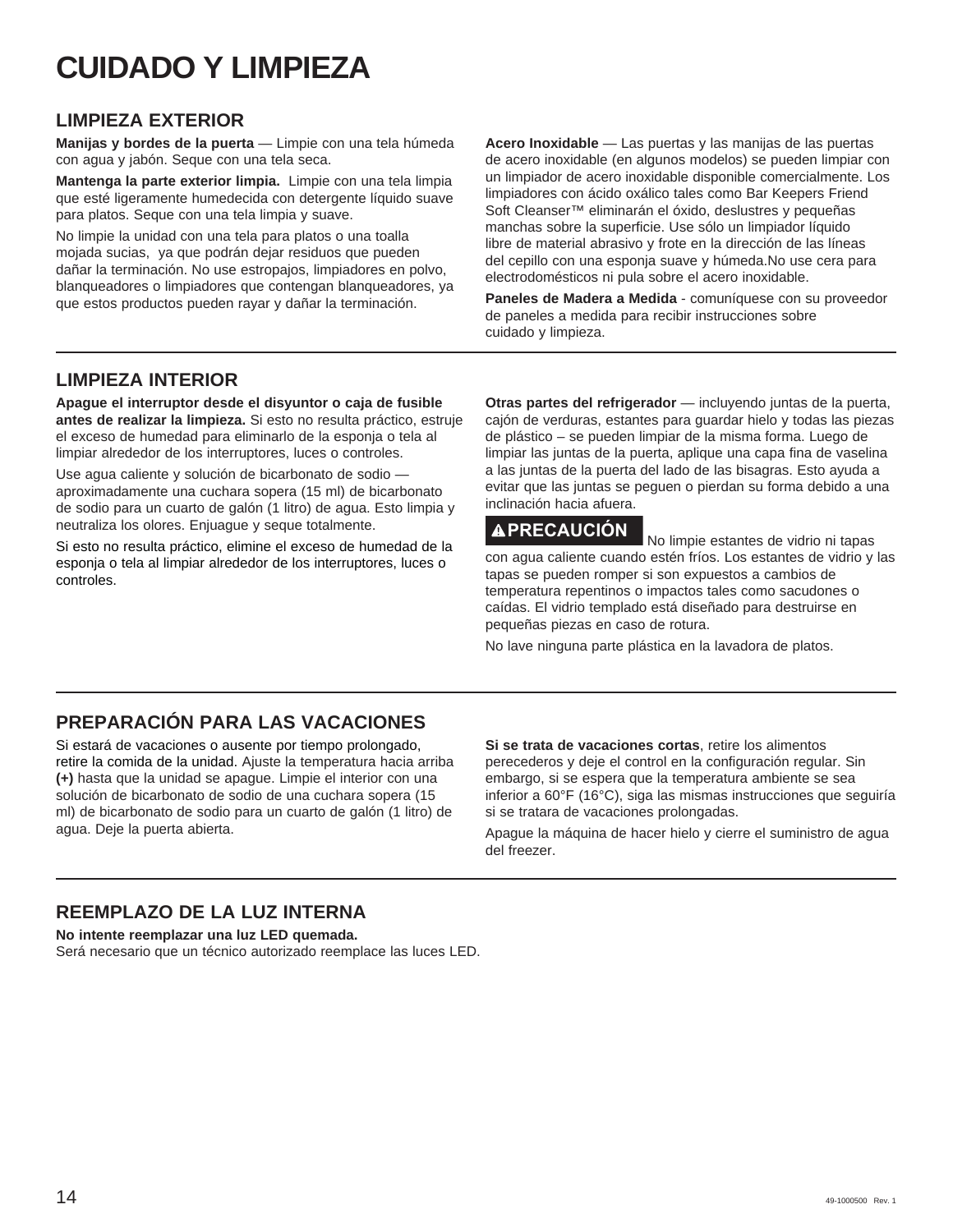# **PREPARACIÓN**

## **UBICACIÓN DEL REFRIGERADOR**

No instale el refrigerador donde las temperaturas sean inferiores a 60ºF (16ºC), ya que no se mantendrá en funcionamiento el tiempo suficiente para conservar las temperaturas adecuadas.

No instale el refrigerador donde la temperatura sea superior a los 100ºF (37ºC), ya que no funcionará de forma correcta.

No instale el refrigerador en una ubicación expuesta al agua (lluvia, etc.) o en contacto directo con la luz solar.

Instale el refrigerador en un piso lo suficientemente fuerte como para soportarlo completamente cargado.

## **ESPACIOS LIBRES**

Permita que haya un espacio libre de un mínimo de 15" entre la puerta y la pared para un giro de puerta completo de 115º. Permita que haya un espacio libre mínimo de 5" hasta una pared para un giro de puerta de 90º si se trata de modelos de Acero Inoxidable Monogram (Europeos).

![](_page_54_Figure_8.jpeg)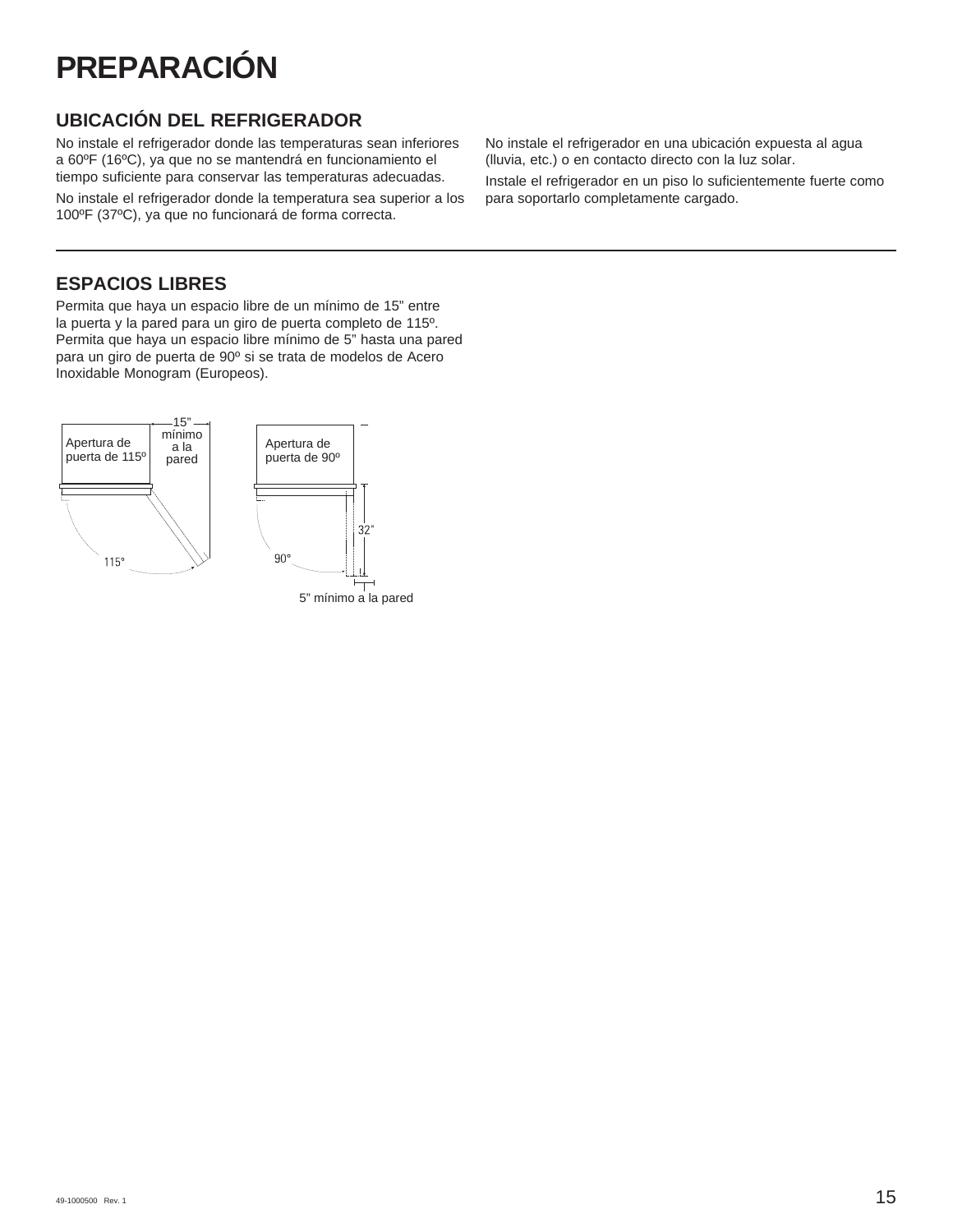# **SOLUCIÓN DE PROBLEMAS**

¡Ahorre tiempo y dinero! Primero revise los cuadros que aparecen en las siguientes páginas y es posible que no necesite solicitar reparaciones

| <b>Problema</b>                                                                 | <b>Causa Posible</b>                                                                                                                                                                                                                            |  |  |
|---------------------------------------------------------------------------------|-------------------------------------------------------------------------------------------------------------------------------------------------------------------------------------------------------------------------------------------------|--|--|
| El sistema de refrigeración no funciona                                         | Puede estar en el ciclo de descongelamiento, donde el sistema de refrigeración no funciona por<br>unos 45 minutos.                                                                                                                              |  |  |
|                                                                                 | El control de temperatura se encuentra en la posición OFF (Apagado).                                                                                                                                                                            |  |  |
|                                                                                 | Si la luz interna no está encendida, es posible que el refrigerador no esté enchufado al<br>tomacorriente.                                                                                                                                      |  |  |
|                                                                                 | Se quemó el fusible/ el disyuntor está desactivado. Reemplace el fusible o reinicie el disyuntor.                                                                                                                                               |  |  |
|                                                                                 | Apague la función Sabbath Mode (Modo Sabático).                                                                                                                                                                                                 |  |  |
|                                                                                 | Si en el panel de control aparece SHO, entonces se activó el modo de sala de exposición. Para<br>apagarla, mantenga presionado el botón ALARM (Alarma) y la tecla (-) simultáneamente durante 5<br>segundos.                                    |  |  |
| De forma frecuente el sistema de<br>refrigeración funciona durante períodos o   | Normal cuando el refrigerador se enchufa por primera vez. Espere 24 horas para que el refrigerador<br>se enfríe totalmente.                                                                                                                     |  |  |
| ciclos prolongados<br>(Los refrigeradores y freezers modernos                   | Sucede con frecuencia cuando se colocan grandes cantidades de comida en el refrigerador. Esto es<br>normal.                                                                                                                                     |  |  |
| con mayor espacio de almacenamiento                                             | Se dejó la puerta abierta o un paquete hace que la puerta quede abierta.                                                                                                                                                                        |  |  |
| y un freezer más grande requieren más<br>tiempo de funcionamiento. Se activan y | Agua caliente o se abre la puerta con frecuencia. Esto es normal.                                                                                                                                                                               |  |  |
| se detienen con frecuencia para mantener<br>temperaturas parejas).              | Control de temperatura configurado en la posición más fría. Observe el Control de Temperatura                                                                                                                                                   |  |  |
| Vibración normal o ruidosa (una vibración<br>leve es normal).                   | Es posible que el refrigerador no esté correctamente instalado.<br>- Es posible que el soporte anti-volcaduras esté suelto.<br>- Es posible que la unidad no esté nivelada.                                                                     |  |  |
| Ruido seco al cerrar la puerta                                                  | Se trata de un ruido normal en el funcionamiento.                                                                                                                                                                                               |  |  |
|                                                                                 | Cerrar la puerta lentamente minimizará el sonido.                                                                                                                                                                                               |  |  |
| Ruidos de funcionamiento                                                        | El compresor de velocidad variable.                                                                                                                                                                                                             |  |  |
|                                                                                 | Flujo de aire normal del ventilador - múltiples ventiladores soplan aire frío a través de los<br>compartimientos de alimentos frescos y del freezer; otros ventiladores enfrían el compresor.                                                   |  |  |
|                                                                                 | Los ventiladores cambian de velocidad a fin de proveer un enfriamiento óptimo y ahorros de energía.                                                                                                                                             |  |  |
|                                                                                 | Estos sonidos NORMALES también se escucharán de vez en cuando:                                                                                                                                                                                  |  |  |
|                                                                                 | - Es posible que se escuchen zumbidos o gorgoteos al cerrar la puerta.<br>- Esto se debe al equilibrio de la presión dentro del refrigerador.                                                                                                   |  |  |
|                                                                                 | - Es posible que se escuche un sonido de goteo durante el ciclo de descongelación, a medida                                                                                                                                                     |  |  |
|                                                                                 | que el hielo se derrite desde el evaporador y fluye hasta la olla de drenaj.                                                                                                                                                                    |  |  |
|                                                                                 | - Es posible que el flujo de refrigerante a través de los espirales de enfriamiento del freezer<br>produzca un gorgoteo similar a agua hirviendo.                                                                                               |  |  |
|                                                                                 | - El agua que cae sobre el calentador de descongelamiento puede producir un chisporroteo,<br>traqueteo o zumbido durante el ciclo de descongelamiento.                                                                                          |  |  |
|                                                                                 | - Es posible que escuche un craqueo o traqueteo cuando el refrigerador sea enchufado por<br>primera vez en o durante/ luego del ciclo de descongelamiento. Esto sucede a medida que el<br>refrigerador se enfría hasta la temperatura correcta. |  |  |
|                                                                                 | - El compresor puede ocasionar un chasquido o gorjeo al intentar reiniciarse (esto puede tomar<br>hasta 5 minutos).                                                                                                                             |  |  |
|                                                                                 | - El tablero de control electrónico puede ocasionar un chasquido cuando los relés se activan para<br>controlar los componentes del refrigerador.                                                                                                |  |  |
|                                                                                 | - Cubos de hielo que caen en la hielera y agua que corre por las tuberías mientras la máquina de<br>hacer hielo se vuelve a llenar.                                                                                                             |  |  |
|                                                                                 | - La válvula de agua de la máquina de hacer hielo zumbará cuando esta última se llene de agua.                                                                                                                                                  |  |  |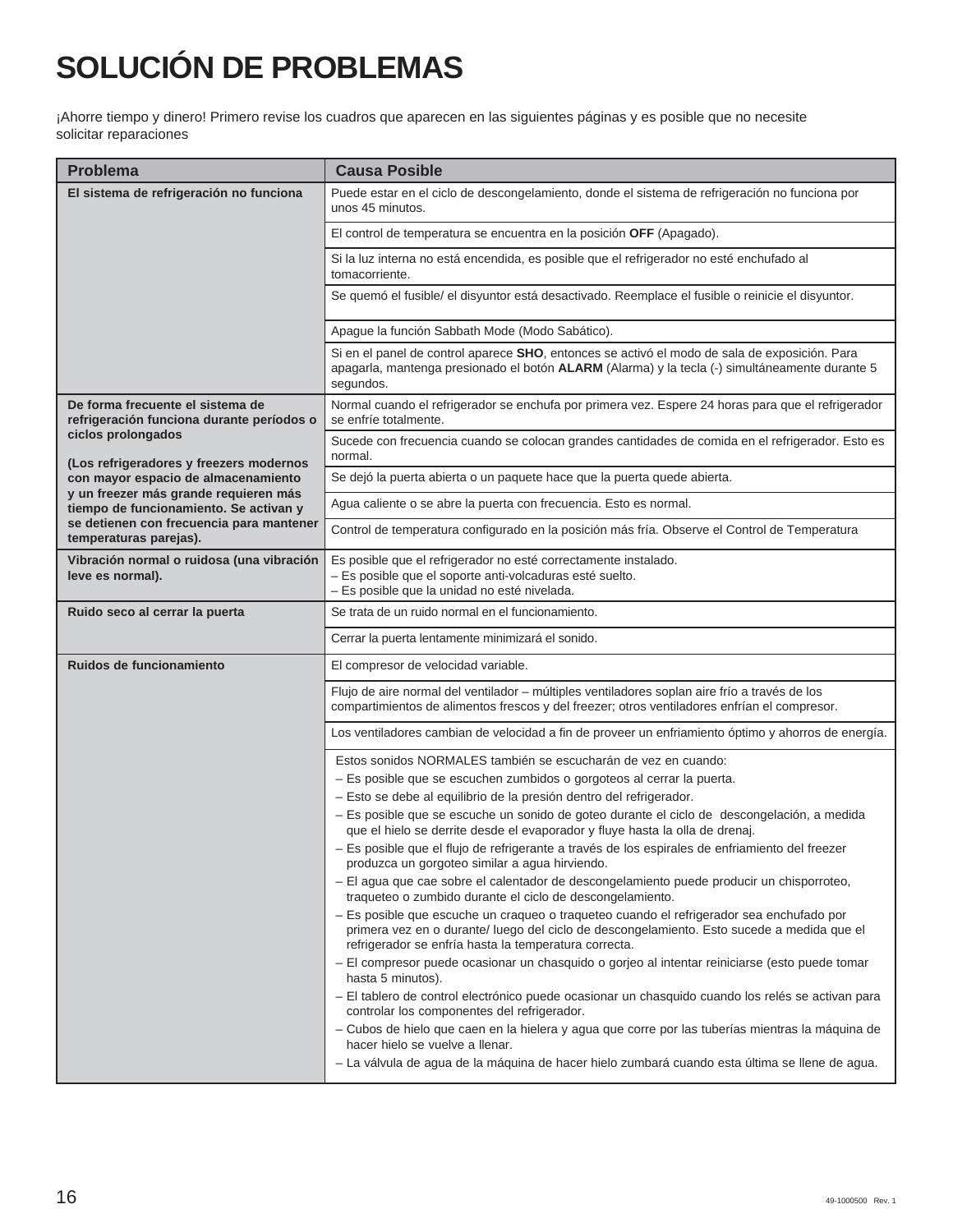# **SOLUCIÓN DE PROBLEMAS**

| <b>Problema</b>                                                                      | <b>Causa Posible</b>                                                                                                                                                             |  |  |  |
|--------------------------------------------------------------------------------------|----------------------------------------------------------------------------------------------------------------------------------------------------------------------------------|--|--|--|
| La puerta no cierra correctamente                                                    | Es posible que un paquete o una botella mantengan la puerta abierta.                                                                                                             |  |  |  |
|                                                                                      | Controle la junta de la puerta; es posible que esté fuera de posición.                                                                                                           |  |  |  |
|                                                                                      | El refrigerador no está nivelado. Consulte las Instrucciones de Instalación.                                                                                                     |  |  |  |
|                                                                                      | Los resortes de las bisagras están desactivados. Consulte las Instrucciones de Instalación.                                                                                      |  |  |  |
| El refrigerador está demasiado<br>caliente                                           | El control de temperatura no se configuró en un nivel lo suficientemente frío. Observe el Control de<br>Temperatura.                                                             |  |  |  |
|                                                                                      | Agua caliente o se abre la puerta con frecuencia.                                                                                                                                |  |  |  |
|                                                                                      | La puerta se deja abierta durante demasiado tiempo.                                                                                                                              |  |  |  |
|                                                                                      | Es posible que un paquete mantenga la puerta abierta.                                                                                                                            |  |  |  |
| La temperatura actual no es                                                          | Se acaba de enchufar el refrigerador. Espere 24 horas hasta que el sistema se estabilice.                                                                                        |  |  |  |
| equivalente a la temperatura<br>configurada                                          | La puerta se mantuvo abierta durante demasiado tiempo. Espere 24 horas hasta que el sistema se<br>estabilice.                                                                    |  |  |  |
|                                                                                      | Se agregó comida caliente al refrigerador. Espere 24 horas hasta que el sistema se estabilice.                                                                                   |  |  |  |
|                                                                                      | El ciclo de descongelamiento está en proceso. Espere 24 horas hasta que el sistema se estabilice.                                                                                |  |  |  |
| Cristales de hielo o escarcha en                                                     | Se dejó el cajón abierto o un paquete hace que la puerta quede abierta.                                                                                                          |  |  |  |
| alimentos congelados (La escarcha<br>dentro de paqueteses normal)                    | Seabre la puertade formamuy frecuente oprperíodos demasiado largos.                                                                                                              |  |  |  |
|                                                                                      | Es posible que el cajón se haya dejado abierto.                                                                                                                                  |  |  |  |
|                                                                                      | Es posible que hayan quedado cubos de hielo u algún otro objeto atorado detrás del cajón.                                                                                        |  |  |  |
| Congelamiento lento de cubos de<br>hielo                                             | Es posible que el cajón se haya dejado abierto.                                                                                                                                  |  |  |  |
|                                                                                      | Configure el control de temperatura en una posición más fría.                                                                                                                    |  |  |  |
|                                                                                      | Es posible que un paquete mantenga el cajón abierto.                                                                                                                             |  |  |  |
| Los cubos de hielo poseen olor/                                                      | Es necesario descartar los cubos de hielo viejos.                                                                                                                                |  |  |  |
| gusto                                                                                | Los recipientes para almacenamiento de hielo se deberán vaciar y lavar.                                                                                                          |  |  |  |
|                                                                                      | Es posible que los paquetes que no estén sellados dentro del freezer transmitan olor/ gusto a los cubos<br>de hielo.                                                             |  |  |  |
|                                                                                      | Es necesario limpiar el interior del freezer. Consulte la sección de Cuidado y Limpieza.                                                                                         |  |  |  |
|                                                                                      | El agua que ingresa posee un gusto no agradable. Cambie el filtro de agua.                                                                                                       |  |  |  |
| La máquina de hacer hielo                                                            | La máquina de hacer hielo está apagada.                                                                                                                                          |  |  |  |
| automática no funciona                                                               | El suministro de agua está apagado o no está conectado.                                                                                                                          |  |  |  |
|                                                                                      | El freezer está demasiado caliente.                                                                                                                                              |  |  |  |
|                                                                                      | Los cubos apilados en el recipiente pueden hacer que la máquina de hacer hielo se apague demasiado<br>rápido. Nivele los cubos en forma manual.                                  |  |  |  |
|                                                                                      | El recipiente para hielo no se encuentra en su posición.                                                                                                                         |  |  |  |
|                                                                                      | Filtro con agua obstruida.                                                                                                                                                       |  |  |  |
|                                                                                      | Sistema de Ósmosis Inversa instalado.                                                                                                                                            |  |  |  |
| Se forma humedad en la parte                                                         | No es atípico durante períodos con altos niveles de humedad. Seque la superficie.                                                                                                |  |  |  |
| exterior del refrigerador                                                            | Encienda la función External Moisture Control (Control de Humedad Exterior).                                                                                                     |  |  |  |
| Se acumula humedad en la parte                                                       | Se abre la puerta de forma muy frecuente o por períodos demasiado largos.                                                                                                        |  |  |  |
| interior                                                                             | En climas húmedos, el aire transporta humedad al refrigerador cuando las puertas se abren.                                                                                       |  |  |  |
|                                                                                      | El cajón inferior se cambió desde el freezer para enfriar o para el vino.                                                                                                        |  |  |  |
| El refrigerador tiene olor                                                           | Las comidas con olores Fuertes se deberán cubrir de forma hermética.                                                                                                             |  |  |  |
|                                                                                      | Controle que la comida no se haya echado a perder.                                                                                                                               |  |  |  |
| Las luces internas no funcionan                                                      | No hay corriente en el tomacorriente.                                                                                                                                            |  |  |  |
|                                                                                      | Es necesario reemplazar las luces LED. Consulte la Sección de Servicio al Cliente.                                                                                               |  |  |  |
| Es difícil volver a abrir la puerta de<br>inmediatamente luego de cerrar la<br>misma | El sellado hermético de la puerta se debe al equilibrio de la presión dentro del refrigerador. Luego de<br>cerrar la puerta, espere entre 5 y 30 segundos para volver a abrirla. |  |  |  |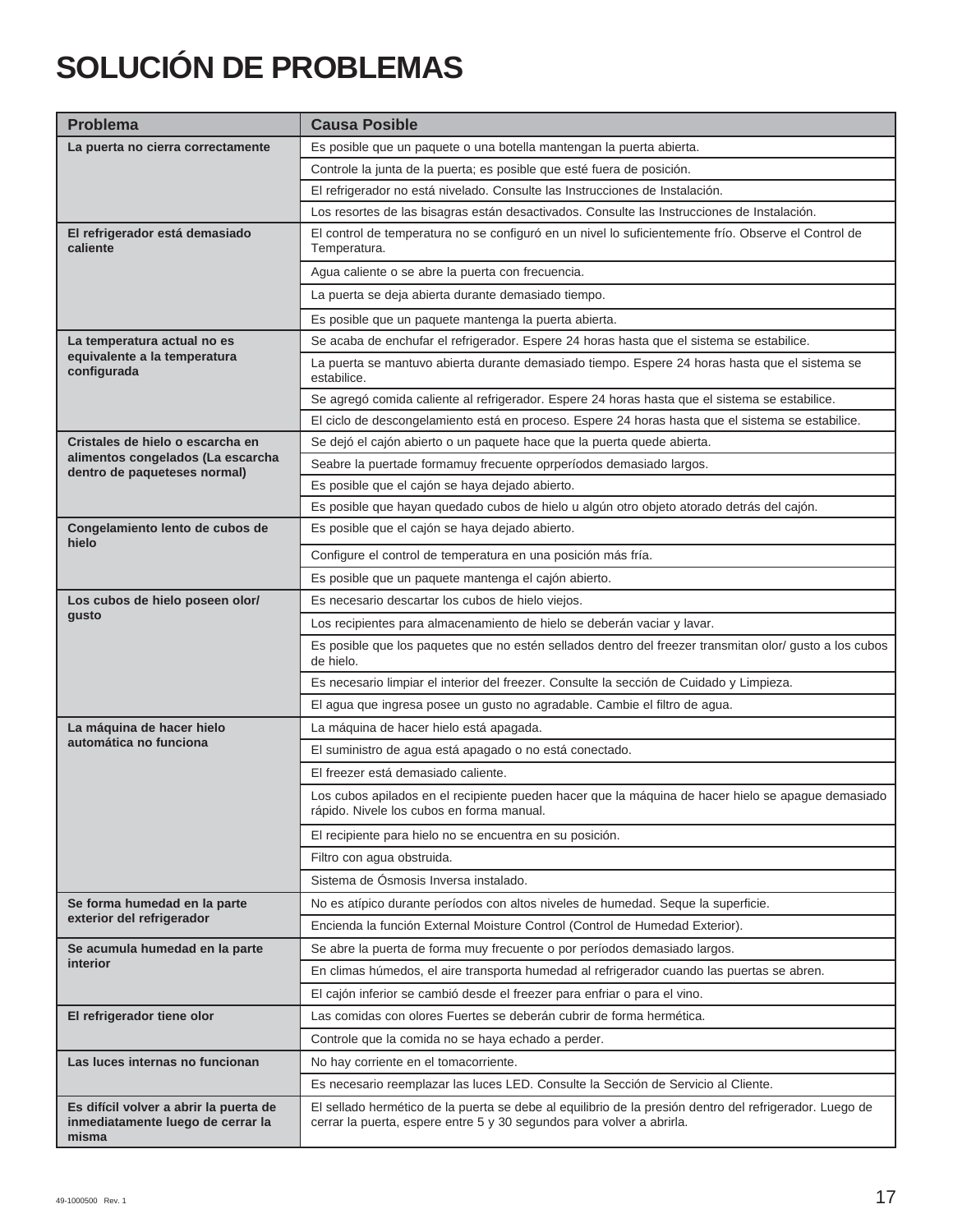# **FICHA TÉCNICA DE FUNCIONAMIENTO – Modelo: XWFE**

Sistema certificado por IAPMO R&T contra los Estándares 42, 53, 401, P473 de NSF/ANSI para la reducción de demandas especificadas en la ficha técnica de rendimiento y en iapmort.org.

El rendimiento real podrá variar en relación a las condiciones locales del agua.

| Sustancia Evalu ada<br>para la Reducción | Concentración del<br>peligro de intrusión<br>(mg/L) | Concentración de<br>aguas máximas<br>permitidas sobre el<br>producto (mg/L) | %<br>Promedio<br>de<br>Reducción |
|------------------------------------------|-----------------------------------------------------|-----------------------------------------------------------------------------|----------------------------------|
| Gusto y Olor a Cloro                     | 2.0 mg/L +/- 10%                                    | N/A                                                                         | 96.9                             |
| Gusto y Olor a Cloramina                 | 3.0 mg/L +/- 10%                                    | 0.5                                                                         | 96.9                             |
| Partícula, Clase I                       | Por lo menos 10,000<br>partículas/mL                | N/A                                                                         | 91.4                             |
| Partícula, Clase I                       | 50,000/L                                            | N/A                                                                         | >99.99                           |
| Plomo                                    | 0.15                                                | 0.01                                                                        | 98.85                            |
| Mercurio                                 | 0.006                                               | 0.002                                                                       | 96.3                             |
| Mercurio                                 | 107 to 108 fibras/ L                                | N/A                                                                         | >99                              |
| Toxafeno                                 | $0.015 +/- 10%$                                     | 0.003                                                                       | 86.95                            |
| VOC (químico sustituto del cloroformo)   | 0.300                                               | 0.015                                                                       | 99.7                             |
| Alacloro                                 | 0.050                                               | 0.001                                                                       | >98                              |
|                                          |                                                     |                                                                             |                                  |
| Atrazina                                 | 0.100                                               | 0.003                                                                       | > 97                             |
| Benceno                                  | 0.081                                               | 0.001                                                                       | > 99                             |
| Carbofurano                              | 0.190                                               | 0.001                                                                       | >99                              |
| Tetracloruro de carbono                  | 0.078                                               | 0.0018                                                                      | 98                               |
| Clorobenceno                             | 0.077                                               | 0.001                                                                       | >99                              |
| Cloropincrina                            | 0.015                                               | 0.0002                                                                      | 99                               |
| $2.4-D$                                  | 0.110                                               | 0.0017                                                                      | 98                               |
| Dibromocloropropano (DBCP)               | 0.052                                               | 0.00002                                                                     | >99                              |
|                                          |                                                     |                                                                             |                                  |
| o-Diclorobenceno                         | 0.08                                                | 0.001                                                                       | >99                              |
| P-Diclorobenceno                         | 0.040                                               | 0.001                                                                       | >98                              |
| 1,2-dicloroetano                         | 0.088                                               | 0.0048                                                                      | 95                               |
| 1,2-dicloroetano                         | 0.083                                               | 0.001                                                                       | >99                              |
| Cis-1,2-dicloroetileno                   | 0.170                                               | 0.0005                                                                      | >99                              |
| Trans-1,2-dicloroetileno                 | 0.086                                               | 0.001                                                                       | >99                              |
| 1,2-dicloropropano                       | 0.080                                               | 0.001                                                                       | >99                              |
| cis-1,3-dicloropropileno                 | 0.079                                               | 0.001                                                                       | >99                              |
|                                          |                                                     |                                                                             |                                  |
| Dinoseb                                  | 0.170                                               | 0.0002                                                                      | 99                               |
| Endrina                                  | 0.053                                               | 0.00059                                                                     | 99                               |
| Etilbenceno                              | 0.088                                               | 0.001                                                                       | >99                              |
| Dibromuro de etileno (EDB)               | 0.044                                               | 0.00002                                                                     | > 99                             |
| Bromocloroacetonitrilo                   | 0.022                                               | 0.0005                                                                      | 98                               |
| Dibromoacetonitrilo                      | 0.024                                               | 0.0006                                                                      | 98                               |
| dichloroacetonitrile                     | 0.0096                                              | 0.0002                                                                      | 98                               |
| Dicloroacetonitrilo                      | 0.015                                               | 0.0003                                                                      | 98                               |
|                                          |                                                     |                                                                             |                                  |
| 1,2-dicloro-2-propanona                  | 0.0072                                              | 0.0001                                                                      | 99                               |
| 1,1,1-trichloro-2-propanona              | 0.0082                                              | 0.0003                                                                      | 96                               |
| Heptacloro (H-34, Heptox)                | 0.025                                               | 0.00001                                                                     | >99                              |
| Epóxido de heptacloro                    | 0.0107                                              | 0.0002                                                                      | 98                               |
| Hexaclorociclopentadieno                 | 0.044                                               | 0.001                                                                       | >98                              |
| Hexaclorociclopentadieno                 | 0.060                                               | 0.000002                                                                    | >99                              |
| Lindano                                  | 0.055                                               | 0.00001                                                                     | >99                              |
| Metoxicloro                              | 0.050                                               | 0.0001                                                                      | >99                              |
| Pentaclorofenol                          |                                                     |                                                                             |                                  |
|                                          | 0.096                                               | 0.001                                                                       | >99                              |
| Simazina                                 | 0.120                                               | 0.004                                                                       | > 97                             |
| Tetracloroetileno                        | 0.150                                               | 0.0005                                                                      | >99                              |
| 1,1,2,2-Tetracloroetileno                | 0.081                                               | 0.001                                                                       | >99                              |
| Tetracloroetileno                        | 0.081                                               | 0.001                                                                       | >99                              |
| Tolueno                                  | 0.078                                               | 0.001                                                                       | >99                              |
| $2,4,5$ -TP (silvex)                     | 0.270                                               | 0.0016                                                                      | 99                               |
| Ácido tribromoacético                    | 0.042                                               | 0.001                                                                       | >98                              |
|                                          |                                                     |                                                                             |                                  |
| 1,2,4-Triclorobenceno                    | 0.160                                               | 0.0005                                                                      | >99                              |
| 1,1,1-tricloroetano                      | 0.084                                               | 0.0046                                                                      | 95                               |
| 1,1,2-tricloroetano                      | 0.150                                               | 0.0005                                                                      | >99                              |
| Tricloroetileno                          | 0.180                                               | 0.0010                                                                      | >99                              |
| Bromoformo                               | 0.300                                               | 0.015                                                                       | 95                               |
| Bromodiclorometano                       | 0.300                                               | 0.015                                                                       | 95                               |
| clorodibromometano                       | 0.300                                               | 0.015                                                                       | 95                               |
| Xileno                                   | 0.070                                               | 0.001                                                                       | >99                              |
|                                          |                                                     | 60                                                                          | 95.5                             |
| Meprobamato                              | 400 +/- 20%                                         |                                                                             |                                  |
| Atenolol                                 | 200 +/- 20%                                         | 30                                                                          | 95.9                             |
| carbamazepina                            | 1400 +/- 20%                                        | 200                                                                         | 98.6                             |
| DEET                                     | 1400 +/- 20%                                        | 200                                                                         | 98.6                             |
| Metolacloro                              | 1400 +/- 20%                                        | 200                                                                         | 98.7                             |
| Trimetoprima                             | 140 +/- 20%                                         | 20                                                                          | 96.1                             |
| Linuron                                  | 140 +/- 20%                                         | 20                                                                          | 96.6                             |
|                                          |                                                     |                                                                             |                                  |
| <b>TCEP</b>                              | $5000 +/- 20%$                                      | 700                                                                         | 98.1                             |
| <b>TCPP</b>                              | 5000 +/- 20%                                        | 700                                                                         | 98.1                             |
| Fenitoína                                | 200 +/- 20%                                         | 30                                                                          | 96                               |
| Naproxeno                                | 400 +/- 20%                                         | 60                                                                          | 95.9                             |
| Naproxeno                                | 140 +/- 20%                                         | 20                                                                          | 96.5                             |
| Estrona                                  | 140 +/- 20%                                         | 20                                                                          | 97.1                             |
| Bisfenol A                               |                                                     |                                                                             |                                  |
|                                          | 2000 +/- 20%                                        | 300                                                                         | 99.1                             |
| Nonyl phenol                             | 1400 +/- 20%                                        | 200                                                                         | 97.3                             |
| PFOA/PFOS                                | 1.5 mg/L +/- 10%                                    | 0.07                                                                        | 99.25                            |

| Pautas de Aplicación/ Parámetros de Suministro de Agua |  |
|--------------------------------------------------------|--|
|--------------------------------------------------------|--|

| $0.5$ gpm $(1.89$ lpm)     |
|----------------------------|
| Agua Potable               |
| 25-120 psi (172-827 kPa)   |
| 33°F-100°F (0.6°C-38°C)    |
| 170 galones (643.5 litros) |
|                            |

Es esencial que se cumpla con los requisitos de instalación, mantenimiento y reemplazo de filtros recomendados por el fabrican e, a fin de que el producto funcione de acuerdo a como fue promocionado. Para acceder a información sobre la Garantía, consulte el Manual de Instalación.

**NOTA:** Observe que aunque la evaluación se realizó de acuerdo con condiciones estándares de laboratorio, el lesempeño puede variar Reemplazo del Cartucho: XWFE. Para conocer costos estimados de elementos de reemplazo, visite nuestro sitio Web en **geapplianceparts.com.**

**ADVERTENCIA** A fin de reducir el riesgo asociado<br>con la ingestión de contaminantes:

• No se deben usar con agua que no sea microbiológicamente segura o de calidad desconocida sin na desinfección adecuada, antes o después, del sistema. Los sistemas certificados para la reducción de quistes se podrían usar en aguas desinfectadas que puedan contener quistes filtrables.

#### **AVISO**

A fin de reducir el riesgo de pérdidas de agua o inundación, para asegurar un rendimiento óptimo del filtro:

- Lea y siga las Instrucciones de uso antes de la instalación y uso de este sistema.
- La instalación y uso DEBERÁN cumplir con todos los códigos estatales y locales de plomería.
- No se deberá instalar si la presión del agua supera los 120 psi (827 kPa). Si la presión del agua es superior a los 80 psi (552 kPa), deberá instalar una válvula limitadora de presión. Si no está seguro sobre cómo controlar la presión del agua, comuníquese con un plomero profesional.
- No instale cuando se puedan producir condiciones de golpe de ariete. Si existen condiciones de golpe de arieted,e berá instalar un suspensor de golpes de ariete.
- Si no está seguro sobre cómo controlar esta condición, comuníquese con un plomero profesional.
- No instale en líneas de suministro de agua caliente. La temperatura máxima de funcionamiento del agua para este sistema de filtro es de 100°F (37.8°C).
- Proteja el filtro de heladas. Drene el filtro cuando las temperaturas sean inferiores a 33ºF (0.6ºC).
- Cambie el cartucho del filtro descartable cada seis meses o antes, si observa una reducción notoria en el promedio del flujo de agua.
- Si no se reemplaza el cartucho del filtro descartable en intervalos recome-nda os, se podrá producir un rendimiento inferior del filtro y quebraduras en el espacio de colocación del filtro, ocasionando pérdidas de agua o inundación.
- Este sistema fue evaluado de acuerdo con NSF/ANSI 42, 53, 401 y P473 para la reducción de las sustancias que figuran a continuación. La concentración de las sustancias indicadas en agua que ingresa al sistema fue reducida a una concentración inferior o igual al límite permitido de agua que deja el sistema, de acuerdo con lo especificado en NSF/ANSI 42, 53, 401 y P473.

![](_page_57_Picture_23.jpeg)

Sistema XWFE certificado por IAPMO R&T contra los Estándares 42,53, 401 y P473 de NSF/ANSI para la reducción de demandas especificadas en la ficha técnica de rendimiento en iapmort.org.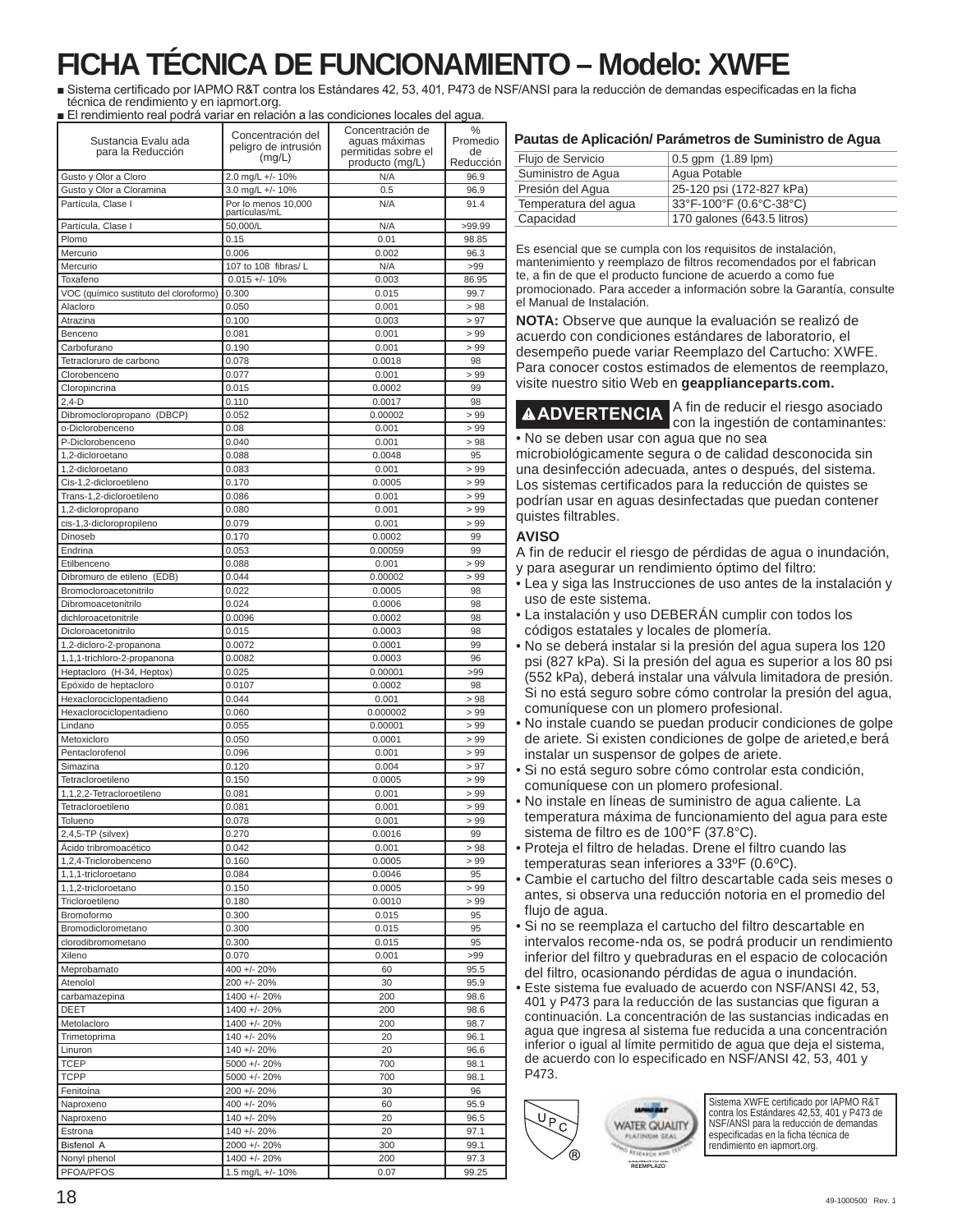# **GARANTÍA LIMITADA DE MONOGRAM**

### **Monogram.com**

Todo el servicio de garantía es provisto por nuestros Centros de Servicio de Fábrica, o por un técnico autorizado de Customer Care® (Servicio al Cliente). Para programar el servicio a través de Internet, visítenos en **monogram.com/contact.**  En Canadá, visite **monogram.ca.**

**Para realizar el servicio técnico de su refrigerador se podrá requerir el uso de datos del puerto de abordaje para su diagnóstico. Esto da al técnico del Servicio de Fábrica de Monogram la habilidad de diagnosticar de forma rápida cualquier problema con su electrodoméstico, y de ayudar a Monogram a mejorar sus productos al brindarle a Monogram la información sobre su electrodoméstico. Si no desea que los datos de su electrodoméstico sean enviados a Monogram, solicitamos que le indique a su técnico NO entregar los datos a Monogram en el momento del servicio.**

| Por el Período de                                                                                             | <b>Monogram Appliances reemplazará:</b>                                                                                                                                                                                                                                                                                                                                                                                                           |
|---------------------------------------------------------------------------------------------------------------|---------------------------------------------------------------------------------------------------------------------------------------------------------------------------------------------------------------------------------------------------------------------------------------------------------------------------------------------------------------------------------------------------------------------------------------------------|
| Garantía limitada por<br>dos años                                                                             | Por dos años desde la fecha original de compra, le brindaremos, sin costo, piezas y trabajos del servicio<br>técnico en su hogar para la reparación o reemplazo de cualquier pieza del refrigerador o del freezer que<br>presente fallas debido a defectos de fabricación.                                                                                                                                                                        |
| Garantía limitada por<br>cinco años                                                                           | Por cinco años desde la fecha original de compra, le brindaremos, sin costo, piezas y trabajos del<br>servicio técnico en su hogar para la reparación o reemplazo de cualquier pieza del sistema de<br>refrigeración sellado (el compresor, condensador, evaporador y todas las tuberías de conexión) que<br>presente fallas debido a defectos de fabricación.                                                                                    |
| Garantía limitada<br>adicional del sexto al<br>doceavo año sobre el<br>sistema de sellado                     | Desde el sexto al doceavo año desde la fecha original de compra, le brindaremos, sin costo,<br>el reemplazo de partes de cualquier pieza del sistema de refrigeración sellado (el compresor,<br>condensador, evaporador y todas las tuberías de conexión) que presenten fallas debido a defectos de<br>fabricación. Usted paga por el viaje del profesional del servicio técnico a su hogar y por los costos del<br>trabajo del servicio técnico. |
| Garantía limitada<br>de treinta días del<br>cartucho del filtro de<br>agua (filtro de agua, si<br>se incluye) | Desde la fecha de compra original le brindaremos, sin costo, el reemplazo de partes de cualquier pieza<br>del cartucho del filtro de agua que falle debido a defectos de fabricación. Durante la garantía limitada de<br>treinta días, también le brindaremos, sin costo, el reemplazo de un cartucho del filtro de agua.                                                                                                                         |

### **Qué no cubrirá Monogram :**

- Viajes del técnico del servicio a su hogar para enseñarle sobre cómo usar el producto.
- Reemplazo de fusibles en el hogar o reinicio de disyuntores.
- Daños ocasionados sobre el producto por accidente, incendio, inundaciones o catástrofes naturales.
- Fallas del producto si su uso es para propósitos diferentes al original o uso comercial.
- Daño causado después de la entrega.
- **Instalación, entrega o mantenimiento inadecuados.** Si tiene un problema con la instalación, comuníquese con su vendedor o instalador. Usted es responsable de brindar instalaciones adecuadas de conexión eléctrica, plomería u otras instalaciones de conexión.
- Reemplazo de bombillas de luz, si se incluyen, o el cartucho del filtro de agua, si se incluye, a diferencia de lo detallado anteriormente.
- Reemplazo del cartucho del filtro de aqua, si se incluye, debido a la presión del agua que está fuera del rango de funcionamiento específico o debido a exceso de sedimentos en el suministro de agua.
- Pérdida de comida debido a descomposición (en EE.UU. únicamente).
- Daños consecuentes o incidentales causados por posibles defectos sobre este electrodoméstico.
- Producto no accesible para que se brinde el servicio requerido.
- Daños sobre el acabado, tales como óxido sobre la superficie, deslustres o manchas pequeñas no informadas dentro de las 48 horas luego de la entrega.

**EXCLUSIÓN DE GARANTÍAS IMPLÍCITAS — Su única y exclusiva alternativa es la reparación del producto, como se indica en esta Garantía Limitada. Las garantías implícitas, incluyendo garantías implícitas de comerciabilidad o conveniencia sobre un propósito particular, se limitan a un año o al período más corto permitido por la ley.**

Algunos estados/ provincias no permiten la exclusión o limitación de daños incidentales o consecuentes, de modo que es posible que dicha limitación o exclusión no se aplique en su caso. Esta garantía le da derechos legales específicos, y es posible que usted tenga otros derechos que varían entre un estado y otro, o entre una provincia y otra. Para conocer cuáles son sus derechos legales en su estado/ provincia, consulte a la oficina de asuntos del consumidor local o estatal o al Fiscal de su Estado.

**Garante en EE.UU.: GE Appliances,** *a* **Haier** *company,* **Louisville, KY 40225**

### **Garante en Canadá: MC Commercial, Burlington, ON, L7R 5B6**